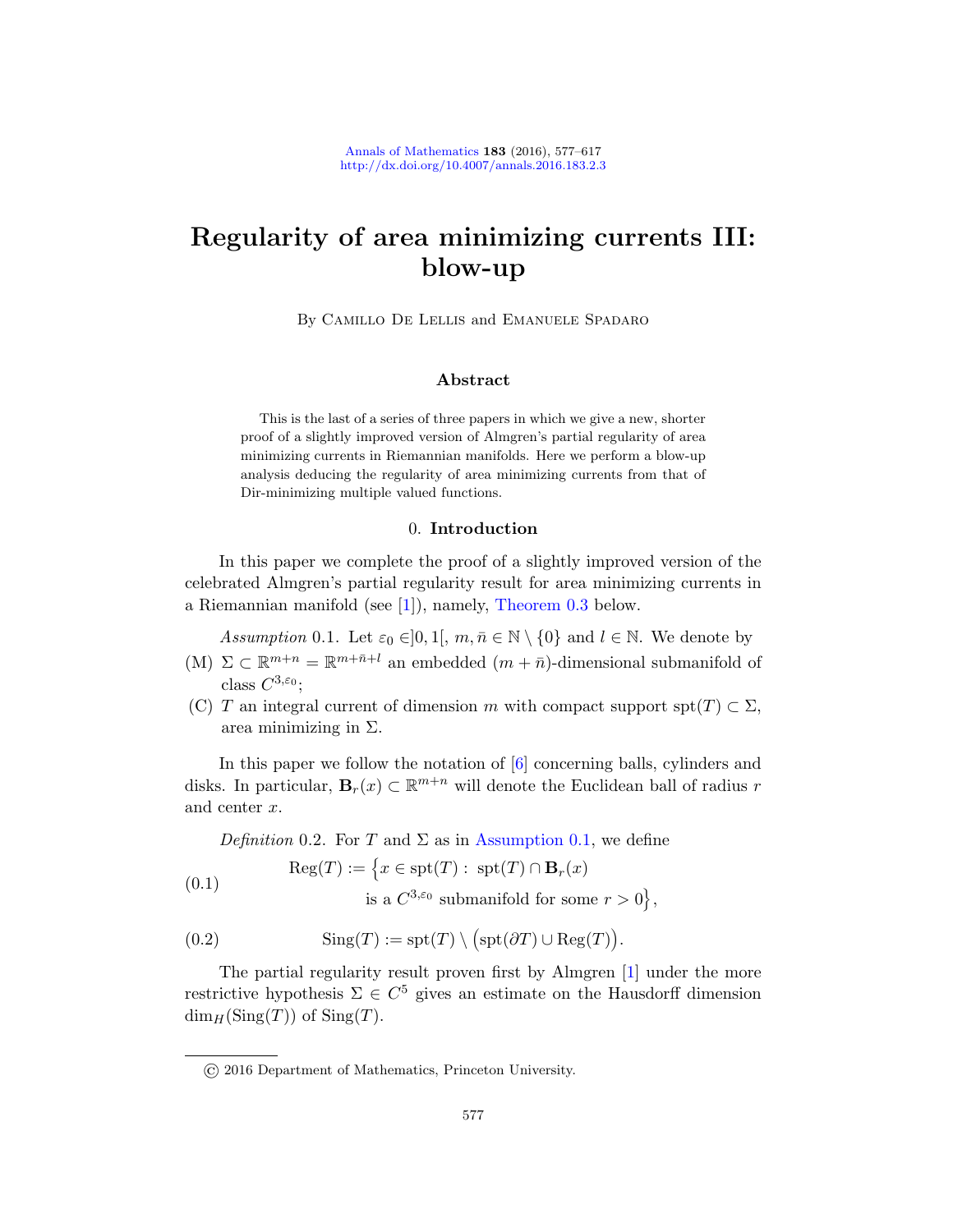<span id="page-1-1"></span><span id="page-1-0"></span>THEOREM 0.3.  $\dim_H(\text{Sing}(T)) \leq m-2$  for any  $m, \bar{n}, l, T$  and  $\Sigma$  as in Assumption 0.1.

In this note we complete the proof of Theorem 0.3, based on our previous works  $[3], [4], [5], [6],$  thus providing a new, and much shorter, account of one of the most fundamental regularity result in geometric measure theory; we refer to [4] for an extended general introduction to all these works. The proof is carried by contradiction. In the sequel we will always assume the following.

Assumption 0.4 (Contradiction). There exist  $m \geq 2, \bar{n}, l, \Sigma$  and T as in Assumption 0.1 such that  $\mathcal{H}^{m-2+\alpha}(\mathrm{Sing}(T)) > 0$  for some  $\alpha > 0$ .

The hypothesis  $m \geq 2$  in Assumption 0.4 is justified by the well-known [fac](#page-2-0)t that  $\text{Sing}(T) = \emptyset$  when  $m = 1$ . (In this case  $\text{spt}(T) \setminus \text{spt}(\partial T)$  is locally the union of finitely many nonintersecting geodesic segments.) Starting from Assumption 0.4, we make a careful blow-up an[aly](#page-40-0)sis, split in the following steps.

0.1. Flat tangent planes. We first reduce to flat blow-ups around a given point, which in the sequel is assumed to be the origin. These blow-ups will also be chosen so that the size of the singular set satisfies a uniform estimate from below (cf. Section 1).

0.2. Intervals of flattening. For appropriate rescalings of the current around the origin, we take advantage of the center manifold constructed in  $[6]$ , which gives a good approximation of the average of the sheets of the current at some given scale. However, since it might fail to do so at different scales, in Section 2 we introduce a stopping condition for the center manifolds and define appropriate intervals of flattening  $I_j = [s_j, t_j]$ . For each j, we construct a different center manifold  $\mathcal{M}_i$  and appro[ximate the \(r](#page-13-0)escaled) current with a suitable multi-valued map on the normal bundle of  $\mathcal{M}_j$ .

0.3. Finite order of co[nt](#page-40-0)act. A major difficulty in the analysis is to prove that the minimizing current has finite order of contact with the center manifold. To this aim, in analogy with the case of harmonic multiple valued functions (cf.  $[3, §3.4]$ ), we introduce a variant of the *frequency function* and prove its almost monotonicity and boundedness. This analysis, carried in Sections 3, 4 and 5, relies on the variational formulas for images of multiple valued maps as computed in  $\overline{5}$  and on the careful estimates of  $\overline{6}$ . Our frequency function d[iff](#page-40-1)ers from that of Almgren [and allows for](#page-1-0) simpler estimates.

0.4. Convergence to Dir-minimizer and contradiction. Based on the previous steps, we can blow-up the Lipschitz approximations from the center manifold  $\mathcal{M}_i$  in order to get a limiting Dir-minimizing function on a flat m-dimensional domain. We then show that the singularities of the rescaled currents converge to singularities of that limiting Dir-minimizer, contradicting the partial regularity of [3, §3.6] and, hence, proving Theorem 0.3.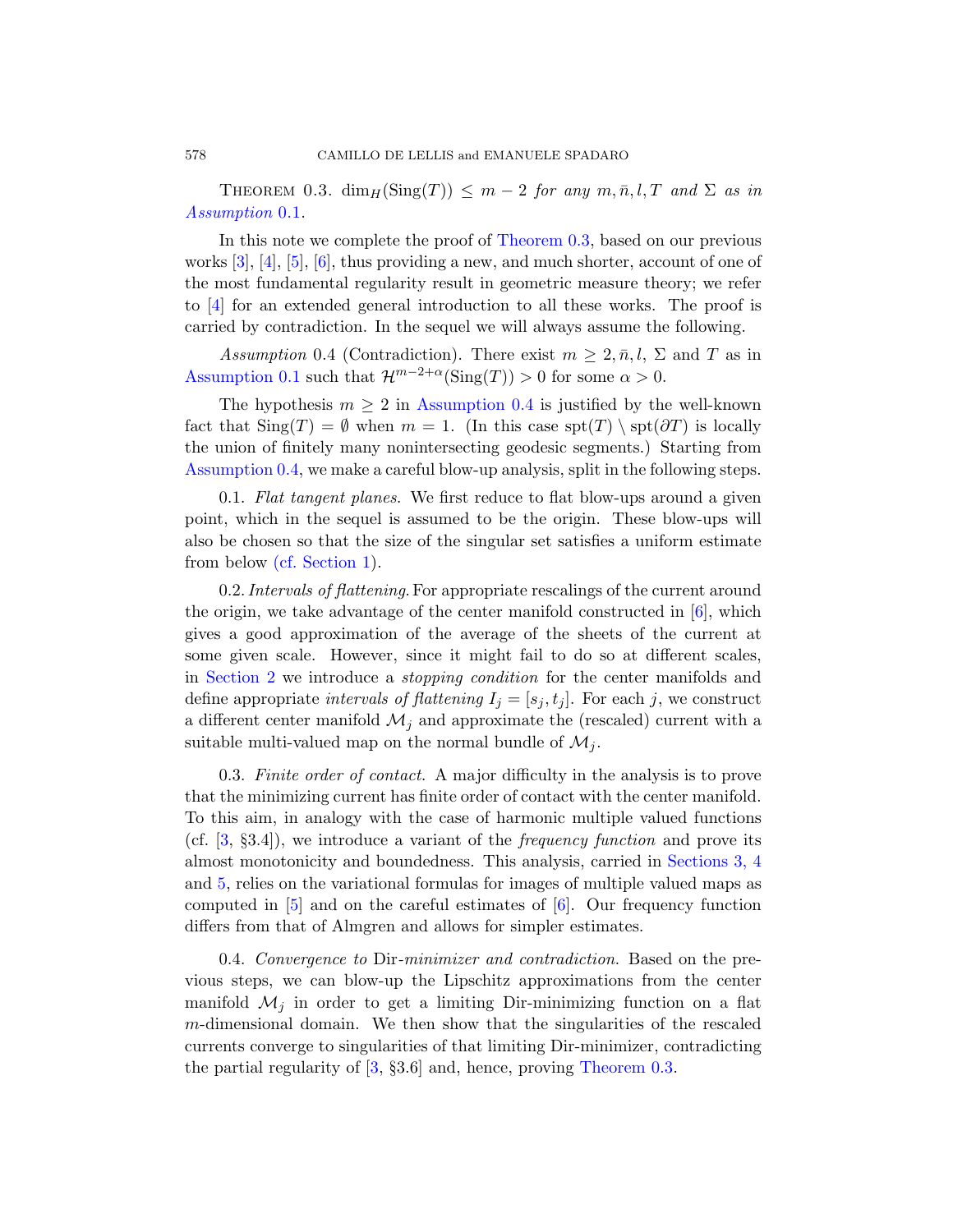<span id="page-2-0"></span>Acknowledgments. The research of Camillo De Lellis has been supported by the ERC grant agreement RAM (Regularity for Area Minimizing currents), ERC 306247. The authors are warmly thankful to Bill Allard for several enlightening conversations and his constant support.

## 1. Flat tangent cones

*[Defi](#page-40-2)nition* [1](#page-40-3).1 (*Q*-points). For  $Q \in \mathbb{N}$ , we denote by  $D_Q(T)$  the points of density  $Q$  of the current  $T$ , and we set

 $\text{Reg}_{\mathcal{O}}(T) := \text{Reg}(T) \cap \text{D}_{\mathcal{Q}}(T)$  and  $\text{Sing}_{\mathcal{O}}(T) := \text{Sing}(T) \cap \text{D}_{\mathcal{Q}}(T)$ .

Definition 1.2 (Tangent cones). For any  $r > 0$  and  $x \in \mathbb{R}^{m+n}$ ,  $\iota_{x,r}$ :  $\mathbb{R}^{m+n} \to \mathbb{R}^{m+n}$  $\mathbb{R}^{m+n} \to \mathbb{R}^{m+n}$  $\mathbb{R}^{m+n} \to \mathbb{R}^{m+n}$  is the map  $y \mapsto \frac{y-x}{r}$  and  $T_{x,r} := (\iota_{x,r})_{\sharp}T$ . The classical monotonicity formula (see  $[10]$  and  $[4,$  Lemma A.1]) implies that, for every  $r_k \downarrow 0$  and  $x \in \text{spt}(T) \setminus \text{spt}(\partial T)$ , there is a subsequence (not relabeled) for which  $T_{x,r_k}$  converges to an [integral cycle](#page-1-1) S which is a cone (i.e.,  $S_{0,r} = S$  for all  $r > 0$  and  $\partial S = 0$ ) and is (locally) area minimizing in  $\mathbb{R}^{m+n}$ . Such a cone will be called, as usual, a [tan](#page-40-2)gent cone to  $T$  at  $x$ .

<span id="page-2-1"></span>Fix  $\alpha > 0$ . By Almgren's stratification theorem (see [10, Th. 35.3]), for  $\mathcal{H}^{m-2+\alpha}$ -a.e.  $x \in \text{spt}(T) \setminus \text{spt}(\partial T)$ , there exists a subsequence of radii  $r_k \downarrow 0$  such that  $T_{x,r_k}$  converge to an integer multiplicity flat plane. Similarly, for measure-theoretic reasons, if  $T$  is as in Assumption 0.4, then for  $\mathcal{H}^{m-2+\alpha}$  $\mathcal{H}^{m-2+\alpha}$  $\mathcal{H}^{m-2+\alpha}$ -a.e.  $x \in \text{spt}(T) \setminus \text{spt}(\partial T)$ , there is a subsequence  $s_k \downarrow 0$  such that  $\liminf_k \mathcal{H}_{\infty}^{m-2+\alpha}(\mathrm{D}_Q(T_{x,s_k}) \cap \mathbf{B}_1) > 0$  (see again [10]). Obviously there would then be  $Q \in \mathbb{N}$  [and](#page-0-0)  $x \in Sing_Q(T)$  where both subsequences exist. The two subsequences might, however, differ. In the next proposition we show the existence of one point and a single subsequence along which both conclusions hold. For the relevant notation (concerning, for instance, excess and height of currents), we refer to  $[4]$ ,  $[6]$ .

<span id="page-2-3"></span>PROPOSITION 1.3 (Contradiction sequence). Under Assumption 0.4, there are  $m, n, Q \geq 2$ ,  $\Sigma$  and T as in Assumption 0.1, reals  $\alpha, \eta > 0$ , and a sequence  $r_k \downarrow 0$  such that  $0 \in D_Q(T)$  and the following holds:

<span id="page-2-2"></span>(1.1) 
$$
\lim_{k \to +\infty} \mathbf{E}(T_{0,r_k}, \mathbf{B}_{6\sqrt{m}}) = 0,
$$

(1.2) 
$$
\lim_{k \to +\infty} \mathcal{H}^{m-2+\alpha}_{\infty}(\mathcal{D}_{Q}(T_{0,r_k}) \cap \mathbf{B}_1) > \eta,
$$

(1.3) 
$$
\mathcal{H}^m((\mathbf{B}_1 \cap \operatorname{spt}(T_{0,r_k})) \setminus D_Q(T_{0,r_k})) > 0 \quad \forall \ k \in \mathbb{N}.
$$

The proof is based on the following lemma.

LEMMA 1.4. Let  $S$  be an m-dimensional area minimizing integral cone in  $\mathbb{R}^{m+n}$  such that  $\partial S = 0$ ,  $Q = \Theta(S, 0) \in \mathbb{N}$ ,  $\mathcal{H}^m(D_Q(S)) > 0$  and  $\mathcal{H}^{m-1}(\text{Sing}_Q(S))$  $= 0$ . Then, S is an m-dimensional plane with multiplicity Q.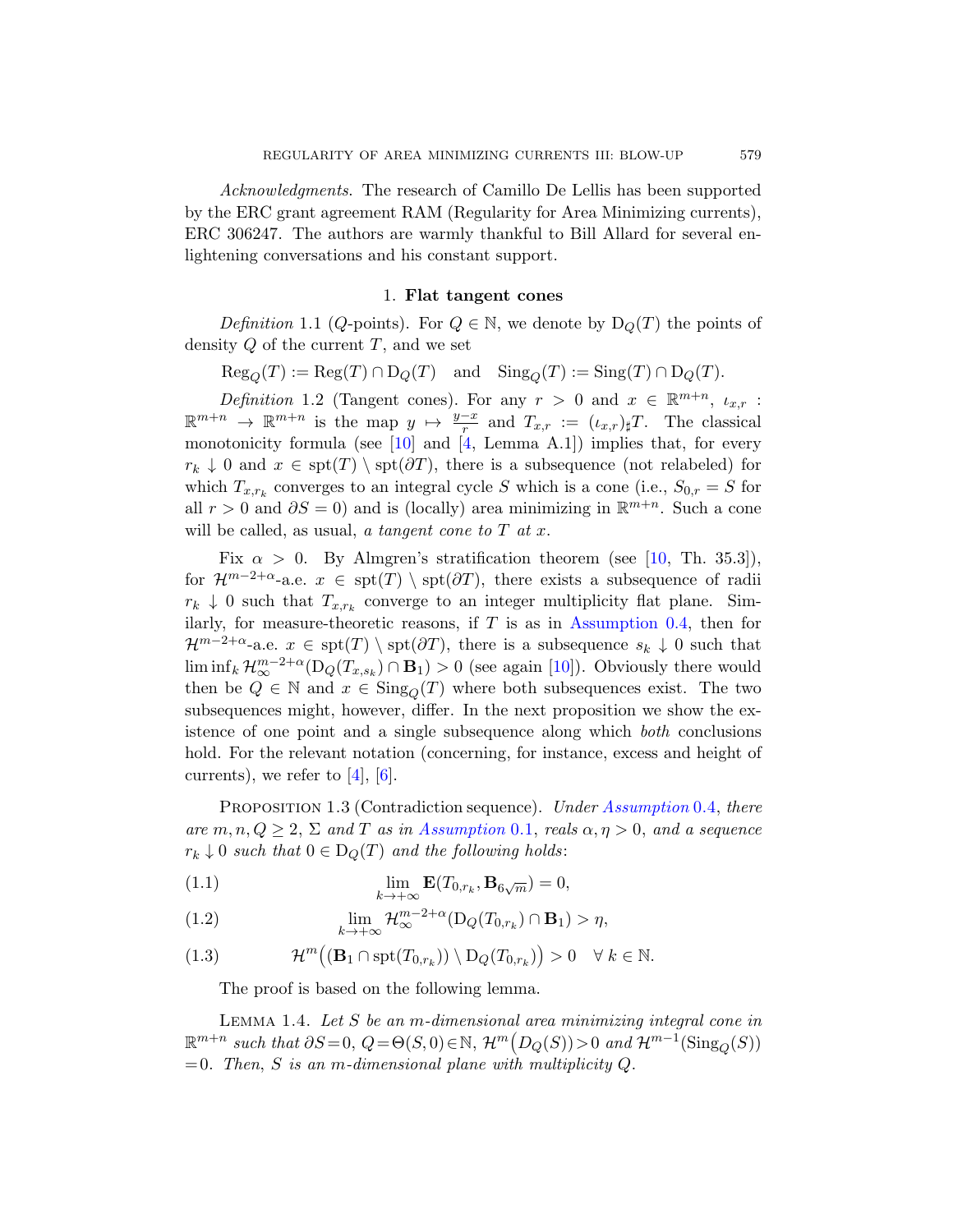*Proof.* For each  $x \in \text{Reg}_Q(S)$ , let  $r_x$  be such that  $S \sqcup \mathbf{B}_{2r_x}(x) = Q \llbracket \Gamma \rrbracket$  for some regular submanifold Γ and set

$$
U:=\bigcup_{x\in \text{Reg}_Q(S)} \mathbf{B}_{r_x}(x).
$$

Obviously,  $\text{Reg}_O(S) \subset U$ ; hence, by assumption, it is not empty. Fix  $x \in$  $spt(S) \cap \partial U$ . Next let  $(x_k)_{k \in \mathbb{N}} \subset \text{Reg}_Q(S)$  be such that dist  $(x, \mathbf{B}_{r_{x_k}}(x_k)) \to 0$ . We necessarily have that  $r_{x_k} \to 0$ ; otherwise we would have  $x \in \mathbf{B}_{2r_{x_k}}(x_k)$  for some k, [which would i](#page-37-0)mply  $x \in \text{Reg}_O(S) \subset U$ , i.e., a contradiction. Therefore,  $x_k \rightarrow x$  and, by [10, Th. 35.1],

$$
Q = \limsup_{k \to +\infty} \Theta(S, x_k) \le \Theta(S, x) = \lim_{\lambda \downarrow 0} \Theta(S, \lambda x) \le \Theta(S, 0) = Q.
$$

This implies  $x \in D_Q(S)$ . Since  $x \in \partial U$ , we must then have  $x \in Sing_Q(S)$ . Thus, we conclude that  $\mathcal{H}^{m-1}(\text{spt}(S) \cap \partial U) = 0$ . It follows from the standard theory of rectifiable currents (cf. Lemma A.2) that  $S' := S \cup U$  has 0 boundary in  $\mathbb{R}^{m+n}$ . Moreover, since S is an area minimizing cone, S' is also an cone. By [definit](#page-2-1)ion of U we have  $\Theta(S', x) = Q$  for  $||S'||$ -a.e. x and, by semicontinuity,

$$
Q \leq \Theta(S', 0) \leq \Theta(S, 0) = Q.
$$

We apply Allard's theorem and deduce that  $S'$  [is regula](#page-37-1)r; i.e.,  $S'$  is an m-plane with multiplicity Q. Finally, from  $\Theta(S', 0) = \Theta(S, 0)$  $\Theta(S', 0) = \Theta(S, 0)$  $\Theta(S', 0) = \Theta(S, 0)$ , we infer  $\mathbf{M}(S \cup \mathbf{B}_1) =$  $\mathbf{M}(S' \sqcup \mathbf{B}_1)$  and then S  $\mathcal{O}' = S$ .

*Proof of Proposition* 1.3. Let  $m > 1$  be the smallest integer for which Theorem 0.3 [fails. By](#page-36-0) Theorem A.3 there must be an integer rectifiable area minimizing current R of dimension m [a](#page-40-2)nd a positive integer  $Q$  such that the Hausdorff dimension of  $\text{Sing}_Q(R)$  is larger than  $m-2$ . (Note that Theorem A.3 is just a corollary of a well-known stratification theorem by Almgren; cf. [1], [10], [11].) We fix the smallest  $Q$  for which such a current  $R$  exists. Recall that, by the upper semicontinuity of the density and a straightforward application of Allard's regularity theorem (see Theorem A.1),  $\text{Sing}_1(R) = \emptyset$ ; i.e.,  $Q > 1$ .

Let  $\alpha \in ]0,1]$  be such that  $\mathcal{H}^{m-2+\alpha}(\text{Sing}_{Q}(R)) > 0$ . By [10, Th. 3.6] there exists a point  $x \in Sing_Q(R)$  such that  $Sing_Q(R)$  has positive  $\mathcal{H}_{\infty}^{m-2+\alpha}$ -upper density; i.e., assuming without loss of generality  $x = 0$  and  $\partial R \mathcal{L} \mathbf{B}_1 = 0$ , there exists  $r_k \downarrow 0$  su[ch that](#page-36-0)

$$
\lim_{k \to +\infty} \mathcal{H}_{\infty}^{m-2+\alpha} \left( \text{Sing}_{Q}(R_{0,r_k}) \cap \mathbf{B}_1 \right) = \lim_{k \to +\infty} \frac{\mathcal{H}_{\infty}^{m-2+\alpha} \left( \text{Sing}_{Q}(R) \cap \mathbf{B}_{r_k} \right)}{r_k^{m-2+\alpha}} > 0.
$$

Up to a subsequence (not relabeled) we can assume that  $R_{0,r_k} \to S$ , with S a tangent cone. If S is a multiplicity Q flat plane, then we set  $T := R$  and we are done. Indeed, (1.3) is satisfied by Theorem A.1, because  $0 \in Sing(R)$  and  $||R|| \geq \mathcal{H}^m \text{Lspt}(R).$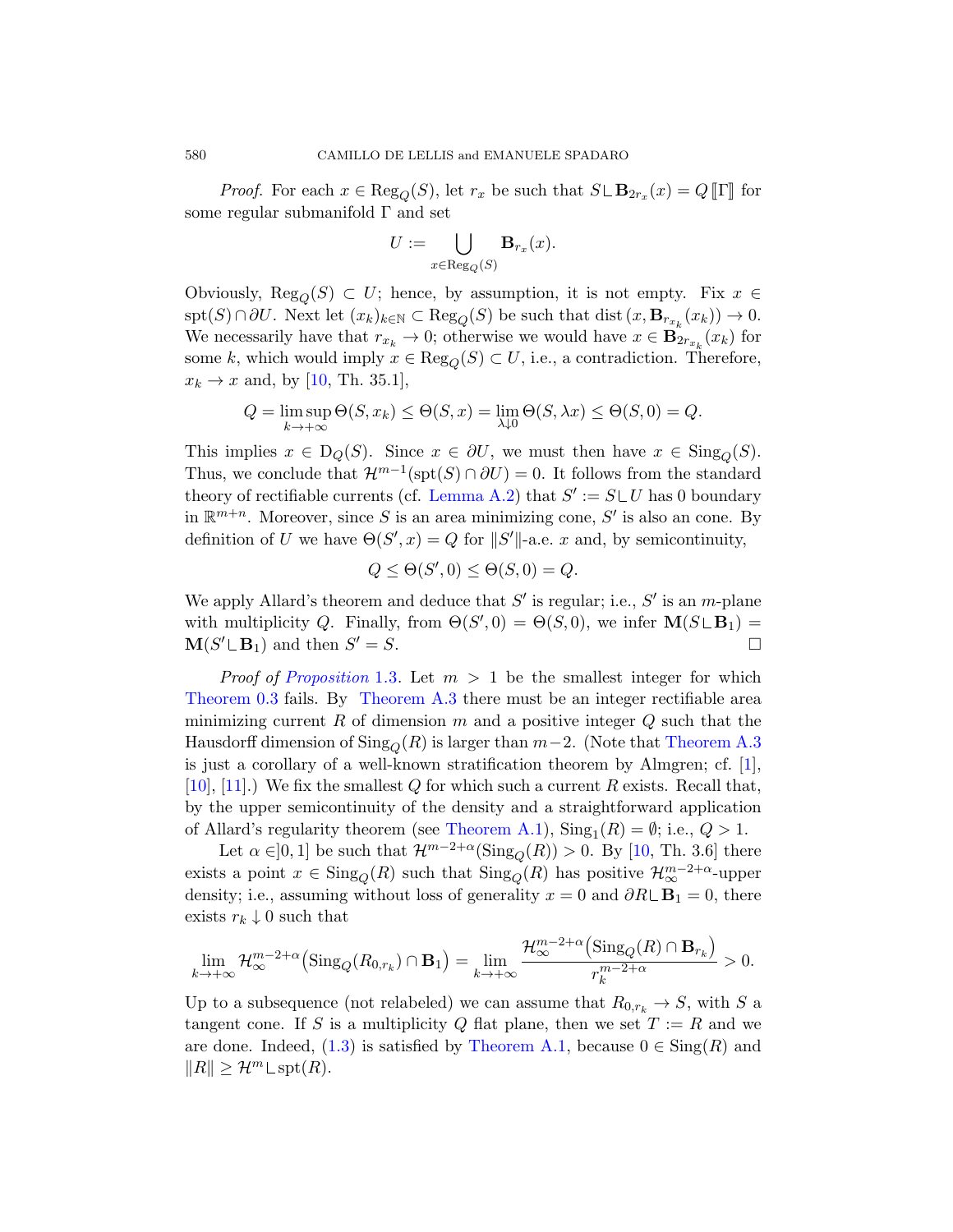<span id="page-4-1"></span><span id="page-4-0"></span>Therefore assume that S is *not* an m-dimensional plane with multiplicity Q. Taking into account the convergence of the total variations for minimizing currents [10, Th. 34.5] and the upper semicontinuity of  $\mathcal{H}_{\infty}^{m-2+\alpha}$  under the Hausdorff convergence of compact sets, w[e ge](#page-4-0)t

$$
(1.4) \qquad \mathcal{H}_{\infty}^{m-2+\alpha}\big(D_Q(S)\cap \bar{\mathbf{B}}_1\big) \geq \liminf_{k\to+\infty}\mathcal{H}_{\infty}^{m-2+\alpha}\big(D_Q(R_{0,r_k})\cap \bar{\mathbf{B}}_1\big) > 0.
$$

We [clai](#page-4-1)m that (1.4) implies

(1.5) 
$$
\mathcal{H}_{\infty}^{m-2+\alpha}(\text{Sing}_{Q}(S)) > 0.
$$

Indeed, if all points of  $D_Q(S)$  are singular, then this follows from (1.4) directly. Otherwise,  $\text{Reg}_O(S)$  is not empty and, hence,  $\mathcal{H}^m(D_O(S) \cap \mathbf{B}_1) > 0$ . In this case we can apply Lemma 1.4 and infer that, since  $S$  is not regular, then  $\mathcal{H}^{m-1}(\mathrm{Sing}_Q(S)) > 0$  and  $(1.5)$  holds.

We can, hence, find  $x \in Sing_0(S) \setminus \{0\}$  and  $r_k \downarrow 0$  such that

$$
\lim_{k \to +\infty} \mathcal{H}^{m-2+\alpha}_{\infty}\left(\text{Sing}_Q(S_{x,r_k}) \cap \mathbf{B}_1\right) = \lim_{k \to +\infty} \frac{\mathcal{H}^{m-2+\alpha}_{\infty}\left(\text{Sing}_Q(S) \cap \mathbf{B}_{r_k}(x)\right)}{r_k^{m-2+\alpha}} > 0.
$$

Up to a subsequence (not relabeled), we can assume that  $S_{x,r_k}$  converges to  $S_1$ . Since  $S_1$  is a tangent cone to the cone S at  $x \neq 0$ ,  $S_1$  splits off a line, i.e.,  $S_1 = S_2 \times [\mathbb{R}v]$ , for some area minimizing cone  $S_2$  in  $\mathbb{R}^{m-1+n}$  and some  $v \in \mathbb{R}^{m+n}$  (of the enguncies in [10, I graps  $255$ ]). Since  $m$  is hy equiparties  $\mathbb{R}^{m+n}$  (cf. the arguments in [10, Lemma [35.5\]\). Since](#page-2-2) m is, by assumption, the smallest integer for which Theorem 0.3 fails,  $\mathcal{H}^{m-3+\alpha}(\text{Sing}(S_2)) = 0$  and, hence,  $\mathcal{H}^{m-2+\alpha}(\text{Sing}_{Q}(S_1)) = 0$ . On the other hand, arguing as we did for  $(1.4)$ , we have

$$
\mathcal{H}_{\infty}^{m-2+\alpha}(\mathrm{D}_Q(S_1) \cap \bar{\mathbf{B}}_1) \geq \limsup_{k \to +\infty} \mathcal{H}_{\infty}^{m-2+\alpha}(\mathrm{D}_Q(S_{x,r_k}) \cap \bar{\mathbf{B}}_1) > 0.
$$

Thus  $\text{Reg}_O(S_1) \neq \emptyset$  and, hence,  $\mathcal{H}^m(D_Q(S_1)) > 0$ . We can apply Lemma 1.4 again and conclude that  $S_1$  is an m-dimensional plane with multiplicity  $Q$ . Therefore, the prop[os](#page-40-0)ition follows taking  $T := \tau_{\sharp} S$ , with  $\tau$  the translation map  $y \mapsto y - x$  [an](#page-40-0)d  $\Sigma$  the tangent plane at 0 to the original Riemannian manifold. □

# 2. Intervals of flattening

For the sequel, we fix the constant  $c_s := \frac{1}{64\sqrt{m}}$  and notice that  $2^{-N_0} < c_s$ , where  $N_0$  is the parameter introduced in [6, Assumption 1.8]. It is always understood that the parameters  $\beta_2, \delta_2, \gamma_2, \kappa, C_e, C_h, M_0, N_0$  in [6] are fixed in such a way that all the theorems and propositions therein are applicable; cf. [6, §1.2]. In particular, all constants which will depend upon these parameters will be called *geometric* and denoted by  $C_0$ . On the contrary, we will highlight the dependence of the constants upon the parameters introduced in this paper  $p_1, p_2, \ldots$  by writing  $C = C(p_1, p_2, \ldots)$ .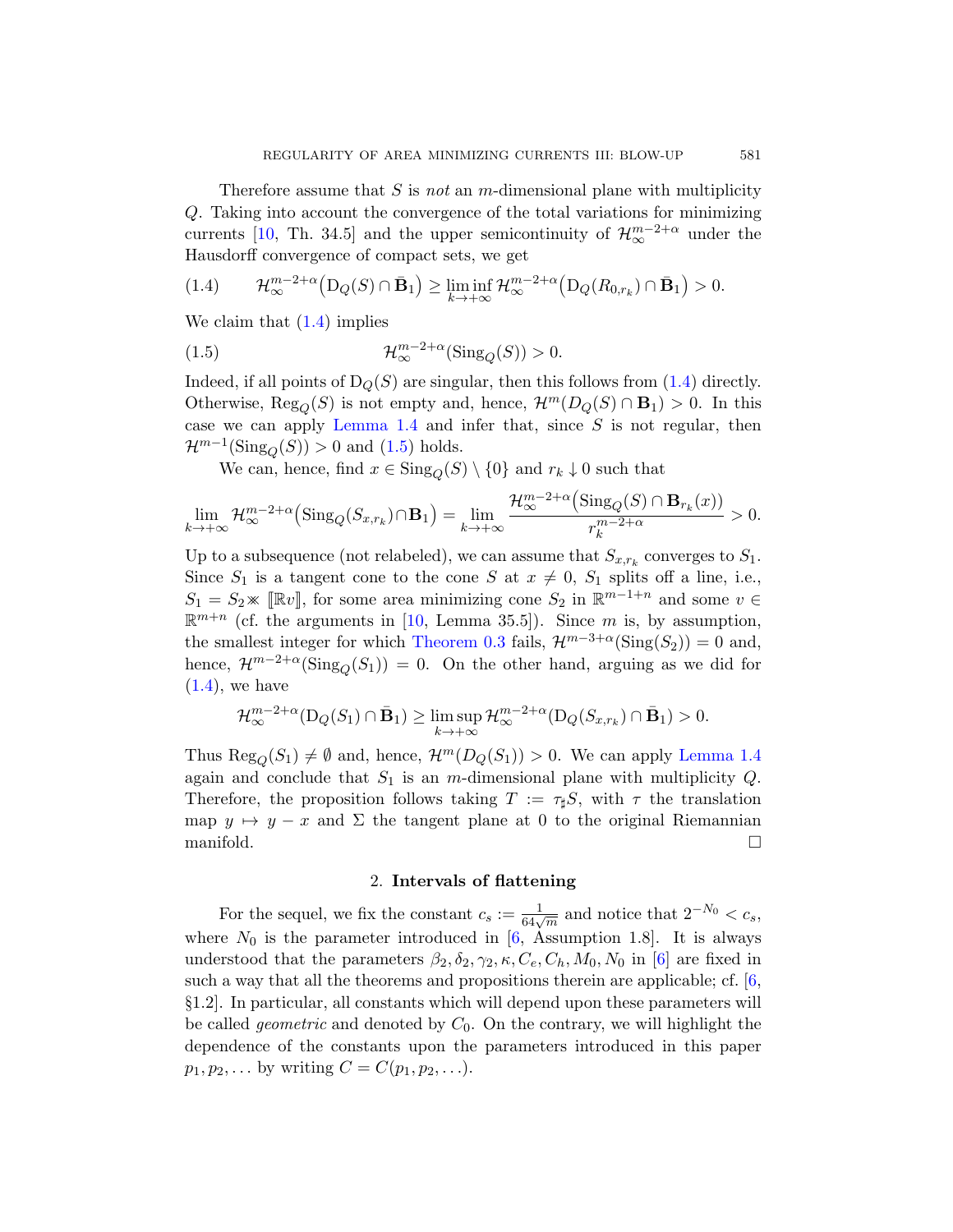<span id="page-5-1"></span>We also recal[l the notation int](#page-2-1)roduced in [6, Assumption 1.3]. If  $\Sigma \cap \mathbf{B}_{7\sqrt{m}}$ has no boundary in  $\mathbf{B}_{7\sqrt{m}}$  and for any  $p \in \Sigma \cap \mathbf{B}_{7\sqrt{m}}$  there is a map  $\Psi_p : T_p \Sigma \supset$  $\Omega \to (T_p \Sigma)^{\perp}$  parame[trizing it, then](#page-1-1)  $\mathbf{c}(\Sigma \cap \mathbf{B}_{7\sqrt{m}}) := \sup_{p \in \Sigma \cap \mathbf{B}_{7\sqrt{m}}} ||D\Psi_p||_{C^{2,\varepsilon_0}}$ . Obviously, these assumptions might fail for a general  $\Sigma$ . (In fact,  $\mathbf{c}(\Sigma \cap \mathbf{B}_{7\sqrt{m}})$ need not be well de[fined.\) However,](#page-2-1) having fixed a point  $q \in \Sigma$ , given its  $C^{3,\varepsilon_0}$ regularity,  $\mathbf{c}(\iota_{q,r}(\Sigma) \cap \mathbf{B}_{7\sqrt{m}})$  is well defined whenever r is sufficiently small and converges to 0 as  $r \downarrow 0$ . In particular, by Proposition 1.3 and simple rescaling arguments, we assume in the sequel the following.

Assumption 2.1. Let  $\varepsilon_3 \in ]0, \varepsilon_2[$ . Under Assumption 0.4, there exist  $m, n$ ,  $Q \geq 2$ ,  $\alpha, \eta \geq 0$ , T and  $\Sigma$  for which

- (a) there is a sequence of radii  $r_k \downarrow 0$  as in Proposition 1.3;
- (b) the following holds:

(2.1) 
$$
T_0 \Sigma = \mathbb{R}^{m+\bar{n}} \times \{0\}, \quad \text{spt}(\partial T) \cap \mathbf{B}_{6\sqrt{m}} = \emptyset, \quad 0 \in D_Q(T),
$$

(2.2) 
$$
||T||(\mathbf{B}_{6\sqrt{m}r}) \leq r^m \left(Q \omega_m (6\sqrt{m})^m + \varepsilon_3^2\right) \text{ for all } r \in (0,1),
$$

(2.3) 
$$
\mathbf{c}(\Sigma \cap \mathbf{B}_{7\sqrt{m}}) \leq \varepsilon_3.
$$

2.1. Defining procedure. We set

(2.4) 
$$
\mathcal{R} := \left\{ r \in ]0,1] : \mathbf{E}(T,\mathbf{B}_{6\sqrt{m}r}) \leq \varepsilon_3^2 \right\}.
$$

Observe that, if  $\{s_k\} \subset \mathcal{R}$  and  $s_k \uparrow s$ , then  $s \in \mathcal{R}$ . We cover  $\mathcal{R}$  with a collection  $\mathcal{F} = \{I_i\}_i$  of intervals  $I_i = |s_i, t_i|$  defined as follows:  $t_0 := \max\{t : t \in \mathcal{R}\}.$ Next assume, by induction, that  $t_j$  is defi[ned](#page-40-0) (and hence also  $t_0 > s_0 \geq t_1 >$  $s_1 \geq \ldots > s_{j-1} \geq t_j$ , and consider the following objects:

- $T_j := ((\iota_{0,t_j})_{\sharp}T) \sqcup \mathbf{B}_{6\sqrt{m}}, \Sigma_j := \iota_{0,t_j}(\Sigma) \cap \mathbf{B}_{7\sqrt{m}};$  moreover, consider for each j an orthonormal system of coordinates so that, if we denote by  $\pi_0$  the mplane  $\mathbb{R}^m \times \{0\}$ , then  $\mathbf{E}(T_j, \mathbf{B}_{6\sqrt{m}}, \pi_0) = \mathbf{E}(T_j, \mathbf{B}_{6\sqrt{m}})$  (alternatively we can keep the system of coordinates fixed and rotate the currents  $T_j$ ).
- <span id="page-5-0"></span>• Let  $\mathcal{M}_i$  be the corresponding center manifold constructed in [6, Th. 1.17] applied to  $T_j$  and  $\Sigma_j$  with respect to the m-plane  $\pi_0$ ; the manifold  $\mathcal{M}_j$  is then the graph of a map  $\varphi_j : \pi_0 \supset [-4, 4]^m \to \pi_0^{\perp}$ , and we set  $\Phi_j(x) :=$  $(x, \varphi_j(x)) \in \pi_0 \times \pi_0^{\perp}.$

Then, we consider the Whitney decomposition  $\mathscr{W}^{(j)}$  of  $[-4, 4]^m \subset \pi_0$  as in [6, Def[. 1.1](#page-5-0)0 and Prop. 1.11] (applied to  $T_j$ ), and we define

$$
(2.5) \quad s_j := t_j \text{ max } \left( \{ c_s^{-1}\ell(L) : L \in \mathscr{W}^{(j)} \text{ and } c_s^{-1}\ell(L) \geq \text{dist}(0, L) \} \cup \{0\} \right).
$$

We will prove below that  $s_j/t_j < 2^{-5}$ . In particular, this ensures that  $[s_j, t_j]$ is a (nontrivial) interval. Next, if  $s_j = 0$ , we stop the induction. Otherwise we let  $t_{i+1}$  be the largest element in  $\mathcal{R}\cap\,0,s_i]$  and proceed as above. Moreover, note the following simple consequence of  $(2.5)$ :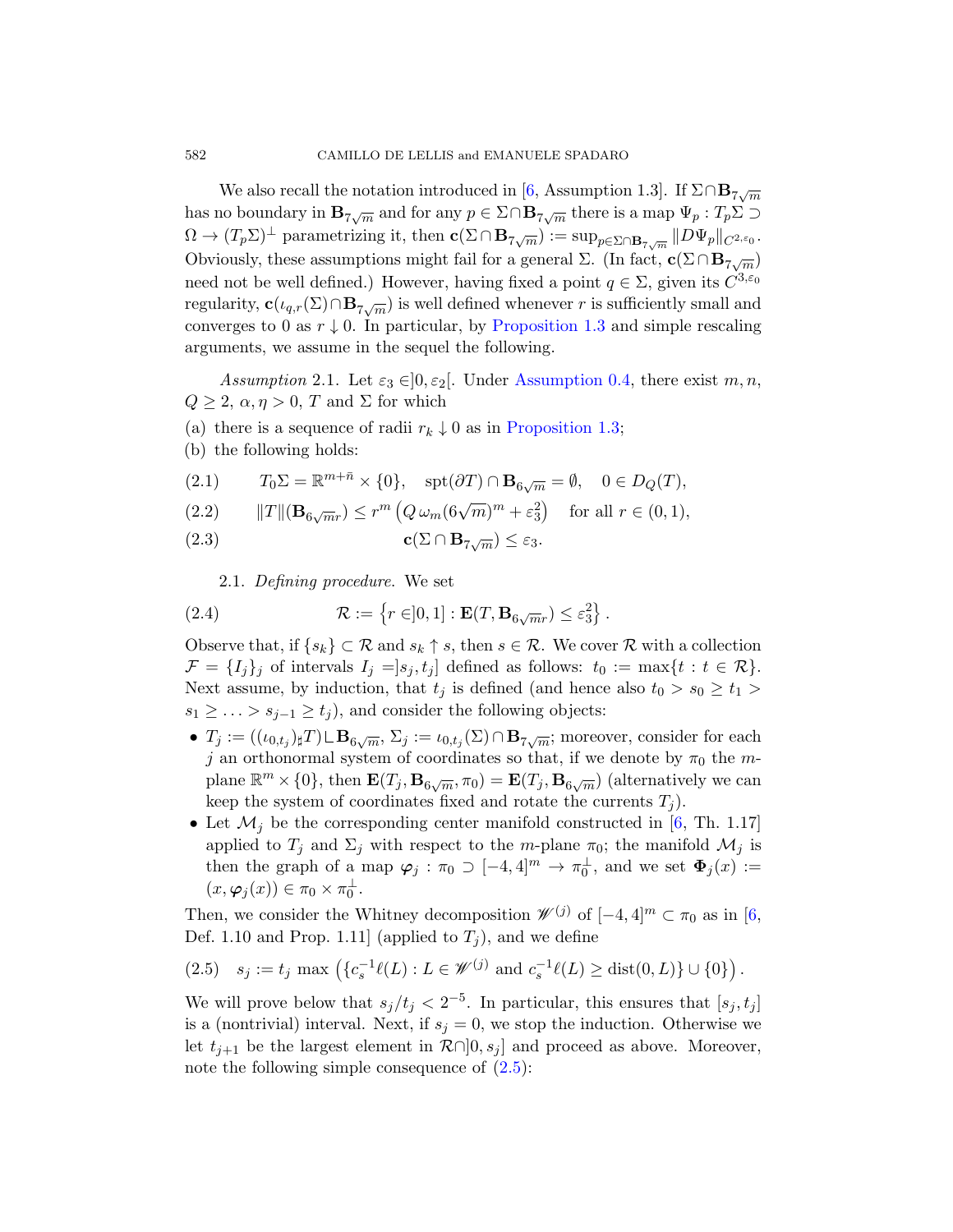(Stop) If  $s_j > 0$  and  $\bar{r} := s_j/t_j$ , then there is  $L \in \mathcal{W}^{(j)}$  with

(2.6) 
$$
\ell(L) = c_s \bar{r} \quad \text{and} \quad L \cap \bar{B}_{\bar{r}}(0, \pi_0) \neq \emptyset.
$$

(In what follows,  $B_r(p, \pi)$  and  $\bar{B}_r(p, \pi)$  will denote the open and closed disks  $\mathbf{B}_r(p) \cap (p + \pi)$ ,  $\bar{\mathbf{B}}_r(p) \cap (p + \pi)$ .

(Go) If 
$$
\rho > \overline{r} := s_j/t_j
$$
, then

<span id="page-6-0"></span>(2.7) 
$$
\ell(L) < c_s \rho \qquad \text{for all } L \in \mathscr{W}^{j(k)} \text{ with } L \cap B_{\rho}(0, \pi_0) \neq \emptyset.
$$

In particular, the latter inequality is true for every  $\rho \in ]0,3]$  if  $s_j = 0$ .

2.2. First consequences. The following is a list of easy consequences of the definition. Given two sets  $A$  and  $B$ , we define their separation as the number  $\text{sep}(A, B) := \inf\{|x - y| : x \in A, y \in B\}.$ 

PROPOSITION 2.2. Assumin[g](#page-40-0)  $\varepsilon_3$  sufficiently small, the following holds:

- (i)  $s_j < \frac{t_j}{25}$  $\frac{t_j}{2^5}$  and the family F is either countable and  $t_j \downarrow 0$ , or finite and  $I_i = ]0, t_i]$  for the largest j;
- (ii) the union of the intervals of  $\mathcal F$  cover  $\mathcal R$ , and for k large enough, the radii  $r_k$  in Assumption 2.1 belong to  $\mathcal{R}$ ;
- (iii) if  $r \in \left[\frac{s_j}{t}\right]$  $\mathcal{L}_{t_j}^{s_j},$  3[ and  $J \in \mathscr{W}_n^{(j)}$  intersects  $B := \mathbf{p}_{\pi_0}(\mathcal{B}_r(p_j)),$  with  $p_j := \mathbf{\Phi}_j(0),$ then *J* is in the domain of influence  $\mathscr{W}_n^{(j)}(H)$  (see [6, Def. 3.3]) of a cube  $H \in \mathscr{W}_e^{(j)}$  with

$$
\ell(H) \le 3c_s r \quad and \quad \max\left\{\text{sep}\left(H, B\right), \text{sep}\left(H, J\right)\right\} \le 3\sqrt{m} \,\ell(H) \le \frac{3r}{16};
$$

- (iv)  $\mathbf{E}(T_j, \mathbf{B}_r) \leq C_0 \varepsilon_3^2 r^{2-2\delta_2}$  $\mathbf{E}(T_j, \mathbf{B}_r) \leq C_0 \varepsilon_3^2 r^{2-2\delta_2}$  $\mathbf{E}(T_j, \mathbf{B}_r) \leq C_0 \varepsilon_3^2 r^{2-2\delta_2}$  for every  $r \in ]\frac{s_j}{t_i}$  $\frac{s_j}{t_j}, 3[;$
- (v)  $\sup\{\text{dist}(x, \mathcal{M}_j) : x \in \text{spt}(T_j) \cap \mathbf{p}_j^{-1}(\mathcal{B}_r(p_j))\} \leq C_0 \left(\mathbf{m}_0^j\right)^{\frac{1}{2m}} r^{1+\beta_2}$  for every  $r \in ]\frac{s_j}{t}$  $\frac{s_j}{t_j}, 3[,$  where  $\boldsymbol{m}_0^j := \max\{\mathbf{c}(\Sigma_j)^2, \mathbf{E}(T_j,\mathbf{B}_{6\sqrt{m}})\}.$

*Proof.* We start by noticing that  $s_j \leq \frac{t_j}{2^5}$  $\frac{l_j}{2^5}$  follows from the inequality  $2^{-N_0} < c_s$  (cf. [6, A[ss](#page-40-0)umption 1.8]) because all cubes in the Whitney decomposition have side-length at most  $2^{-N_0-6}$  (cf. [6, Prop. 1.11]). In particular, this implies that the inductive procedure either never stops, leading to  $t_j \downarrow 0$ , or it stops because  $s_j = 0$  and  $[0, t_j] \subset \mathcal{R}$ , thus proving (i). The first part of (ii) follows straightforwardly from the choice of  $t_{j+1}$ , and the last assertion holds from  $\mathbf{E}(T, \mathbf{B}_{6\sqrt{m}r_k}) \to 0$ .

Regarding (iii), let  $H \in \mathscr{W}_e^{(j)}$  be as in [6, Def. 3.3] and choose  $k \in \mathbb{N} \setminus \{0\}$ such that  $\ell(H) = 2^k \ell(J)$ . Observe that  $||D\varphi_j||_{C^{2,\kappa}} \leq C_0 \varepsilon_3$  by [6, Th. 1.17]. If  $\varepsilon_3$  is sufficiently small, we can assume

(2.8) 
$$
B_{r/2}(0, \pi_0) \subset B \subset B_r(0, \pi_0).
$$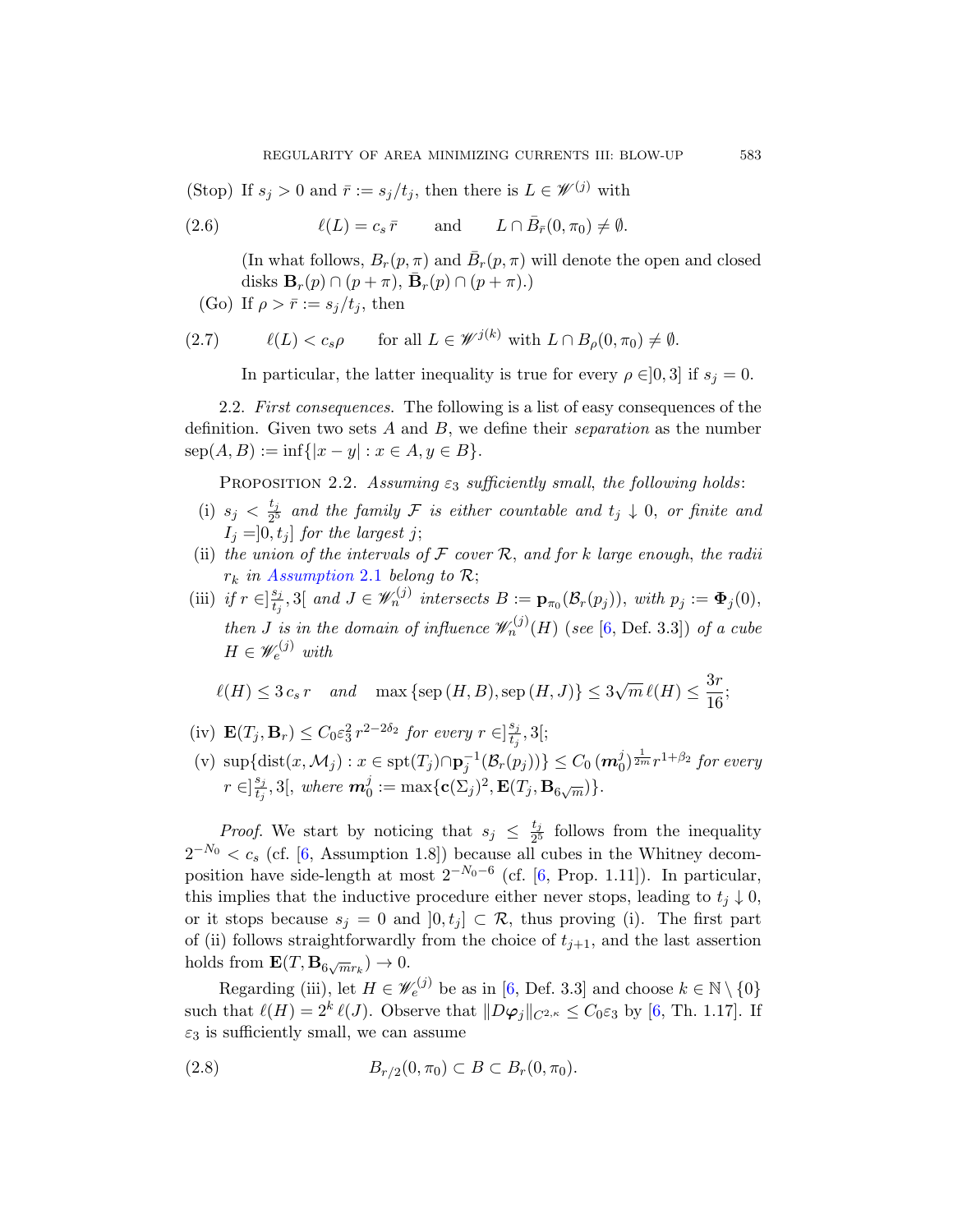Now, by [6, Cor. 3.2],  $\text{sep}(H, J) \leq 2\sqrt{m}\ell(H)$  and

 $\text{sep}(B, H) \leq \text{sep}(H, J) + 2\sqrt{m}\ell(J) \leq 3$ √  $\overline{m}\,\ell(H).$ 

Both the inequalities claimed in (iii) are then trivial when  $r > \frac{1}{4}$ , because  $\ell(H) \leq 2^{-N_0-6} \leq 2^{-5}c_s \leq 2^{-9}/\sqrt{m}$ . Therefore assume  $r \leq \frac{1}{4}$  $\frac{1}{4}$ , and note that H intersects  $B_{2r+3\sqrt{m}\ell(H)}$ . Let  $\rho := 2r + 3\sqrt{m}\ell(H)$ . Observe that  $2r < \rho < 1$ . By the definition of  $s_i$ , we have that

$$
\ell(H) < c_s \left(2r + 3\sqrt{m}\,\ell(H)\right) = 2\,c_s\,r + \frac{3\ell(H)}{16}.
$$

Therefore, we conclude that  $\ell(H) \leq 3 c_s r$  and  $\text{sep}(H, B) \leq 9\sqrt{m} c_s r < 3r/16$ .

We now turn to (iv). If  $r \geq 2^{-N_0}$ , then obviously

$$
\mathbf{E}(T_j, \mathbf{B}_r) \leq (4\sqrt{m} 2^{N_0})^{m+2-2\delta_2} r^{2-2\delta_2} \mathbf{E}(T_j, \mathbf{B}_{4\sqrt{m}})
$$
  
 
$$
\leq (4\sqrt{m} 2^{N_0})^{m+2-2\delta_2} r^{2-2\delta_2} \varepsilon_3^2.
$$

Otherwise, let  $k \geq N_0$  be the smallest natural number such that  $2^{-k+1} > r$ , and le[t](#page-40-0)  $L \in \mathscr{W}^{(j),k} \cup \mathscr{S}^{(j),k}$  be a cube so that  $0 \in L$  (cf. [6, Def. 1.10],  $\ell(H) = 2^{-k}$ ). By [6, Prop. 4.2(v)],  $|p_L| \le (\sqrt{m} + C_0(m_0^j)^{1/2m}) \le 2\sqrt{m}\ell(H)$  and so it follows easily that  $\mathbf{B}_r \subset \mathbf{B}_L$ . From condition (Go) we have  $L \notin \mathcal{W}^{(j)}$ . Thus, by [6, Prop. 1.11], we get

$$
\mathbf{E}(T_j, \mathbf{B}_r) \le C_0 \mathbf{E}(T_j, \mathbf{B}_L) \le C_0 \varepsilon_3^2 r^{2-2\delta_2}.
$$

<span id="page-7-0"></span>Finally, (v) follows from [6, Cor. 2.2 (ii)], because by (Go), for every  $r \in \left[\frac{s_j}{t}\right]$  $\frac{s_j}{t_j}, 3[,$ every cube  $L \in \mathscr{W}^{(j)}$  which intersects  $B_r(0, \pi_0)$  satisfies  $\ell(L) < c_s r$ .

## 3. Frequency function and first variations

Consider the following Lipschitz (piecewise linear) function  $\phi : [0 + \infty] \rightarrow$  $[0, 1]$  given by

$$
\phi(r) := \begin{cases} 1 & \text{for } r \in [0, \frac{1}{2}], \\ 2 - 2r & \text{for } r \in ]\frac{1}{2}, 1], \\ 0 & \text{for } r \in ]1, +\infty[. \end{cases}
$$

For every interval of flattening  $I_j = ]s_j, t_j]$ , let  $N_j$  be the normal approximation of  $T_j$  on  $\mathcal{M}_j$  in [6, Th. 2.4].

Definition 3.1 (Frequency functions). For every  $r \in ]0,3]$ , we define

$$
\mathbf{D}_{j}(r) := \int_{\mathcal{M}^{j}} \phi\left(\frac{d_{j}(p)}{r}\right) |DN_{j}|^{2}(p) dp
$$

and

$$
\mathbf{H}_j(r) := -\int_{\mathcal{M}^j} \phi' \left( \frac{d_j(p)}{r} \right) \frac{|N_j|^2(p)}{d(p)} dp,
$$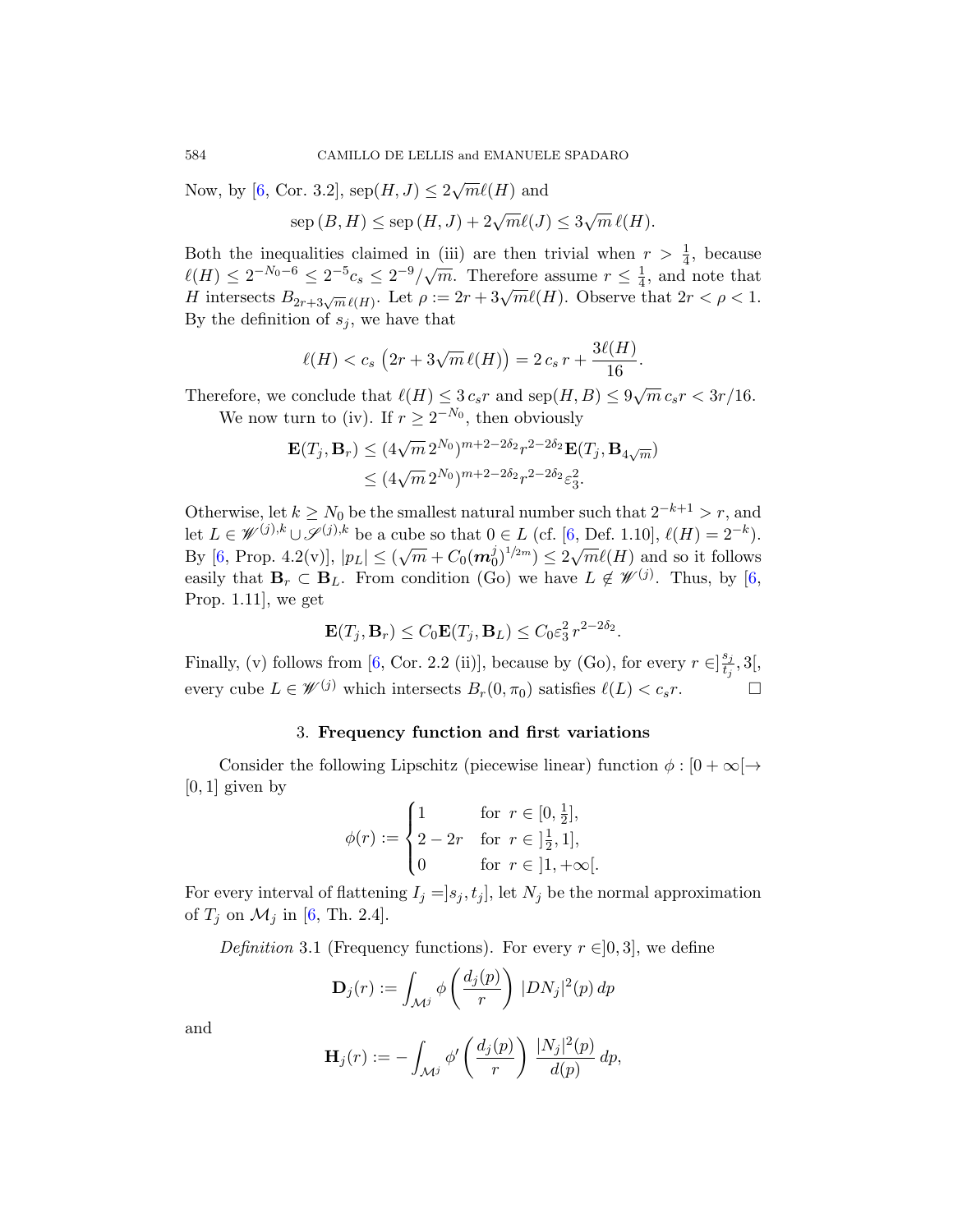<span id="page-8-3"></span>where  $d_j(p)$  is the geodesic distance on  $\mathcal{M}_j$  between p and  $\mathbf{\Phi}_j(0)$ . If  $\mathbf{H}_j(r) > 0$ , we define the *frequency function*  $\mathbf{I}_j(r) := \frac{r \mathbf{D}_j(r)}{\mathbf{H}_j(r)}$ .

The following is the main analytical estimate of the paper, which allows us to exclude infinite order of contact among the different sheets of a minimizing current.

THEOREM 3.2 (Main frequency estimate). If  $\varepsilon_3$  is sufficiently small, then [there exists a](#page-8-0) geometric constant  $C_0$  such that, for every  $[a, b] \subset \left[\frac{s_j}{t_b}\right]$  $\frac{s_j}{t_j}, 3]$  with  $\mathbf{H}_j|_{[a,b]} > 0$ , we have

$$
\mathbf{I}_j(a) \le C_0(1 + \mathbf{I}_j(b)).
$$

To simplify the notation, in this section we drop the index  $j$  and omit the measure  $\mathcal{H}^m$  in the integrals over regions of M. The proof exploits four identities collected in Proposition 3.5, which will be proved in the next sections.

Definition 3.3. We let  $\partial_{\hat{r}}$  denote the derivative with respect to arclength along geodesics starting at  $\mathbf{\Phi}(0)$ . We set

(3.2) 
$$
\mathbf{E}(r) := -\int_{\mathcal{M}} \phi' \left(\frac{d(p)}{r}\right) \sum_{i=1}^{Q} \langle N_i(p), \partial_{\hat{r}} N_i(p) \rangle dp,
$$

(3.3)  
\n
$$
\mathbf{G}(r) := -\int_{\mathcal{M}} \phi' \left(\frac{d(p)}{r}\right) d(p) |\partial_{\hat{r}} N(p)|^2 dp \text{ and}
$$
\n
$$
\mathbf{\Sigma}(r) := \int_{\mathcal{M}} \phi \left(\frac{d(p)}{r}\right) |N|^2(p) dp.
$$

Remark 3.4. Observe tha[t a](#page-40-0)ll these functions of  $r$  are absolutely continu[o](#page-40-0)us and, therefore, classically differentiable at almost every r. Moreover, the following rough estimate easily follows from  $[6, Th. 2.4]$  and the condition  $(Go)$ :

<span id="page-8-0"></span>
$$
(3.4) \qquad \mathbf{D}(r) \leq \int_{\mathcal{B}_r(\Phi(0))} |DN|^2 \leq C_0 \, m_0 \, r^{m+2-2\delta_2} \quad \text{for every} \quad r \in ]\,^s_t, 3[.
$$

<span id="page-8-2"></span>Indeed, since N vanishes identically on the set K of [6, Th. 2.4], it suffices to sum the estimate of  $[6, Th. 2.4, (2.3)]$  over all the different cubes L (of the corresponding Whitney decomposition) for which  $\Phi(L)$  intersects the geodesic ball  $\mathcal{B}_r$ .

<span id="page-8-1"></span>PROPOSITION 3.5 (First variation estimates). For every  $\gamma_3$  sufficiently small, there is a constant  $C = C(\gamma_3) > 0$  such that, if  $\varepsilon_3$  is sufficiently small,  $[a, b] \subset \lbrack \frac{s}{t} \rbrack$  $\left\{ \frac{s}{t},3\right\}$  and  $\mathbf{I}\geq1$  on  $[a,b],$  then the following inequalities hold for almost every  $r \in [a, b],$ 

(3.5) 
$$
\left|\mathbf{H}'(r)-\frac{m-1}{r}\mathbf{H}(r)-\frac{2}{r}\mathbf{E}(r)\right|\leq C\mathbf{H}(r),
$$

(3.6) 
$$
\left|\mathbf{D}(r)-r^{-1}\mathbf{E}(r)\right|\leq C\mathbf{D}(r)^{1+\gamma_3}+C\varepsilon_3^2\,\mathbf{\Sigma}(r),
$$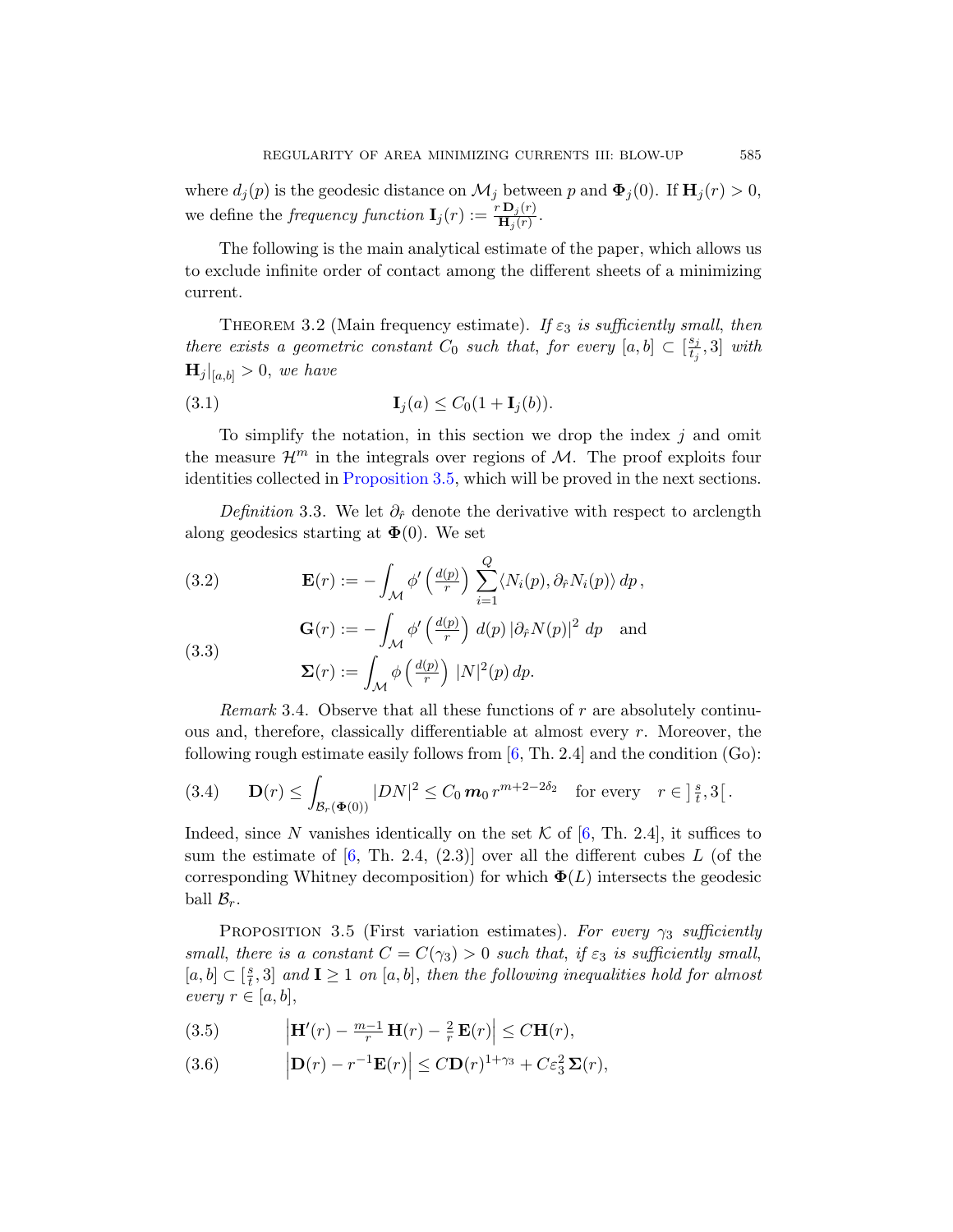<span id="page-9-2"></span><span id="page-9-0"></span>586 CAMILLO DE LELLIS and EMANUELE SPADARO

(3.7) 
$$
\left| \mathbf{D}'(r) - \frac{m-2}{r} \mathbf{D}(r) - \frac{2}{r^2} \mathbf{G}(r) \right|
$$
  
 
$$
\leq C \mathbf{D}(r) + C \mathbf{D}(r)^{\gamma_3} \mathbf{D}'(r) + C r^{-1} \mathbf{D}(r)^{1+\gamma_3},
$$

(3.8) 
$$
\mathbf{\Sigma}(r) + r \mathbf{\Sigma}'(r) \leq C r^2 \mathbf{D}(r) \leq C r^{2+m} \varepsilon_3^2.
$$

We assume for the moment the proposition and prove the theorem.

*Proof of Theorem* 3.2. Set  $\mathbf{\Omega}(r) := \log \left( \max\{ \mathbf{I}(r), 1 \} \right)$ . Fix a  $\gamma_3 > 0$  and an  $\varepsilon_3$  sufficiently small so that the conclusion of Proposition 3.5 holds. We can thus treat the corresponding constants in the inequalities as geometric ones, bu[t to](#page-8-1) si[mp](#page-9-0)lify th[e no](#page-8-1)ta[tion](#page-9-0) we keep denoting them by C.

<span id="page-9-1"></span>To prove (3.1) it is enough to show  $\Omega(a) \leq C + \Omega(b)$ . If  $\Omega(a) = 0$ , then there is nothing to prove. If  $\Omega(a) > 0$ , let  $b' \in ]a, b]$  be the supremum of t such that  $\Omega > 0$  on  $[a, t]$ . If  $b' < b$ , then  $\Omega(b') = 0 \leq \Omega(b)$ . Therefore, by possibly substituting  $[a, b]$  with  $[a, b']$ , we can assume that  $\Omega > 0$ , i.e.,  $I > 1$ , on  $[a, b]$ . By Proposit[ion](#page-8-1) 3.5, if  $\varepsilon_3$  is sufficiently small, then

(3.9) 
$$
\frac{\mathbf{D}(r)}{2} \stackrel{(3.6)}{\leq} \stackrel{(3.8)}{\leq} \frac{\mathbf{E}(r)}{r} \stackrel{(3.6)}{\leq} \stackrel{(3.8)}{\leq} 2\mathbf{D}(r),
$$

from [whic](#page-8-2)h we conclude that  $\mathbf{E} > 0$  over the interval  $[a, b']$ . For simplicity, set  $\mathbf{F}(r) := \mathbf{D}(r)^{-1} - r\mathbf{E}(r)^{-1}$ , and compute

$$
-\mathbf{\Omega}'(r) = \frac{\mathbf{H}'(r)}{\mathbf{H}(r)} - \frac{\mathbf{D}'(r)}{\mathbf{D}(r)} - \frac{1}{r} \stackrel{(3.6)}{=} \frac{\mathbf{H}'(r)}{\mathbf{H}(r)} - \frac{r\mathbf{D}'(r)}{\mathbf{E}(r)} - \mathbf{D}'(r)\mathbf{F}(r) - \frac{1}{r}.
$$

[Agai](#page-9-2)n by Proposition 3.5,

(3.10) 
$$
\frac{\mathbf{H}'(r)}{\mathbf{H}(r)} \stackrel{(3.5)}{\leq} \frac{m-1}{r} + C + \frac{2}{r} \frac{\mathbf{E}(r)}{\mathbf{H}(r)},
$$

(3.11) 
$$
|\mathbf{F}(r)| \stackrel{(3.6)}{\leq} C \frac{r(\mathbf{D}(r)^{1+\gamma_3} + \mathbf{\Sigma}(r))}{\mathbf{D}(r)\mathbf{E}(r)} \stackrel{(3.9)}{\leq} C \mathbf{D}(r)^{\gamma_3-1} + C \frac{\mathbf{\Sigma}(r)}{\mathbf{D}(r)^2},
$$

$$
-\frac{r\mathbf{D}'(r)}{\mathbf{E}(r)} \stackrel{(3.7)}{\leq} \left(C - \frac{m-2}{r}\right) \frac{r\mathbf{D}(r)}{\mathbf{E}(r)} - \frac{2}{r} \frac{\mathbf{G}(r)}{\mathbf{E}(r)} \n+ C \frac{r\mathbf{D}(r)^{3} \mathbf{D}'(r) + \mathbf{D}(r)^{1+\gamma_3}}{\mathbf{E}(r)} \n\leq C - \frac{m-2}{r} + \frac{C}{r} \mathbf{D}(r) |\mathbf{F}(r)| - \frac{2}{r} \frac{\mathbf{G}(r)}{\mathbf{E}(r)} \n+ C \mathbf{D}(r)^{\gamma_3-1} \mathbf{D}'(r) + C \frac{\mathbf{D}(r)^{\gamma_3}}{r} \n\stackrel{(3.8), (3.11) \& (3.4)}{\leq} C - \frac{m-2}{r} - \frac{2}{r} \frac{\mathbf{G}(r)}{\mathbf{E}(r)} \n+ C \mathbf{D}(r)^{\gamma_3-1} \mathbf{D}'(r) + C r^{\gamma_3 m-1}.
$$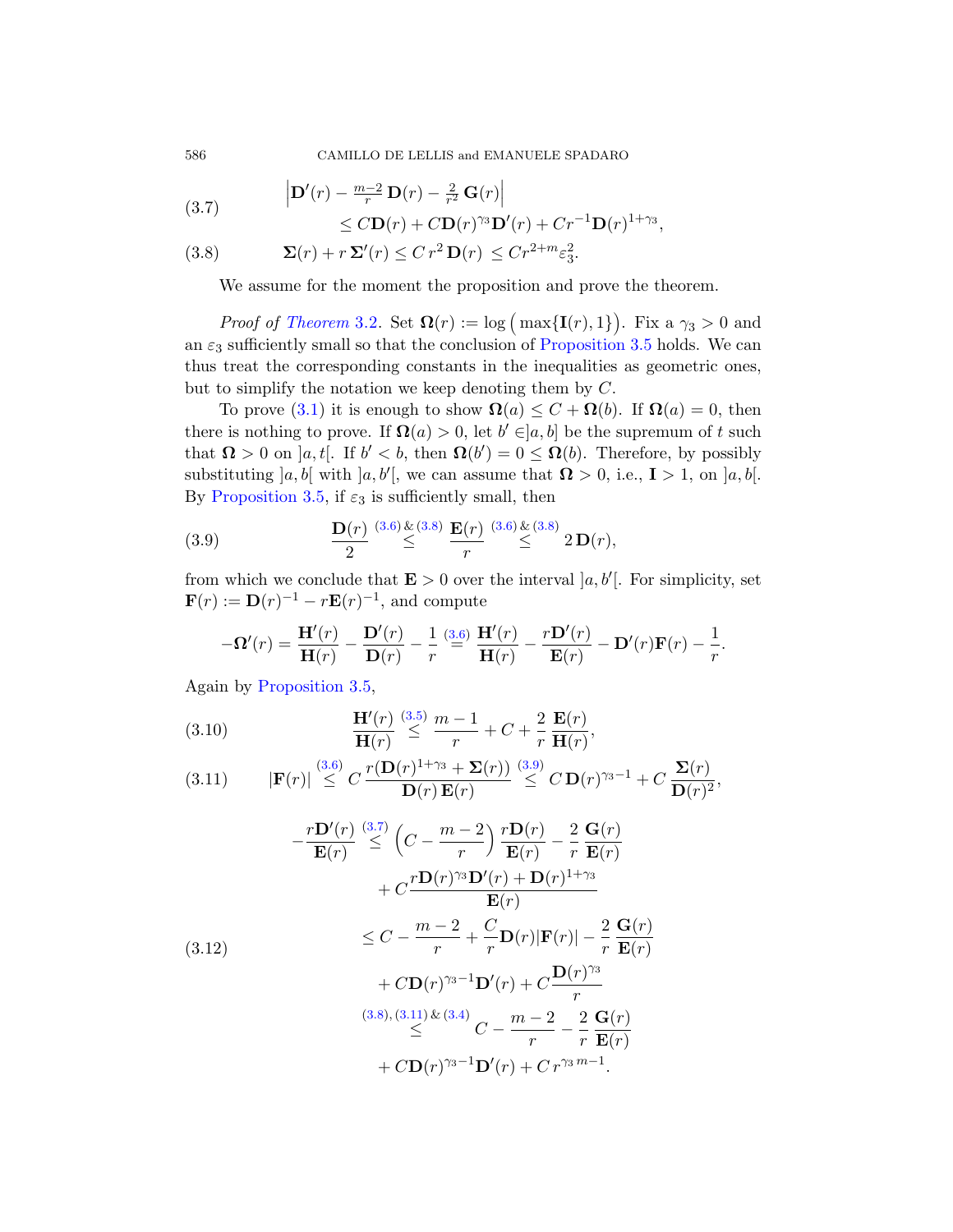By Cauchy-Schwartz, we have

(3.13) 
$$
\frac{\mathbf{E}(r)}{r\mathbf{H}(r)} \leq \frac{\mathbf{G}(r)}{r\mathbf{E}(r)}.
$$

Thus, by  $(3.4)$ ,  $(3.10)$ ,  $(3.12)$  and  $(3.13)$ , we conclude

$$
-\Omega'(r) \le C + Cr^{\gamma_3 m - 1} + Cr\mathbf{D}(r)^{\gamma_3 - 1}\mathbf{D}'(r) - \mathbf{D}'(r)\mathbf{F}(r)
$$
  
(3.14)  

$$
\le C r^{\gamma_3 m - 1} + C\mathbf{D}(r)^{\gamma_3 - 1}\mathbf{D}'(r) + C\frac{\Sigma(r)\mathbf{D}'(r)}{\mathbf{D}(r)^2}.
$$

Integrating (3.14), we conclude that

$$
\Omega(a) - \Omega(b) \le C + C \left( \mathbf{D}(b)^{\gamma_3} - \mathbf{D}(a)^{\gamma_3} \right) + C \left[ \frac{\Sigma(a)}{\mathbf{D}(a)} - \frac{\Sigma(b)}{\mathbf{D}(b)} + \int_a^b \frac{\Sigma'(r)}{\mathbf{D}(r)} dr \right] \stackrel{(3.8)}{\le} C.
$$

The rest of the section is devoted to the proof of Proposition 3.5.

3.1. Estimates on  $\mathbf{H}'$ : Proof of (3.5)[. Se](#page-8-2)t  $q := \mathbf{\Phi}(0)$ . Let  $\exp : B_3 \subset T_q \mathcal{M}$  $\rightarrow M$  be the exponential map and **J** exp its Jacobian. Note that  $d(\exp(y), q)$  $= |y|$  for every  $y \in B_3$ . By the area formula, setting  $y = rz$ , we can write **H** in the following way:

$$
\mathbf{H}(r) = -r^{m-1} \int_{T_q \mathcal{M}} \frac{\phi'(|z|)}{|z|} |N|^2(\exp(rz)) \mathbf{J} \exp(rz) dx.
$$

Therefore, differentiating under the integral sign, we easily get (3.5):

$$
\mathbf{H}'(r) = -(m-1) r^{m-2} \int_{T_q \mathcal{M}} \frac{\phi'(|z|)}{|z|} |N|^2(\exp(rz)) \mathbf{J} \exp(rz) dz
$$
  

$$
- 2 r^{m-1} \int_{T_q \mathcal{M}} \phi'(|z|) \sum_i \langle N_i(\exp(rz)), \partial_r N_i(\exp(rz)) \rangle \mathbf{J} \exp(rz) dz
$$
  

$$
- r^{m-1} \int_{T_q \mathcal{M}} \frac{\phi'(|z|)}{|z|} |N|^2(\exp(rz)) \frac{d}{dr} \mathbf{J} \exp(rz) dz
$$
  

$$
= \frac{m-1}{r} \mathbf{H}(r) + \frac{2}{r} \mathbf{E}(r) + O(1) \mathbf{H}(r),
$$

<span id="page-10-2"></span><span id="page-10-0"></span>where we used that  $\frac{d}{dr} \mathbf{J} \exp(r z) = O(1)$ , because M is a  $C^{3,\kappa}$  submanifold and hence  $\exp$  is a  $C^{2,\kappa}$  map (see Proposition A.4).

<span id="page-10-1"></span>3.2.  $\Sigma$  and  $\Sigma'$ : Proof of (3.8). We show the following more precise estimates.

LEMMA 3.6. There exists a dimensional constant  $C_0 > 0$  such that

(3.15) 
$$
\mathbf{\Sigma}(r) \leq C_0 r^2 \mathbf{D}(r) + C_0 r \mathbf{H}(r) \quad and \quad \mathbf{\Sigma}'(r) \leq C_0 \mathbf{H}(r),
$$

Z  $\mathcal{B}_r(q)$ (3.16)  $|N|^2 \leq C_0 \Sigma(r) + C_0 r \mathbf{H}(r),$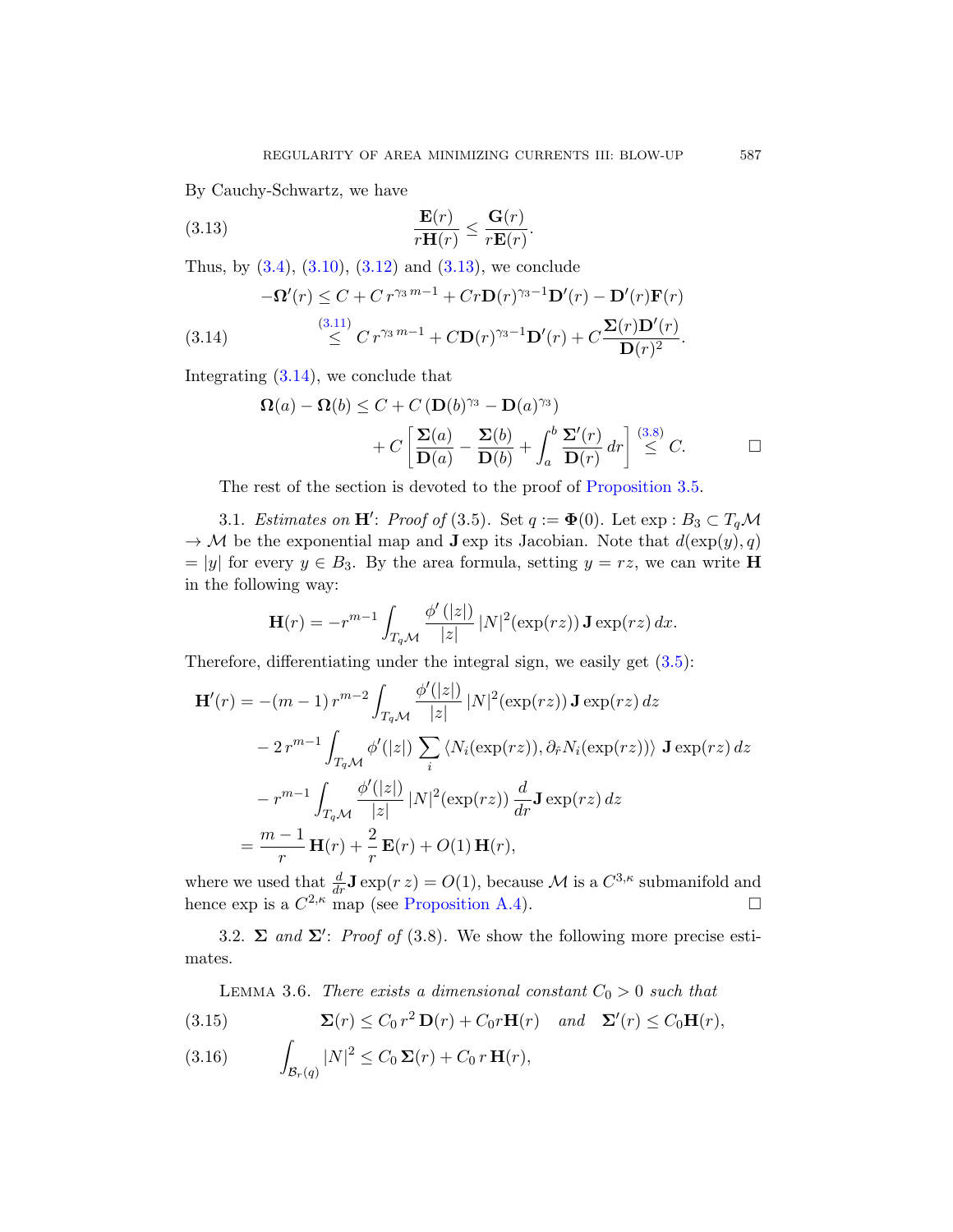(3.17) 
$$
\int_{\mathcal{B}_r(q)} |DN|^2 \leq C_0 \mathbf{D}(r) + C_0 r \mathbf{D}'(r).
$$

In particular, if  $I \geq 1$ , then (3.8) holds and

(3.18) 
$$
\int_{\mathcal{B}_r(q)} |N|^2 \leq C_0 r^2 \mathbf{D}(r).
$$

*Proof.* To simplify the notation we drop the subscript  $_0$  from the geometric constants. Observe that  $\psi(p) := \phi\left(\frac{d(p)}{r}\right)$  $\binom{p}{r} |N|^2(p)$  is a Lipschitz function with compact support in  $B_r(q)$ . We therefore use the Poincaré inequality:  $\Sigma(r)$  =  $\int_{\mathcal{M}} \psi \leq C r \int_{\mathcal{M}} |D\psi|$ . (The constant C depends on the smoothness of M.) We compute

$$
\Sigma(r) \leq -C \int_{\mathcal{M}} \phi'(r^{-1}d(p))|N|^2(p) + Cr \int_{\mathcal{M}} \phi(r^{-1}d(p))|N||DN|
$$
  

$$
\leq Cr\mathbf{H}(r) + C\mathbf{\Sigma}(r)^{1/2} (r^2\mathbf{D}(r))^{1/2} \leq Cr\mathbf{H}(r) + \frac{1}{2}\mathbf{\Sigma}(r) + Cr^2\mathbf{\Sigma}(r),
$$

which gives the first part of  $(3.15)$ . The remaining inequality is straightforward:

$$
\Sigma'(r) = -\int_{\mathcal{M}} \frac{d(p)}{r^2} \phi'\left(\frac{d(p)}{r}\right) |N|^2(p) \le C \mathbf{H}(r).
$$

Since  $\phi' = 0$  on  $\left[0, \frac{1}{2}\right]$  $\frac{1}{2}$ [ [and](#page-10-1)  $\phi' = -2$  on  $]\frac{1}{2}$ , 1[, we easily deduce

$$
\int_{\mathcal{B}_r(q)\backslash\mathcal{B}_{r/2}(q)} |N|^2 \le r \mathbf{H}(r),
$$
  

$$
r\mathbf{D}'(r) = -\int \frac{d(p)}{r} \phi'\left(\frac{d(p,q)}{r}\right) |DN|^2 \ge \int_{\mathcal{B}_r(q)\backslash\mathcal{B}_{r/2}(q)} |DN|^2.
$$

On [t](#page-40-0)he other hand, since  $\phi = 1$  on  $[0, \frac{1}{2}]$  $\frac{1}{2}$ , (3.16) [and](#page-40-4) (3.17) readily follow. Therefore, in the hypothesis  $I \geq 1$ , i.e.,  $H \leq rD$ , we conclude (3.8) from  $(3.15).$ 

3.3. First variations. To prove the remaining estimates in Proposition 3.5 we exploit the first variation of  $T$  along some vector fields  $X$ . The variations are denoted by  $\delta T(X)$ . We fix a neighborhood U of M and the normal projection  $\mathbf{p}: \mathbf{U} \to \mathcal{M}$  as in [6, Assumption 2.1]. Observe that  $\mathbf{p} \in C^{2,\kappa}$  and [5, Assumption 3.1] holds. We will consider

- The *outer variations*, where  $X(p) = X_o(p) := \phi\left(\frac{d(p(p))}{r}\right)$  $\left(p(p)\right)\left(p-\mathbf{p}(p)\right).$
- The *inner variations*, where  $X(p) = X_i(p) := Y(p(p))$  with

$$
Y(p) := \frac{d(p)}{r} \phi\left(\frac{d(p)}{r}\right) \frac{\partial}{\partial \hat{r}} \quad \forall \ p \in \mathcal{M}.
$$

 $(\frac{\partial}{\partial \theta}$  $\frac{\partial}{\partial \hat{r}}$  is the unit vector field tangent to the geodesics emanating from  $\Phi(0)$ and pointing outwards.)

<span id="page-11-1"></span><span id="page-11-0"></span>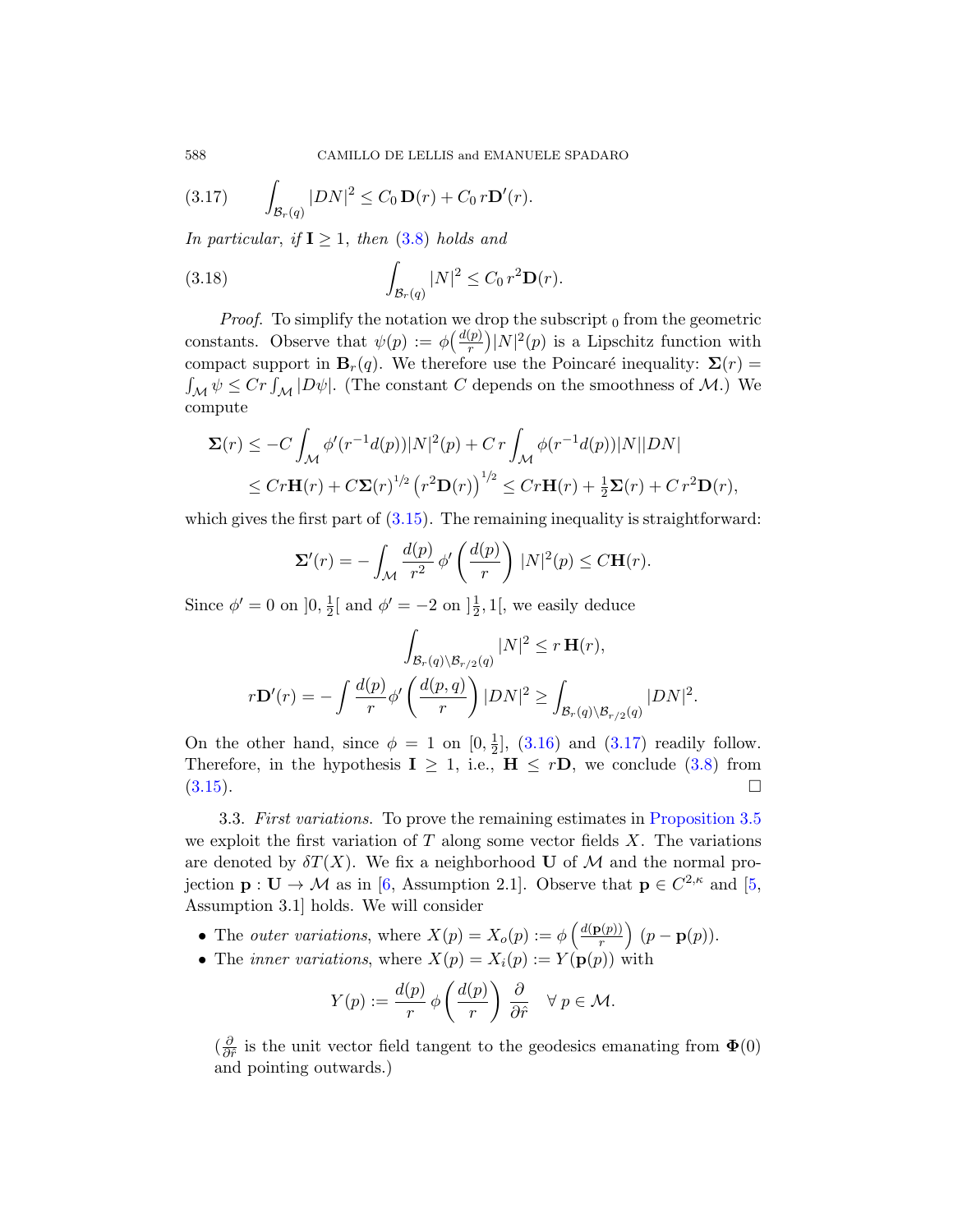Note that  $X_i$  is the infinitesimal generator of a one-parameter family of bi[lip](#page-6-0)schitz homeomorphisms  $\Phi_{\varepsilon}$  defined as  $\Phi_{\varepsilon}(p) := \Psi_{\varepsilon}(\mathbf{p}(p)) + p - \mathbf{p}(p)$ , where  $\Psi_{\varepsilon}$  is the one-parameter family of bilipschitz homeomorphisms of M generated by  $Y$ .

Consider now the map  $F(p) := \sum_i [p + N_i(p)]$  and the current  $\mathbf{T}_F$  associated to its image; cf. [5] for the notation. Observe that  $X_i$  and  $X_o$  are supported in  $\mathbf{p}^{-1}(\mathcal{B}_r(q))$  but none of them is *compactly* supported. However, recalling Proposition 2.2(v) and the minimizing property of T in  $\Sigma$ , we deduce that  $\delta T(X) = \delta T(X^T) + \delta T(X^{\perp}) = \delta T(X^{\perp}),$  where  $X = X^T + X^{\perp}$  is the decomposition of X in the tangent and normal components to  $T\Sigma$ . Then, we have

<span id="page-12-1"></span>(3.19)

$$
\begin{aligned} |\delta \mathbf{T}_F(X)| &\leq |\delta \mathbf{T}_F(X) - \delta T(X)| + |\delta T(X^{\perp})| \\ &\leq \underbrace{\int_{\text{spt}(T)\backslash \text{Im}(F)} \left| \text{div}_{\vec{T}} X \right| d\|T\|}_{\text{Err}_4} + \underbrace{\int_{\text{div}_{\vec{T}} X^{\perp}} d\|T\|}_{\text{Err}_5} . \end{aligned}
$$

<span id="page-12-0"></span>For simplicity, now set  $\varphi_r(p) := \phi\left(\frac{d(p)}{r}\right)$  $\binom{(p)}{r}$ . We wish to apply [5, Th. 4.2] to conclude

(3.20) 
$$
\delta \mathbf{T}_F(X_o) = \int_{\mathcal{M}} \left( \varphi_r |DN|^2 + \sum_{i=1}^Q N_i \otimes \nabla \varphi_r : DN_i \right) + \sum_{j=1}^3 \text{Err}_j^o,
$$

where the errors  $Err_j^o$  correspond to the terms  $Err_j$  of [5, Th. 4.2]. This would imply

(3.21) 
$$
\operatorname{Err}_1^o = -Q \int_{\mathcal{M}} \varphi_r \langle H_{\mathcal{M}}, \eta \circ N \rangle,
$$

(3.22) 
$$
|\text{Err}_2^o| \leq C_0 \int_{\mathcal{M}} |\varphi_r| |A|^2 |N|^2,
$$

(3.23) 
$$
|\text{Err}_3^o| \le C_0 \int_{\mathcal{M}} (|N||A| + |DN|^2) (|\varphi_r||DN|^2 + |D\varphi_r||DN||N|),
$$

where  $H_{\mathcal{M}}$  is the mean curvature vector of M. Note that [5, Th. 4.2] requires the  $C^1$  regularity of  $\varphi_r$ . We overcome this technical obstruction applying [5, Th. 4.2] to a standard smoothing of  $\phi$  and then passing into the limit. (The obvious details are left to the reader.) Plugging  $(3.20)$  into  $(3.19)$ , we then conclude

(3.24) 
$$
\left|\mathbf{D}(r)-r^{-1}\mathbf{E}(r)\right|\leq \sum_{j=1}^{5}\left|\text{Err}_j^o\right|,
$$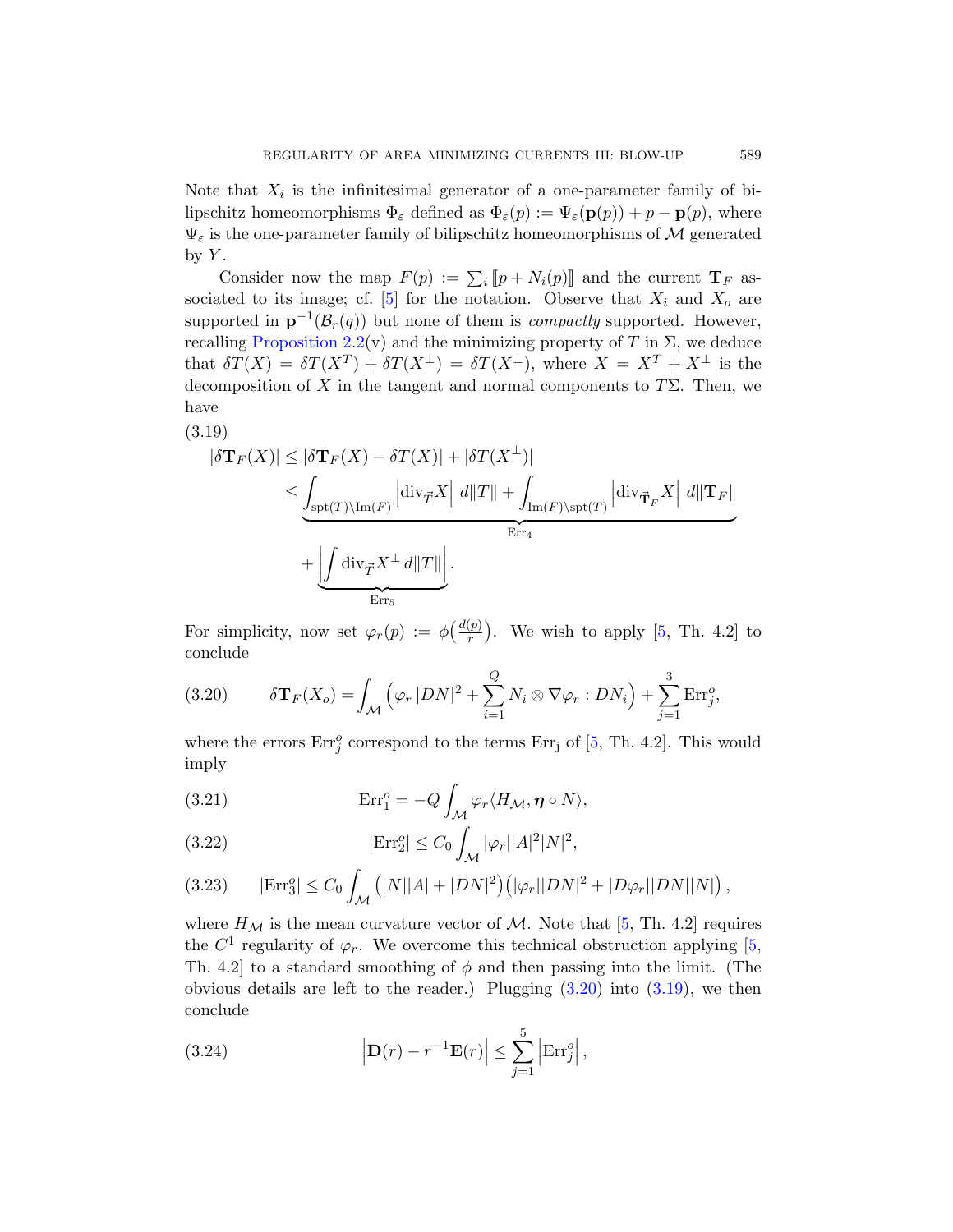<span id="page-13-2"></span>where  $Err_4^o$  and  $Err_5^o$  correspond respectively to  $Err_4$  and  $Err_5$  of  $(3.19)$  when  $X = X<sub>o</sub>$ . With [th](#page-40-4)e same argument, but this time applying [5, Th. 4.3] to  $X=X_i$ , we get

$$
(3.25)
$$

$$
\delta \mathbf{T}_F(X_i) = \frac{1}{2} \int_{\mathcal{M}} \left( |DN|^2 \mathrm{div}_{\mathcal{M}} Y - 2 \sum_{i=1}^Q \langle DN_i : (DN_i \cdot D_{\mathcal{M}} Y) \rangle \right) + \sum_{j=1}^3 \mathrm{Err}_j^i,
$$

where this time the errors  $Err_j^i$  correspond to the error terms  $Err_j$  of [5, Th. 4.3]; i.e.,

(3.26) 
$$
\operatorname{Err}_1^i = -Q \int_{\mathcal{M}} \left( \langle H_{\mathcal{M}}, \eta \circ N \rangle \operatorname{div}_{\mathcal{M}} Y + \langle D_Y H_{\mathcal{M}}, \eta \circ N \rangle \right),
$$

(3.27) 
$$
|\text{Err}_2^i| \le C_0 \int_{\mathcal{M}} |A|^2 (|DY||N|^2 + |Y||N||DN|),
$$

$$
|\text{Err}_2^i| \le C_0 \int_{\mathcal{M}} |Y||A||DN|^2 (|N| + |DN|).
$$

<span id="page-13-1"></span>(3.28) 
$$
|\text{Err}_3^i| \le C_0 \int_{\mathcal{M}} (|Y||A||DN|^2(|N|+|DN|)) + |DY|(|A||N|^2|DN|+|DN|^4)).
$$

[Str](#page-13-1)aightf[orwar](#page-13-2)d computati[ons \(](#page-12-1)again appealing to Proposition A.4) lead to

(3.29) 
$$
D_{\mathcal{M}}Y(p) = \phi' \left(\frac{d(p)}{r}\right) \frac{d(p)}{r^2} \frac{\partial}{\partial \hat{r}} \otimes \frac{\partial}{\partial \hat{r}} + \phi \left(\frac{d(p)}{r}\right) \left(\frac{\mathrm{Id}}{r} + O(1)\right),
$$
  
(3.29) 
$$
\lim_{n \to \infty} Y(\cdot) = \psi \left(\frac{d(p)}{r}\right) \frac{d(p)}{d(p)} \dots \left(\frac{d(p)}{r}\right) \left(\frac{m}{r} + O(1)\right),
$$

(3.30) 
$$
\operatorname{div}_{\mathcal{M}} Y(p) = \phi' \left( \frac{d(p)}{r} \right) \frac{d(p)}{r^2} + \phi \left( \frac{d(p)}{r} \right) \left( \frac{m}{r} + O(1) \right).
$$

<span id="page-13-0"></span>Plugging  $(3.29)$  and  $(3.30)$  into  $(3.25)$  and using  $(3.19)$ , we then conclude

(3.31) 
$$
\left| \mathbf{D}'(r) - (m-2)r^{-1} \mathbf{D}(r) - 2r^{-2} \mathbf{G}(r) \right| \leq C_0 \mathbf{D}(r) + \sum_{j=1}^5 \left| \mathrm{Err}_j^i \right|.
$$

<span id="page-13-3"></span>[Proposi](#page-8-3)tion 3.5 [is then prove](#page-8-0)d by the estimates of the errors terms done in the next section.

## 4. Error estimates

We start with some prelim[in](#page-40-0)ary considerat[ions, ke](#page-37-2)eping the notation and convention of the previous section (and dropping the subscript when dealing with the maps of Theorem 3.2 and Proposition 3.5).

4.1. Families of subregions. Set  $q := \Phi(0)$ . We select a family of subregions of  $\mathcal{B}_r(p) \subset \mathcal{M}$ . Denote by B and  $\partial B$  respectively  $\mathbf{p}_{\pi}(\mathcal{B}_r(q))$  and  $\mathbf{p}_{\pi}(\partial \mathcal{B}_r(q))$ , where  $\pi$  is the reference m-dimensional plane of the construction of the center manifold M. Since  $\|\varphi\|_{C^{3,\kappa}} \leq C \varepsilon_3^{1/m}$  (cf. [6, Th. 1.17]), by Proposition A.4 we can assume that B is a  $\mathbb{C}^2$  convex set which at any boundary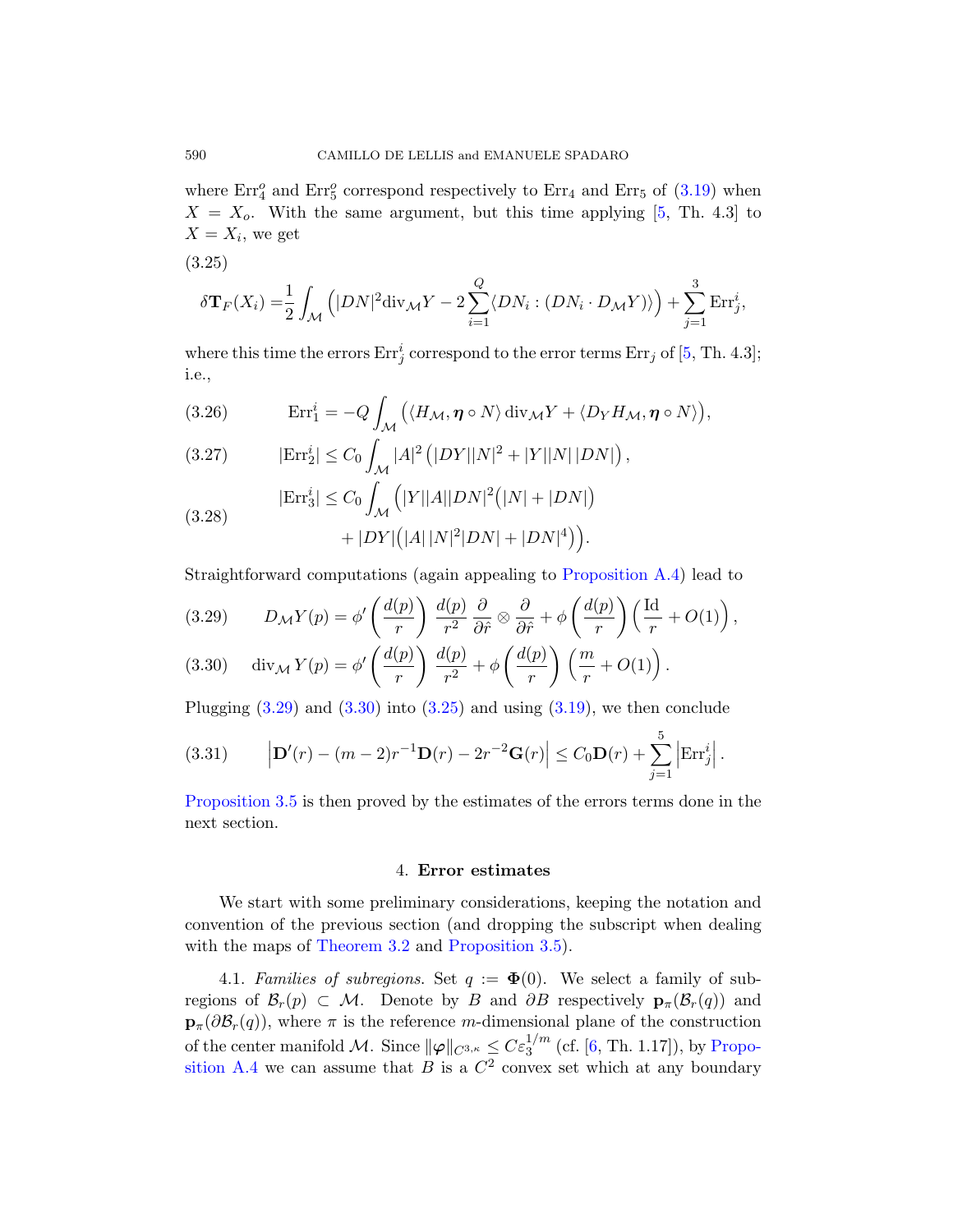<span id="page-14-0"></span>point p contains an interior sphere of radius  $r/2$  passing through p. Thus,

(4.1[\)](#page-40-0)  $\forall z \in \partial B$  there is a ball  $B_{r/2}(y, \pi) \subset B$  whose closure touches  $\partial B$  at z.

Definition 4.1 (F[amily of cubes\).](#page-6-0) We first define a family  $\mathcal T$  of cubes in the Whitney decomposition  $\mathscr W$  as follows:

- (i)  $\mathcal T$  includes all  $L \in \mathscr W_h \cup \mathscr W_e$  which intersect  $B$ ;
- (ii) if  $L' \in \mathscr{W}_n$  intersects B and belongs to the domain of influence  $\mathscr{W}_n(L)$  of the cube  $L \in \mathscr{W}_e$  as in [6, Cor. 3.2], then  $L \in \mathcal{T}$ .

Definition 4.2 (Associated balls  $B^L$ ). By Proposition 2.2(iii),  $\ell(L) \leq 3c_s r$  $\leq r$  and sep $(L, B) \leq 3\sqrt{m} \ell(L)$  for each  $L \in \mathcal{T}$ . Let  $x_L$  be the center of L and

- (a) if  $x_L \in \overline{B}$ , we then set  $s(L) := \ell(L)$  and  $B^L := B_{s(L)}(x_L, \pi);$
- (b) otherwise, we consider the ball  $B_{r(L)}(x_L, \pi) \subset \pi$  whose closure touches B at exactly one point  $p(L)$ , we set  $s(L) := r(L) + \ell(L)$  and define  $B^L :=$  $B_{s(L)}(x_L, \pi)$ .

Observe that, when  $L \in \mathcal{T} \cap \mathscr{W}_h$ , then  $s(L)$  is at most  $(\sqrt{m} + 1)\ell(L)$ . We proceed to select a countable family  $\mathscr T$  of pairwise [disj](#page-14-0)oint balls  $\{B^L\}$ . We let  $S := \sup_{L \in \mathcal{T}} s(L)$  and start selecting a maximal subcollection  $\mathcal{T}_1$  of pairwise disjoint balls with radii larger than  $S/2$ . Clearly,  $\mathcal{T}_1$  is finite. In general, at the stage k, we select a maximal subcollection  $\mathcal{T}_k$  of pairwise disjoint balls which do not intersect any of the previously selected balls in  $\mathscr{T}_1 \cup \cdots \cup \mathscr{T}_{k-1}$ and which have radii  $r \in ]2^{-k}S, 2^{1-k}S]$ . Finally, we set  $\mathscr{T} := \bigcup_k \mathscr{T}_k$ .

Definition 4.3 (Family of cube-ball pairs  $(L, B(L)) \in \mathscr{Z}$ ). Recalling (4.1) and  $\ell(L) \leq r$ , it easy to see that there exist balls  $B_{\ell(L)/4}(q_L, \pi) \subset B^L \cap B$ which lie at distance at least  $\ell(L)/4$  from  $\partial B$ . We denote by  $B(L)$  one such ball and by  $\mathscr{Z}$  [the colle](#page-6-0)ction of pairs  $(L, B(L))$  with  $B^L \in \mathscr{T}$ .

Next, we partition the cubes of  $\mathscr W$  which intersect B into disjoint families  $\mathscr{W}(L)$  labeled by  $(L, B(L)) \in \mathscr{Z}$  in the following way. (Observe that  $\mathscr{W}(L)$ and  $\mathscr{W}_n(L)$  are different families and should not be confused!) Let  $H \in \mathscr{W}$ have nonempty intersection with B. If H is itself in  $\mathcal{T}$ , we then select  $L \in \mathcal{T}$ with  $B^L \cap B^H \neq \emptyset$  and assign  $H \in \mathscr{W}(L)$ . Otherwise H is in the domain of influence of some  $J \in \mathscr{W}_{e}$ . By Proposition 2.2, the separation between J and H is at most  $3\sqrt{m}\ell(J)$  and, hence,  $H \subset B_{4\sqrt{m}\ell(J)}(x_J)$ . By construction there is a  $B^L \in \mathscr{T}$  with  $B^J \cap B^L \neq \emptyset$  and radius  $s(L) \geq \frac{s(J)}{2}$ radius  $s(L) \geq \frac{s(J)}{2}$ . We then prescribe  $H \in \mathscr{W}(L)$ . Observe that  $s(L) \leq 4\sqrt{m}\ell(L)$  and  $s(J) \geq \ell(J)$ . Therefore,  $\ell(J) \leq 8\sqrt{m}\ell(L)$  and  $|x_J - x_L| \leq 5s(L) \leq 20\sqrt{m}\ell(L)$ . This implies that

$$
H \subset B_{4\sqrt{m}\ell(J)}(x_J) \subset B_{4\sqrt{m}\ell(J)+20\sqrt{m}\ell(L)}(x_L) \subset B_{30\sqrt{m}\ell(L)}(x_L).
$$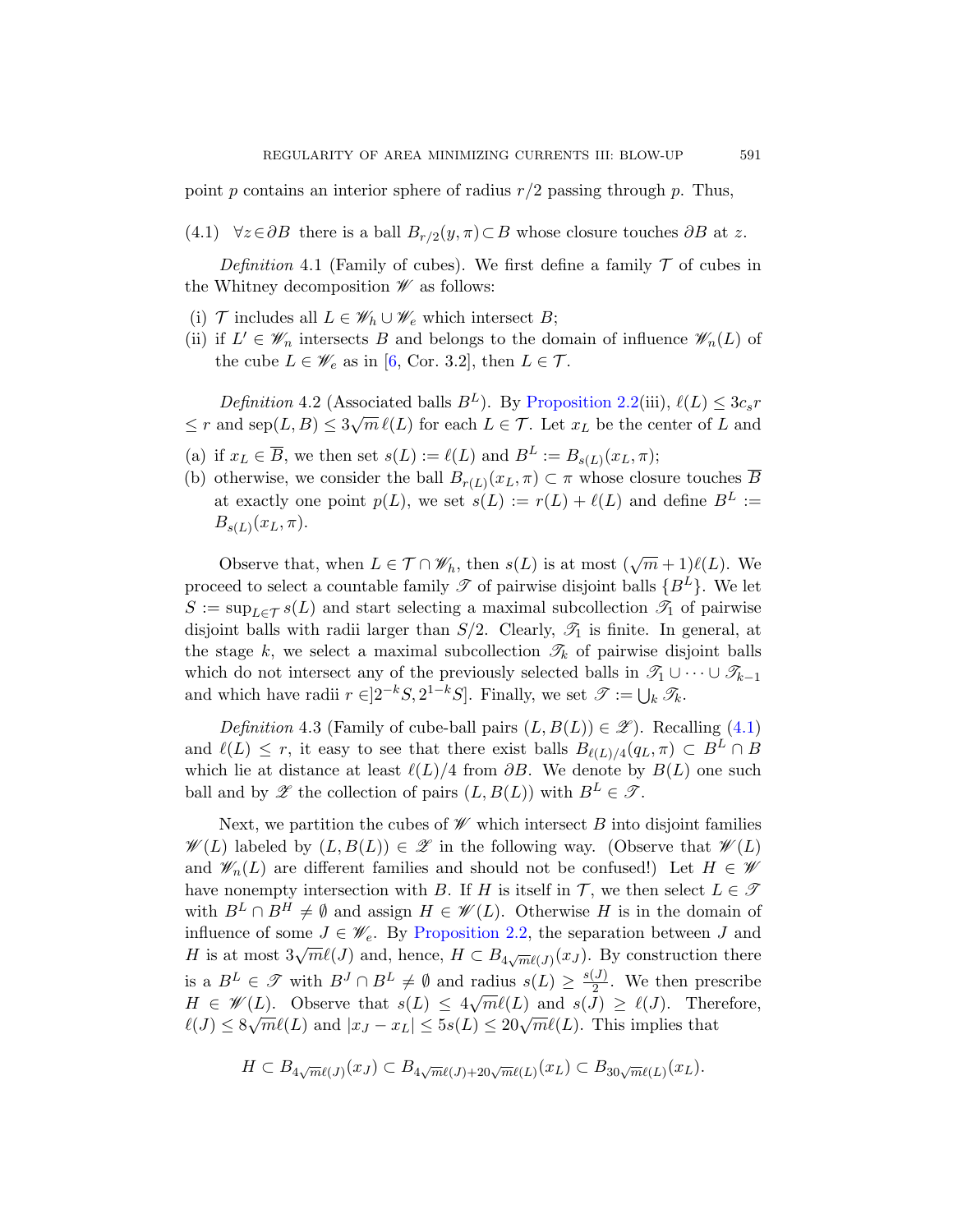<span id="page-15-0"></span>The inclusion  $H \subset B_{30\sqrt{m}\ell(L)}(x_L)$  also holds in case  $H \in \mathcal{T}$ , as can be easily seen by simply setting  $J = H$  and using the same computations. For later reference, we collect the main properties of the above construction.

Lemma 4.4. The following holds:

- (i) if  $(L, B(L)) \in \mathscr{Z}$ , then  $L \in \mathscr{W}_e \cup \mathscr{W}_h$ , the radius of  $B(L)$  is  $\frac{\ell(L)}{4}$ ,  $B(L) \subset$  $B^L \cap B$  and sep  $(B(L), \partial B) \geq \frac{\ell(L)}{4}$  $\frac{L}{4}$ ;
- (ii) if the pairs  $(L, B(L)), (L', B(L')) \in \mathscr{Z}$  are distinct, then L and L' are distinct and  $B(L) \cap B(L') = \emptyset;$
- (iii) the cubes  $\mathscr W$  which intersect B are partitioned into disjoint families  $\mathscr W(L)$ labeled by  $(L, B(L)) \in \mathscr{Z}$  such that, if  $H \in \mathscr{W}(L)$  $H \in \mathscr{W}(L)$  $H \in \mathscr{W}(L)$ , then  $H \subset B_{30\sqrt{m}\ell(L)}(x_L)$ .

<span id="page-15-1"></span>4.2. Basic estimates in the subregions. For notational convenience, we order the family  $\mathscr{Z} = \{(L_i, B(L_i))\}_{i \in \mathbb{N}}$  and set

$$
\mathcal{B}^i := \mathbf{\Phi}(B(L_i)), \qquad \mathcal{U}_i = \cup_{H \in \mathscr{W}(L_i)} \mathbf{\Phi}(H) \cap \mathcal{B}_r(q).
$$

(Recall that  $q = \Phi(0)$ .) Obser[ve](#page-15-1) that the separation between  $\mathcal{B}^i$  and  $\partial \mathcal{B}_r(q)$  is larger than that between  $B(L_i)$  and  $\partial B = \mathbf{p}_{\pi}(\partial \mathcal{B}_r(q))$ . Thus, by Lemma 4.4(i),  $\varphi_r(p) = \phi\left(\frac{d(p)}{r}\right)$  $\binom{(p)}{r}$  satisfies

(4.2) 
$$
\inf_{p \in \mathcal{B}^i} \varphi_r(p) \ge (4r)^{-1} \ell_i,
$$

where  $\ell_i := \ell(L_i)$ . From this and Lemma 4.4(iii), we also obtain

$$
\sup_{p\in\mathcal{U}_i}\varphi_r(p)-\inf_{p\in\mathcal{U}_i}\varphi_r(p)\leq C\mathrm{Lip}(\varphi_r)\ell_i\leq \frac{C}{r}\ell_i\overset{(4.2)}{\leq}C\inf_{p\in\mathcal{B}_i}\varphi_r(p),
$$

which translates into

(4.3) 
$$
\sup_{p\in\mathcal{U}_i}\varphi_r(p)\leq C\inf_{p\in\mathcal{B}^i}\varphi_r(p).
$$

<span id="page-15-2"></span>Moreover, set  $\mathcal{V}_i := \mathcal{U}_i \cap (((\text{spt}(\mathbf{T}_F) \setminus \text{spt}(T)) \cup (\text{spt}(\mathbf{T}_F)))$  and observe that  $V_i \subset \mathcal{U}_i \setminus \mathcal{K}$ , where K is the coincidence set of [6, Th. 2.4]. From [6, Th. 2.4], we derive the following estimates:

<span id="page-15-3"></span>(4.4) 
$$
\int_{\mathcal{U}_i} |\boldsymbol{\eta} \circ N| \leq C_0 m_0 \, \ell_i^{2 + m + \gamma_2/2} + C_0 \int_{\mathcal{U}^i} |N|^{2 + \gamma_2},
$$

(4.5) 
$$
\int_{\mathcal{U}_i} |DN|^2 \leq C_0 m_0 \, \ell_i^{m+2-2\delta_2},
$$

(4.6) 
$$
||N||_{C^{0}(\mathcal{U}_{i})} + \sup_{p \in \text{spt}(T) \cap \mathbf{p}^{-1}(\mathcal{U}_{i})} |p - \mathbf{p}(p)| \leq C_{0} m_{0}^{1/2m} \ell_{i}^{1 + \beta_{2}},
$$

(4.7) 
$$
\mathrm{Lip}(N|_{\mathcal{U}_i}) \leq C_0 m_0^{\gamma_2} \ell_i^{\gamma_2},
$$

(4.8) 
$$
\mathbf{M}(T \sqcup \mathbf{p}^{-1}(\mathcal{V}_i)) + \mathbf{M}(\mathbf{T}_F \sqcup \mathbf{p}^{-1}(\mathcal{V}_i)) \leq C_0 m_0^{1+\gamma_2} \ell_i^{m+2+\gamma_2}.
$$

To prove these estimates, observe first that  $\sum_{H \in \mathscr{W}(L_i)} \ell(H)^m \leq C_0 \ell_i^m$ , because all  $H \in \mathscr{W}(L_i)$  are disjoint and contained in a ball of radius comparable to  $\ell_i$ .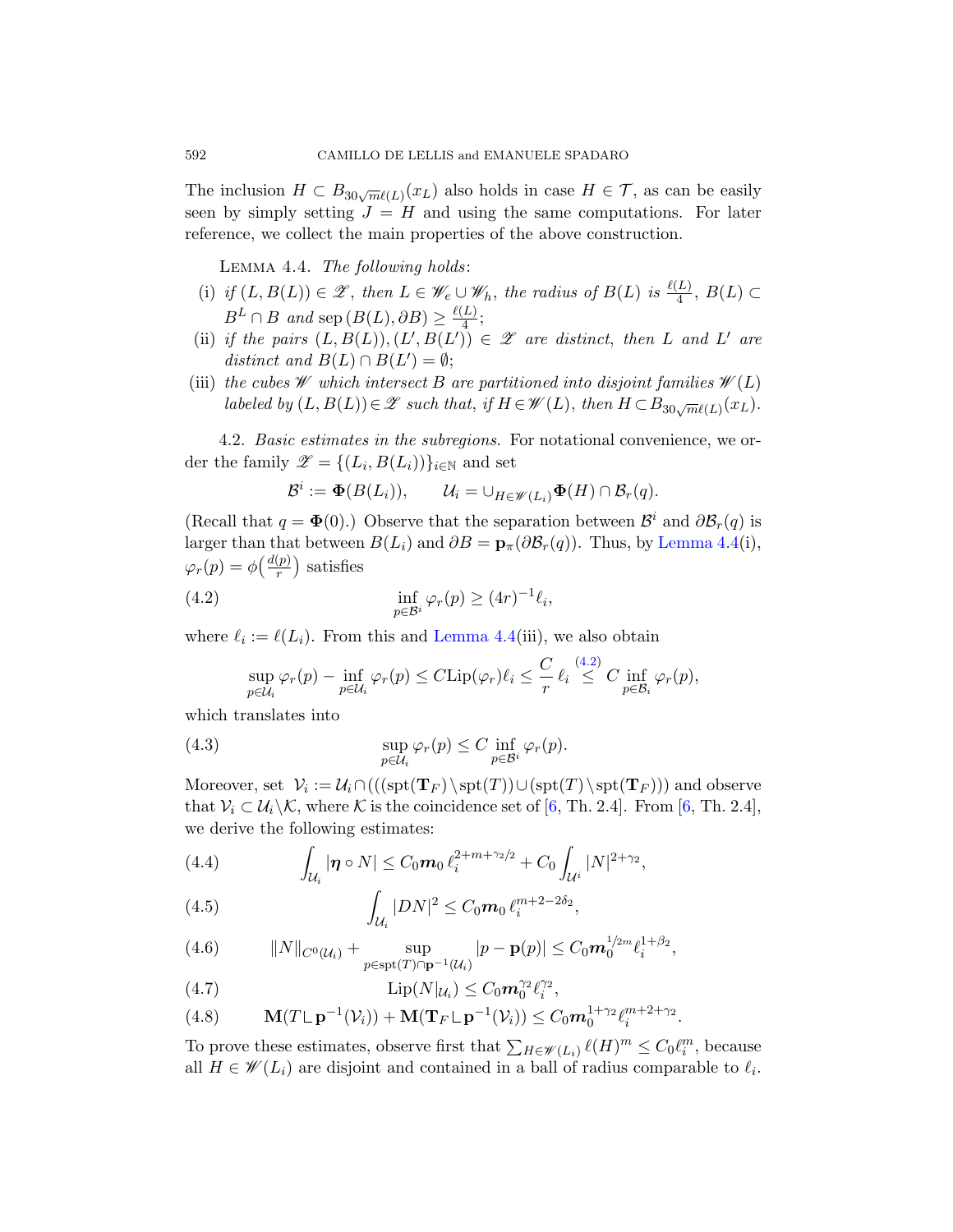[T](#page-40-0)his in turn implies [th](#page-40-0)at  $\sum_{H \in \mathscr{W}(L_i)} \ell(H)^{m+\varepsilon} \leq C_0 \ell_i^{m+\varepsilon}$ , because  $\ell(H) \leq \ell_i$  for [a](#page-40-0)ny  $H \in \mathscr{W}(L)$ . Thus

- [\(4](#page-40-0).4) follows summing the estimate of [6, Th. 2.4 (2.4)] applied with  $a = 1$ to  $\Phi(H)$  with  $H \in \mathscr{W}(L_i);$
- $(4.5)$  follows from summing the estimate of  $[6, Th. 2.4 (2.3)]$  applied to  $\Phi(H)$  $\Phi(H)$  $\Phi(H)$  with  $H \in \mathscr{W}(L_i);$
- $(4.6)$  follows from  $[6, Th. 2.4 (2.1)]$  and  $[6, Cor. 2.2 (ii)];$
- <span id="page-16-3"></span>•  $(4.7)$  follows from [6, Th. 2.4  $(2.1)$ ];
- (4.8) follows summing [6, Th. 2.4 (2.2)] applied to  $\Phi(H)$  with  $H \in \mathscr{W}(L_i)$ .

The last ingredient for the completion of the proof of Proposition 3.5 are the following three key estimates, which are derived from the analysis of the construction of the center manifold in [6].

Lemma 4.5. Under the assumptions of Proposition 3.5, it holds that

<span id="page-16-2"></span>(4.9) 
$$
\sum_{i} \left( \inf_{\mathcal{B}^i} \varphi_r \right) \mathbf{m}_0 \, \ell_i^{m+2+\gamma_2/4} \leq C_0 \mathbf{D}(r),
$$

(4.10) 
$$
\sum_{i} m_0 \ell_i^{m+2+\gamma_2/4} \leq C_0 \left( \mathbf{D}(r) + r \mathbf{D}'(r) \right)
$$

<span id="page-16-0"></span>for some geometric constant  $C_0$ . Moreover, for every  $t > 0$ , there exist  $C_0 > 0$ and  $a > 0$  such that, for  $C(t) = C^t$  and  $\gamma(t) = at$ , we have

(4.11) 
$$
\sup_i \mathbf{m}_0^t \Big[ \ell_i^t + \Big( \inf_{\mathcal{B}^i} \varphi_r \Big)^{t/2} \ell_i^{t/2} \Big] \leq C(t) \mathbf{D}(r)^{\gamma(t)}.
$$

<span id="page-16-1"></span>*Proof.* Recall that, from [6, Props. 3.1 and 3.4] and  $(4.2)$  we have, for some geometric positive constant  $c_0$ ,

(4.12)  
\n
$$
\int_{\mathcal{B}^i} \varphi_r |N|^2 \ge c_0 m_0^{1/m} \inf_{\mathcal{B}^i} \varphi_r \ell_i^{m+2+2\beta_2}
$$
\n
$$
\ge c_0 m_0^{1/a} \left[ \ell_i^2 + \left( \inf_{\mathcal{B}^i} \varphi_r \right) \ell_i \right]^{1/(2a)} \quad \text{if } L_i \in \mathcal{W}_h,
$$
\n
$$
\int_{\mathcal{B}^i} \varphi_r |DN|^2 \ge c_0 m_0 \inf_{\mathcal{B}^i} \varphi_r \ell_i^{m+2-2\delta_2}
$$
\n
$$
\ge c_0 m_0^{1/a} \left[ \ell_i^2 + \left( \inf_{\mathcal{B}^i} \varphi_r \right) \ell_i \right]^{1/(2a)} \quad \text{if } L_i \in \mathcal{W}_e,
$$

where we just need  $a \le \min\{1/(2(m+2+2\beta_2)), 1/(2(m+2-2\delta_2))\}$ . (Note that where we just need  $a \le \min\{1/(2(m+2+2p_2)), 1/(2(m+2-2p_2))\}$ . (For  $L_i \in (4.12)$  fo[llows](#page-11-1) from [6, Prop. 3.1 (S3)] because  $s(L_i) \le (\sqrt{m}+1)\ell(L_i)$  for  $L_i \in$  $\mathscr{W}_h$ .) Therefore, by Lemma 3.6, (4.2), (4.12) and (4.13), it follows easily that

$$
2^{-t}c_0^{at}\boldsymbol{m}_0^t \Big[\ell_i^t + \Big(\inf_{\mathcal{B}^i} \varphi_r\Big)^{t/2} \ell_i^{t/2}\Big] \leq \Big(\int_{\mathcal{B}^i} \varphi_r |DN|^2\Big)^{at} + \Big(\int_{\mathcal{B}^i} \varphi_r |N|^2\Big)^{at}
$$

$$
\leq 2^t \Big(\int_{\mathcal{B}^i} \varphi_r (|DN|^2 + |N|^2)\Big)^{at}
$$

$$
\leq \frac{(3.18) \& \mathbf{I} \geq 1}{\leq C_0^t \mathbf{D}(r)^{at}}.
$$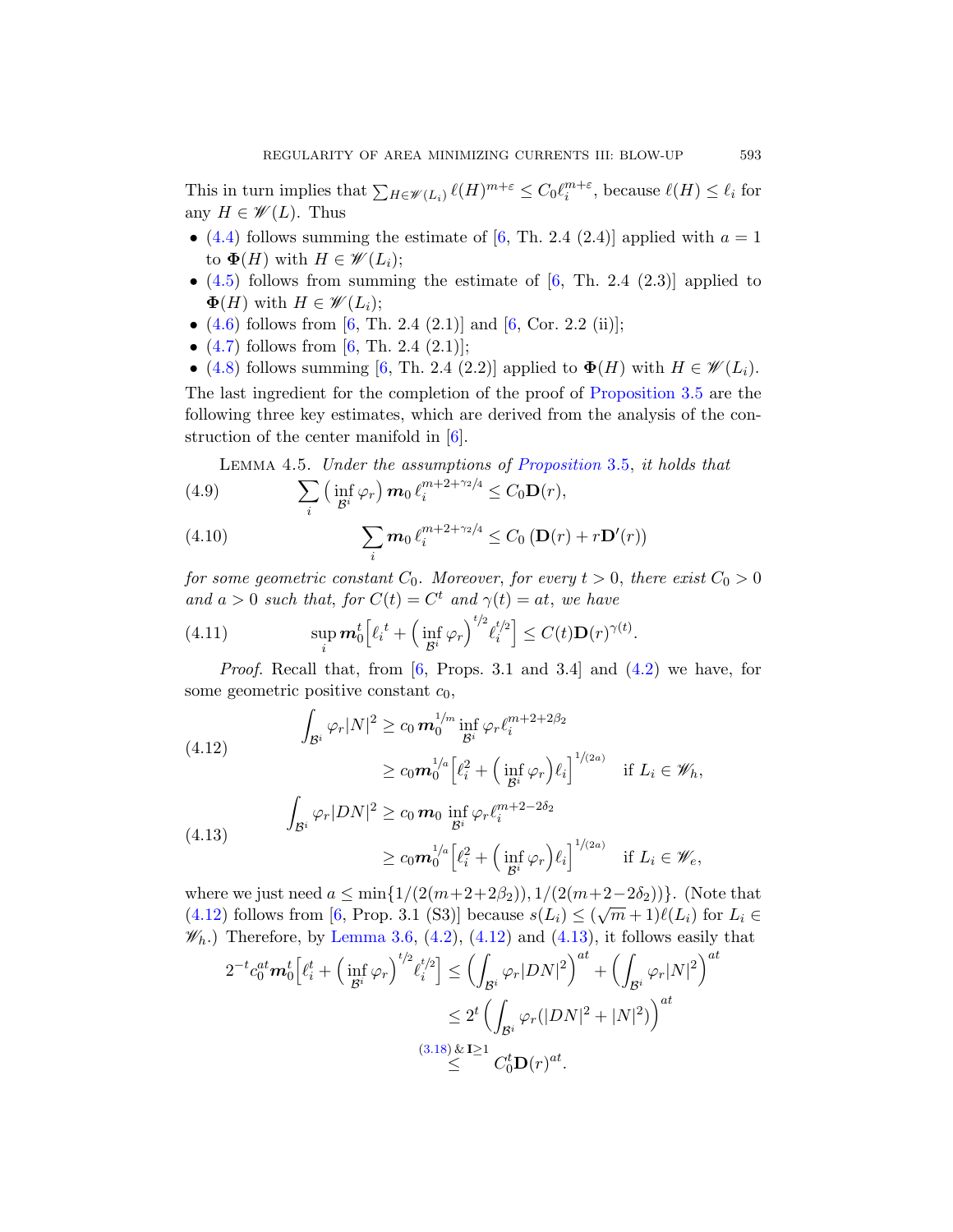<span id="page-17-0"></span>Taking the supremum over i we achieve  $(4.11)$ . Next,  $(4.9)$  follows similarly because the  $\mathcal{B}^i$  are disj[oint](#page-11-0) and  $8\,\beta_2 < \gamma_2$ :

$$
\sum_{i} \left( \inf_{\mathcal{B}^i} \varphi_r \right) m_0 \ell_i^{m+2+\gamma_2/4} \leq C \sum_{i} \int_{\mathcal{B}^i} \varphi_r(|DN|^2 + |N|^2) \stackrel{(3.18) \& \mathbf{I} \geq 1}{\leq} CD(r).
$$

Finally, arguing as above, we conclude that (4.14[\)](#page-8-1)

$$
\sum_{i} m_0 \ell_i^{m+2+\gamma_2/4} \le C \int_{\mathcal{B}_r(q)} \left( |DN|^2 + |N|^2 \right) \stackrel{(3.17) \& (3.18)}{\le} C(D(r) + rD'(r))
$$

and, hence,  $(4.10)$  follows from Lemma 3.6.

4.3. Proof of Proposition 3.5: (3.6) and (3.7). We can now pass to estimate the errors terms in  $(3.6)$  and  $(3.7)$  in order to conclude the proof of Proposition 3.5. Unless otherwise specified, the constants denoted by C will [be a](#page-16-2)ssumed to be geometric (i.e., to depend only upon the parameters introduced in  $[6]$ ).

Errors of type 1. By [6, Th. 1.12], the map  $\varphi$  defining the center manifold satisfies  $\|D\boldsymbol{\varphi}\|_{C^{2,\kappa}} \leq C\, \boldsymbol{m}_0^{1\!2}$  $\int_0^{1/2}$ , which in turn implies  $||H_{\mathcal{M}}||_{L^{\infty}} + ||DH_{\mathcal{M}}||_{L^{\infty}} \le$  $C \, \bm{m}_{0}^{1/2}$  $\int_0^{1/2}$ . (Recall that  $H_{\mathcal{M}}$  denotes the mean curvature of  $\mathcal{M}$ .) Therefore, by  $(4.3)$ ,  $(4.4)$ ,  $(4.9)$  and  $(4.11)$ , we get

$$
|\text{Err}_1^o| \leq C_0 \int_{\mathcal{M}} \varphi_r |H_{\mathcal{M}}| |\eta \circ N|
$$
  
\n
$$
\leq C_0 m_0^{1/2} \sum_j \left( \left( \sup_{\mathcal{U}_i} \varphi_r \right) m_0 \ell_j^{2+m+\gamma_2} + C_0 \int_{\mathcal{U}_j} \varphi_r |N|^{2+\gamma_2} \right)
$$
  
\n
$$
\leq C \mathbf{D}(r)^{1+\gamma_3} + C \sum_j m_0^{1/2} \ell_j^{\gamma_2(1+\beta_2)} \int_{\mathcal{U}_j} \varphi_r |N|^2 \leq C(\gamma_3) \mathbf{D}(r)^{1+\gamma_3},
$$

provided  $\gamma_3 > 0$  is sufficiently small depending only upon  $m, \beta_2, \delta_2$  and  $\gamma_2$ . Analogously,

$$
\begin{aligned} \left| \text{Err}_1^i \right| &\leq C \, r^{-1} \int_{\mathcal{M}} \left( |H_{\mathcal{M}}| + |D_Y H_{\mathcal{M}}| \right) & |\eta \circ N| \\ &\leq C \, r^{-1} \mathbf{m}_0^{1/2} \sum_j \left( \mathbf{m}_0 \, \ell_j^{2+m+\gamma_2} + C \int_{\mathcal{U}_j} |N|^{2+\gamma_2} \right) \\ &\leq C(\gamma_3) \, r^{-1} \mathbf{D}(r)^{\gamma_3} \big( \mathbf{D}(r) + r \, \mathbf{D}'(r) \big). \end{aligned}
$$

Errors of type 2. From  $||A||_{C^0} \le C||D\varphi||_{C^2} \le Cm_0^{1/2} \le C\varepsilon_3$ , it follows that  $\text{Err}_2^o \leq C \varepsilon_3^2 \mathbf{\Sigma}(r)$ . Moreover, since  $|DX_i| \leq Cr^{-1}$ , Lemma 3.6 gives

$$
\left|\operatorname{Err}_2^i\right| \le Cr^{-1} \int_{\mathcal{B}_r(p_0)} |N|^2 + C \int \varphi_r |N| |DN| \le C \mathbf{D}(r).
$$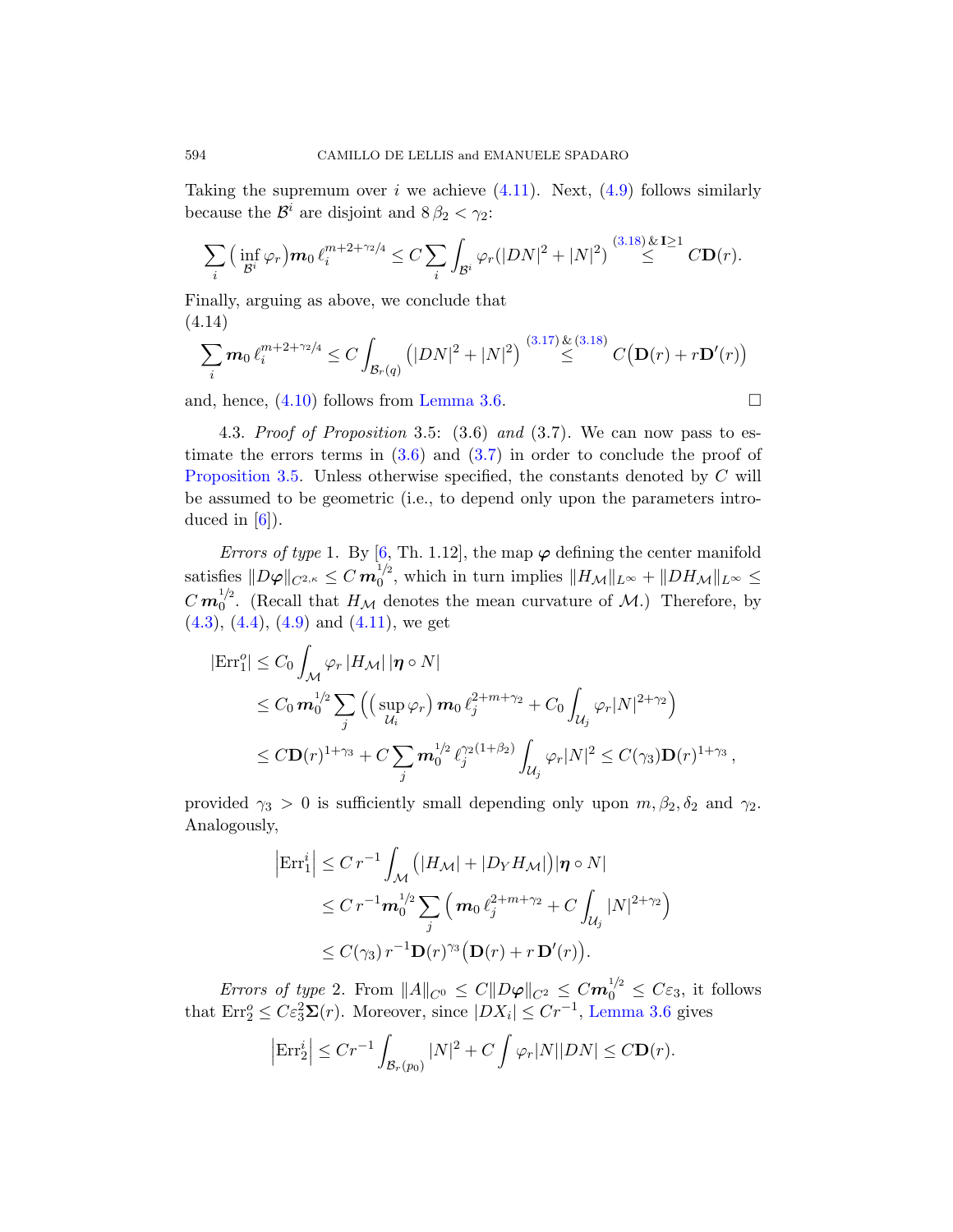Errors of type 3. Clearly, we have

$$
|\text{Err}_{3}^{o}| \leq \underbrace{\int \varphi_{r} (|DN|^{2}|N| + |DN|^{4})}_{I_{1}} + C \underbrace{r^{-1} \int_{\mathcal{B}_{r}(q)} |DN|^{3}|N|}_{I_{2}} + C \underbrace{r^{-1} \int_{\mathcal{B}_{r}(q)} |DN||N|^{2}}_{I_{3}}.
$$

We separately estimate the three terms (recall that  $\gamma_2 > 4\delta_2$ ):

$$
I_{1} \leq \int_{\mathcal{B}_{r}(p_{0})} \varphi_{r}(|N|^{2}|DN|+|DN|^{3})
$$
  
\n
$$
\leq I_{3} + C \sum_{j} \sup_{\mathcal{U}_{j}} \varphi_{r} m_{0}^{1+\gamma_{2}} \ell_{j}^{m+2+\gamma_{2}/2} \stackrel{(4.9) \& (4.11)}{\leq} I_{3} + C(\gamma_{3}) \mathbf{D}(r)^{1+\gamma_{3}},
$$
  
\n
$$
I_{2} \leq C r^{-1} \sum_{j} m_{0}^{1+1/2m+\gamma_{2}} \ell_{j}^{m+3+\beta_{2}+\gamma_{2}/2}
$$
  
\n
$$
\stackrel{(4.3) \leq}{\leq} C \sum_{j} m_{0}^{1+1/2m+\gamma_{2}} \ell_{j}^{m+2+\beta_{2}+\gamma_{2}/2} \inf_{\mathcal{B}^{j}} \varphi_{r}
$$
  
\n
$$
\stackrel{(4.9) \& (4.11) \leq}{\leq} C(\gamma_{3}) \mathbf{D}(r)^{1+\gamma_{3}},
$$
  
\n
$$
I_{3} \leq C r^{-1} \sum_{j} m_{0}^{\gamma_{2}} \ell_{j}^{\gamma_{2}} \int_{\mathcal{U}_{j}} |N|^{2}
$$
  
\n
$$
\stackrel{(4.11) \leq}{\leq} C\gamma_{3}) r^{-1} \mathbf{D}(r)^{\gamma_{3}} \int_{\mathcal{B}_{r}(q)} |N|^{2} \stackrel{(3.18)}{\leq} C(\gamma_{3}) \mathbf{D}(r)^{1+\gamma_{3}},
$$

provided  $\gamma_3 > 0$  is sufficiently small. For what concerns the inner variations, we have

$$
|\text{Err}_3^i| \le C \int_{\mathcal{B}_r(q)} (r^{-1}|DN|^3 + r^{-1}|DN|^2|N| + r^{-1}|DN||N|^2).
$$

The last integrand corresponds to  $I_3$ , while the remaining part can be estimated as follows:

$$
\int_{\mathcal{B}_r(q)} r^{-1}(|DN|^3 + |DN|^2|N|) \le C \sum_j r^{-1} (m_0^{\gamma_2} \ell_j^{\gamma_2} + m_0^{1/2m} \ell_j^{1+\beta_2}) \int_{\mathcal{U}_j} |DN|^2
$$
  

$$
\le C(\gamma_3) r^{-1} \mathbf{D}(r)^{\gamma_3} \int_{\mathcal{B}_r(q)} |DN|^2
$$
  

$$
\le C(\gamma_3) \mathbf{D}(r)^{\gamma_3} \left( \mathbf{D}'(r) + r^{-1} \mathbf{D}(r) \right).
$$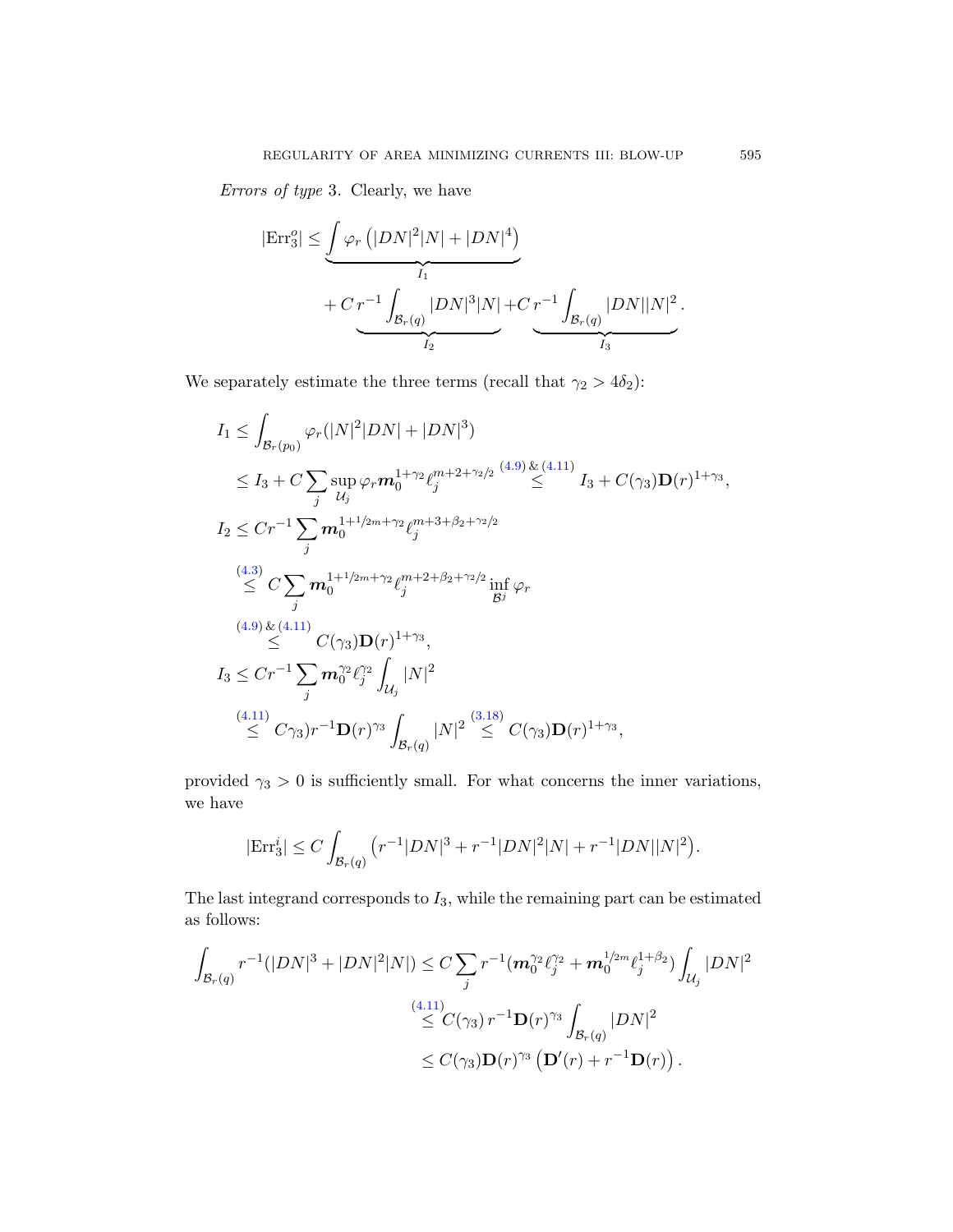[E](#page-12-1)r[rors](#page-15-2) of type [4.](#page-15-3) Explicitly, we compute

$$
|DX_o(p)| \le 2 |p - \mathbf{p}(p)| \frac{|Dd(\mathbf{p}(p), q)|}{r} + \varphi_r(p) |D(p - \mathbf{p}(p))| \le C \left( \frac{|p - \mathbf{p}(p)|}{r} + \varphi_r(p) \right).
$$

[It](#page-16-3)f[ollow](#page-16-2)s readily from  $(3.19)$ ,  $(4.6)$  and  $(4.8)$  that

(4.15)  
\n
$$
|\text{Err}_4^0| \le \sum_i C\left(r^{-1}\mathbf{m}_0^{1/2m} \ell_i^{1+\beta_2} + \sup_{\mathcal{U}_i} \varphi_r\right) \mathbf{m}_0^{1+\gamma_2} \ell_i^{m+2+\gamma_2}
$$
\n
$$
\leq \sum_{i} \left[\mathbf{m}_0^{22} \ell_i^{2/4}\right] \inf_{\mathcal{B}_i} \varphi_r \mathbf{m}_0 \ell_i^{m+2+\gamma_2/4}
$$
\n
$$
\leq \sum_{i} (4.9) \underbrace{\& (4.11)}_{\leq} C(\gamma_3) \mathbf{D}(r)^{1+\gamma_3}.
$$

Similarly, since  $|DX_i| \leq Cr^{-1}$ , we get

$$
\begin{aligned} \text{Err}_{4}^{i} &\leq C r^{-1} \sum_{j} \left( \mathbf{m}_{0}^{\gamma_{2}} \ell_{j}^{\gamma_{2}/2} \right) \mathbf{m}_{0} \, \ell_{j}^{m+2+\gamma_{2}/2} \\ &\leq \qquad \qquad ^{(4.10) \& (4.11)} \leq C (\gamma_{3}) \mathbf{D}(r)^{\gamma_{3}} \left( \mathbf{D}'(r) + r^{-1} \mathbf{D}(r) \right). \end{aligned}
$$

Errors of type 5. Integrating by part  $Err_5$ , we get

$$
\begin{aligned} \textup{Err}_5 &= \left| \int \langle X^\perp, h(\vec{T}(p)) \rangle d\|T\| \right| \le \underbrace{\left| \int \langle X^\perp, h(\vec{\mathbf{T}}_F(p)) \rangle d\| \mathbf{T}_F \|}_{I_2} \\ &+ \underbrace{\int_{\textup{spt}(T) \backslash \textup{Im}(F)} |X^\perp| |h(\vec{T}(p))| d\| T\|}_{I_1} + \underbrace{\int_{\textup{Im}(F) \backslash \textup{spt}(T)} |X^\perp| |h(\vec{\mathbf{T}}_F(p))| d\| \mathbf{T}_F \|}_{I_1}, \end{aligned}
$$

where  $h(\vec{\lambda})$  is the trace of  $A_{\Sigma}$  on the m-vector  $\vec{\lambda}$ , i.e.,  $h(\vec{\lambda}) := \sum_{k=1}^{m} A_{\Sigma}(v_k, v_k)$ with  $v_1, \ldots, v_m$  orthonormal vectors such that  $v_1 \wedge \ldots \wedge v_m = \overline{\lambda}$ .

Since  $|X| \leq C$ ,  $I_1$  can be easily estimated as Err<sub>4</sub>:

$$
I_2 \leq C \sum_j (\sup_{\mathcal{U}_i} \varphi_r) \mathbf{m}_0^{1+\gamma_2} \ell_j^{m+2+\gamma_2} \leq C(\gamma_3) \mathbf{D}^{1+\gamma_3}(r).
$$

For what concerns  $I_2$ , we argue differently for the outer and the inner variations. For Err<sub>5</sub><sup>o</sup>, observe that  $|X^{o\perp}(p)| = \varphi_r(\mathbf{p}(p)) |\mathbf{p}_{T_p \Sigma^{\perp}}(p - \mathbf{p}(p))|$ . On the other hand, we also have

$$
|\mathbf{p}_{T_p\Sigma^{\perp}}(p-\mathbf{p}(p))| \leq C\mathbf{c}(\Sigma)|p-\mathbf{p}(p)|^2 \leq C\mathbf{m}_0^{1/2}|p-\mathbf{p}(p)|^2 \quad \forall \ p \in \Sigma.
$$

Therefore, we can estimate

$$
I_2^o \leq C m_0 \int \varphi_r |N|^2 \leq C \varepsilon_3^2 \Sigma(r).
$$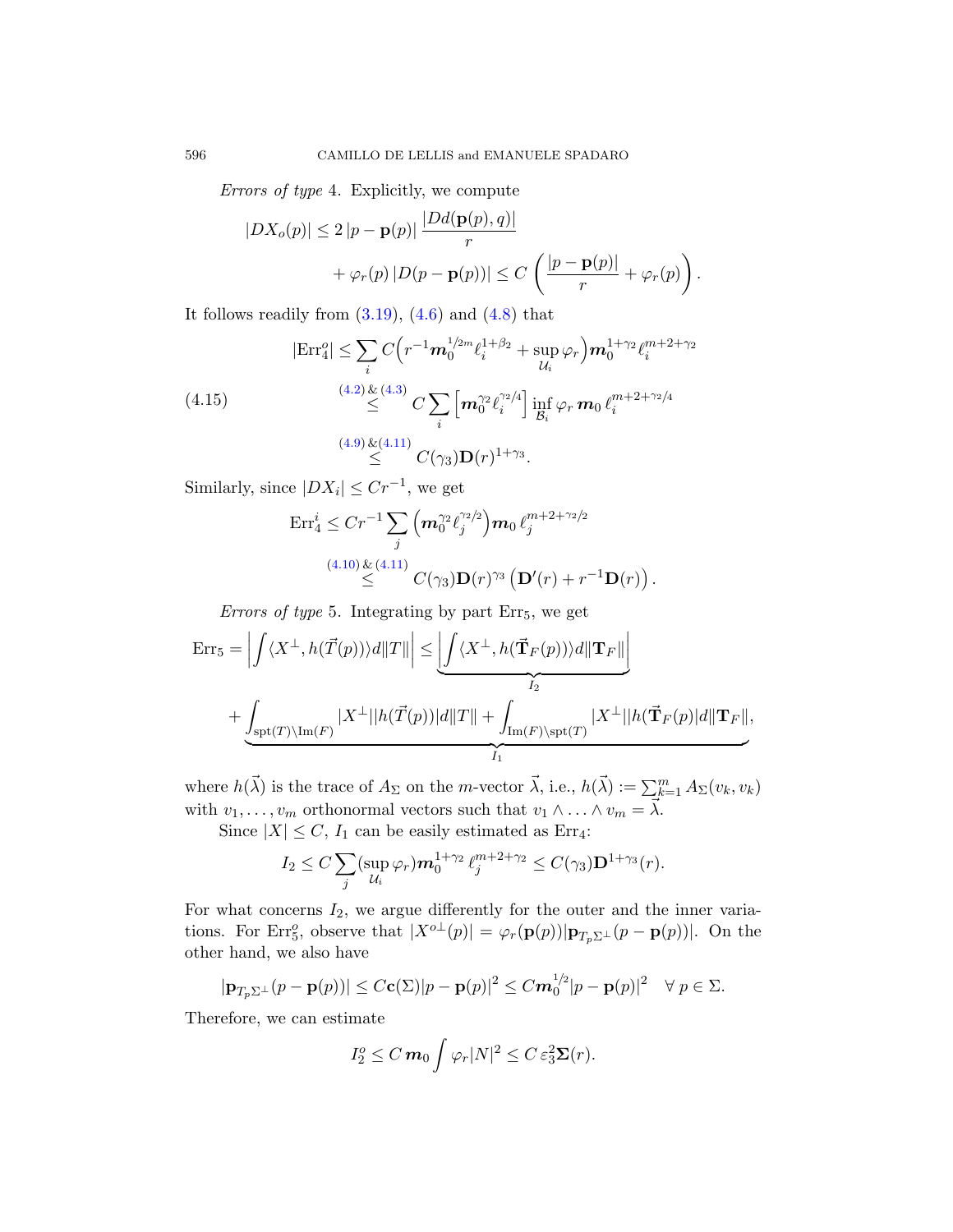For the inner variations, denote by  $\nu_1, \ldots, \nu_l$  an orthonormal frame for  $T_p \Sigma^{\perp}$ of class  $C^{2,\varepsilon_0}$  (cf. [5, App. A]) and set  $h_p^j(\vec{\lambda}) := -\sum_{k=1}^m \langle D_{v_k} \nu_j(p), v_k \rangle$  whenever  $v_1 \wedge \ldots \wedge v_m = \vec{\lambda}$  is an m-vector of  $T_p \Sigma$  (with  $v_1, \ldots, v_m$  orthonormal). For the sake of simplicity, we write

$$
h_p^j := h_p^j(\vec{\mathbf{T}}_F(p)) \text{ and } h_p = \sum_{j=1}^l h_p^j \nu_j(p),
$$
  

$$
h_{\mathbf{p}(p)}^j := h_{\mathbf{p}(p)}^j(\vec{\mathcal{M}}(\mathbf{p}(p))) \text{ and } h_{\mathbf{p}(p)} = \sum_{j=1}^l h_{\mathbf{p}(p)}^j \nu_j(\mathbf{p}(p)).
$$

Consider the exponential map  $\mathbf{ex}_{\mathbf{p}(p)} : T_{\mathbf{p}(p)} \Sigma \to \Sigma$  and its inverse  $\mathbf{ex}_{\mathbf{p}(p)}^{-1}$ . Recall that

- the geodesic distance  $d_{\Sigma}(p,q)$  is comparable to  $|p-q|$  up to a constant factor;
- $\nu_j$  is  $C^{2, \varepsilon_0}$  and  $||D\nu_j||_{C^{1, \varepsilon_0}} \leq C m_0^{1/2}$  $\big\{0^{1/2};\,$
- $\mathbf{ex}_{\mathbf{p}(p)}$  and  $\mathbf{ex}_{\mathbf{p}(p)}^{-1}$  are both  $C^{2,\varepsilon_0}$  and  $\|\mathrm{d}\mathbf{ex}_{\mathbf{p}(p)}\|_{C^{1,\varepsilon_0}} + \|\mathrm{d}\mathbf{ex}_{\mathbf{p}(p)}^{-1}\|_{C^{1,\varepsilon_0}} \leq m_0^{1/2}$  $\big\{0^{1/2}\big\}$
- $\bullet \hspace{0.2cm} |h_p^j| \leq C \|A_\Sigma\|_{C^0} \leq C m_0^{1/2}$  $\frac{1}{2}$ ,

where all the constants involved are just geometric. We then conclude that

(4.16)  
\n
$$
h_p - h_{\mathbf{p}(p)} = \sum_j \nu_j(p)(h_p^j - h_{\mathbf{p}(p)}^j) + \sum_j (\nu_j(p) - \nu_j(\mathbf{p}(p)))h_{\mathbf{p}(p)}^j
$$
\n
$$
= \sum_j \nu_j(p)(h_p^j - h_{\mathbf{p}(p)}^j)
$$
\n
$$
+ \sum_j D\nu_j(\mathbf{p}(p)) \cdot \mathbf{ex}_{\mathbf{p}(p)}^{-1}(p) h_{\mathbf{p}(p)}^j + O(|p - \mathbf{p}(p)|^2).
$$

On the other hand,  $X_i(p) = Y(\mathbf{p}(p))$  is tangent to M in  $\mathbf{p}(p)$  and hence orthogonal to  $h_{\mathbf{p}(p)}$ . Thus

$$
\langle X_i(p), h_p \rangle = \langle X^i(p), (h_p - h_{\mathbf{p}(p)}) \rangle
$$
  
\n
$$
= \sum_j \langle X_i(\mathbf{p}(p)), D\nu_j(\mathbf{p}(p)) \cdot \mathbf{ex}_{\mathbf{p}(p)}^{-1}(p) \rangle h_{\mathbf{p}(p)}^j
$$
  
\n
$$
+ \sum_j \langle \nu_j(p), X_i(p) \rangle (h_p^j - h_{\mathbf{p}(p)}^j) + O(|p - \mathbf{p}(p)|^2)
$$
  
\n
$$
= \sum_j \langle X_i(\mathbf{p}(p)), D\nu_j(\mathbf{p}(p)) \cdot \mathbf{ex}_{\mathbf{p}(p)}^{-1}(p) \rangle h_{\mathbf{p}(p)}^j
$$
  
\n
$$
+ O(|\vec{\mathbf{T}}_F(p) - \vec{\mathcal{M}}(\mathbf{p}(p))||p - \mathbf{p}(p)| + |p - \mathbf{p}(p)|^2),
$$

where we used elementary calculus to infer that  $|\langle X^i(p), \nu_j(p)\rangle| \leq C|p - \mathbf{p}(p)|$ and

$$
|h_p^j - h_{\mathbf{p}(p)}^j| \le C \left( |\vec{\mathbf{T}}_F(p) - \vec{\mathcal{M}}(\mathbf{p}(p)| + |p - \mathbf{p}(p)| \right).
$$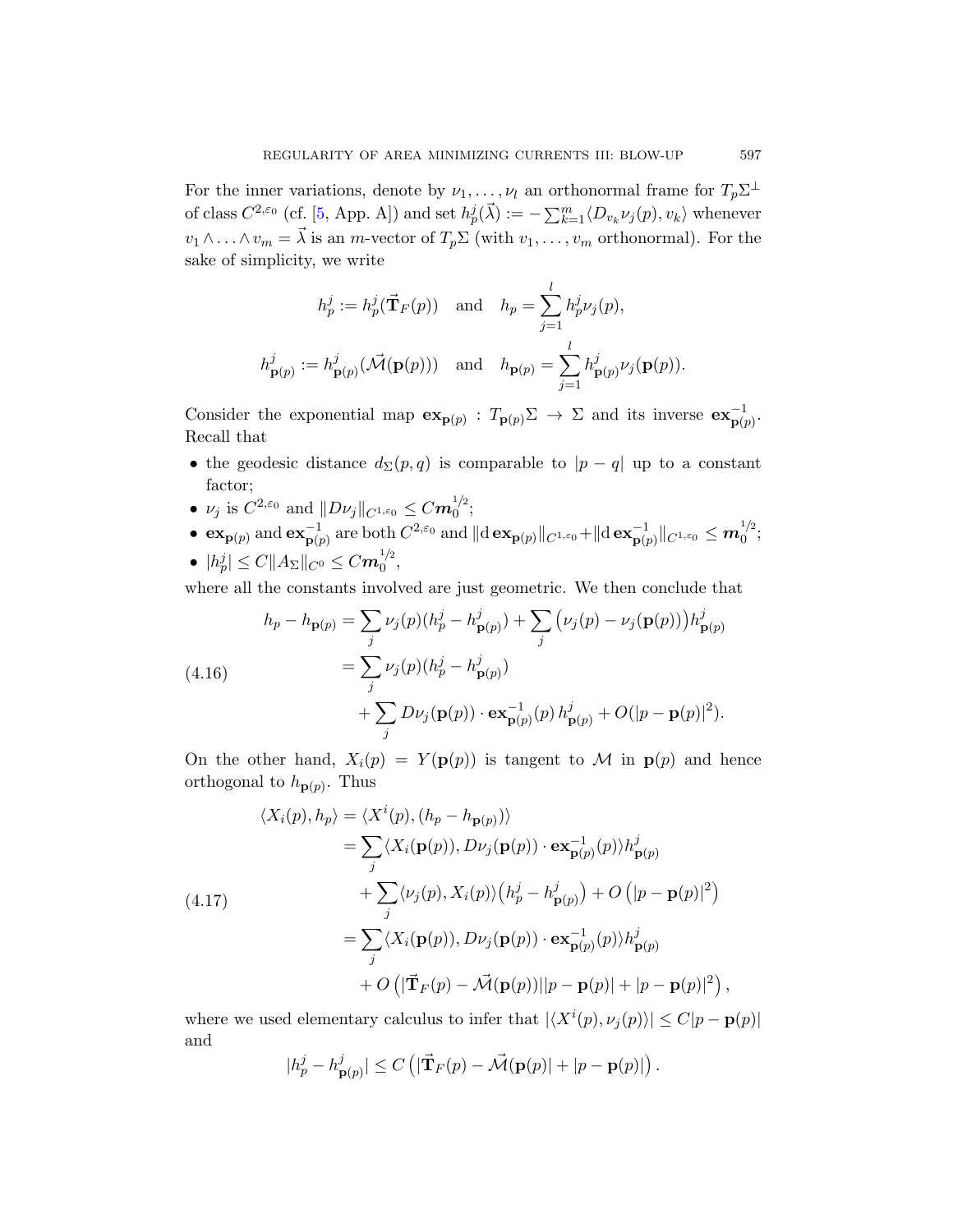We only need that the constants  $C$  appearing in the above inequalities are bounded by a geometric factor. In fact, they enjoy explicit bounds in terms of  $m_0^{1/2}$  which are at least linear, but such degree of precision is not needed. Finally, recalling that  $p \in \text{spt}(\mathbf{T}_F)$ , we [c](#page-40-4)an bound  $|p - \mathbf{p}(p)| \leq |N(p)|$  and  $|\vec{\mathbf{T}}_F(p) - \vec{\mathcal{M}}(\mathbf{p}(p))| \leq C|DN(\mathbf{p}(p))|$ . We therefore conclude the estimate

$$
\langle X_i(p), h_p \rangle = \sum_j \langle X_i(\mathbf{p}(p)), D\nu_j(\mathbf{p}(p)) \cdot \mathbf{ex}_{\mathbf{p}(p)}^{-1}(p) \rangle h_{\mathbf{p}(p)}^j
$$
  
+  $O(|N|^2(\mathbf{p}(p)) + |DN|^2(\mathbf{p}(p))).$ 

We combine it with the expansion of the area functional in  $[5, Th. 3.2]$  to conclude the estimate on  $I_2^i$ . Recalling that  $\mathbf{p}(F_i(x)) = x$ , we get

$$
I_2^i = \left| \int \langle X_i, h_p \rangle d\|\mathbf{T}_F\| \right| = \left| \sum_{i=1}^Q \int_{\mathcal{M}} \langle Y, h_{F_i} \rangle \mathbf{J} F_i \right|
$$
  
\n
$$
\leq \left| \int_{\mathcal{M}} \sum_{j=1}^l \sum_{i=1}^Q \langle Y(x), D\nu_j(x) \cdot \mathbf{ex}_x^{-1}(F_i(x)) \rangle h_x^j d\mathcal{H}^m(x) \right|
$$
  
\n
$$
+ C \int_{\mathcal{M}} \varphi_r(|N|^2 + |DN|^2).
$$

Using the Taylor expansion for  $ex_x^{-1}$  at x (and recalling that  $F_i(x)-x = N_i(x)$ ), we conclude

$$
\left|\sum_{i=1}^Q \mathbf{ex}_x^{-1}(F_i(x))\right| \leq \left|\mathrm{d}\,\mathbf{ex}_x^{-1}(\boldsymbol{\eta}\circ N(x))\right| + O(|N|^2) \leq C|\boldsymbol{\eta}\circ N(x)| + C|N|^2.
$$

Next consider that  $|\langle Y, D\nu_j\cdot v\rangle| \leq C\varphi_r ||A_\Sigma||_{C^0} |v| \leq C\varphi_r m_0^{1/2}$  $\int_0^{1/2} |v|$  for every tangent vector v and  $|h_x^j| \leq C ||A_{\Sigma}||_{C^0} \leq m_0^{1/2}$  $_{0}^{1/2}$ . We thus conclude with the estimate

$$
I_2^i \leq C m_0 \int_{\mathcal{M}} \varphi_r |\eta \circ N| + C \int_{\mathcal{M}} \varphi_r(|N|^2 + |DN|^2) =: J_1 + J_2.
$$

<span id="page-21-1"></span>Clearly  $J_1$  can be estimated as  $Err_1^i$  and  $J_2$  as  $Err_2^i$ , thus concluding the proof.

## 5. Boundedness of the frequency

<span id="page-21-0"></span>In this section we prove that the frequency function  $\mathbf{I}_j$  remains bounded along the different center manifolds corresponding to the intervals of flattening. To simplify the notation, we set  $p_j := \mathbf{\Phi}_j(0)$  and simply write  $\mathcal{B}_{\rho}$  in place of  $\mathcal{B}_{\rho}(p_j)$ .

THEOREM 5.1 (Boundedness of the frequency functions). Let  $T$  be as in Assumption 2.1. If the intervals of flattening are  $j_0 < \infty$ , then there is  $\rho > 0$ such that

(5.1) 
$$
\mathbf{H}_{j_0} > 0 \text{ on } ]0, \rho[ \text{ and } \limsup_{r \to 0} \mathbf{I}_{j_0}(r) < \infty.
$$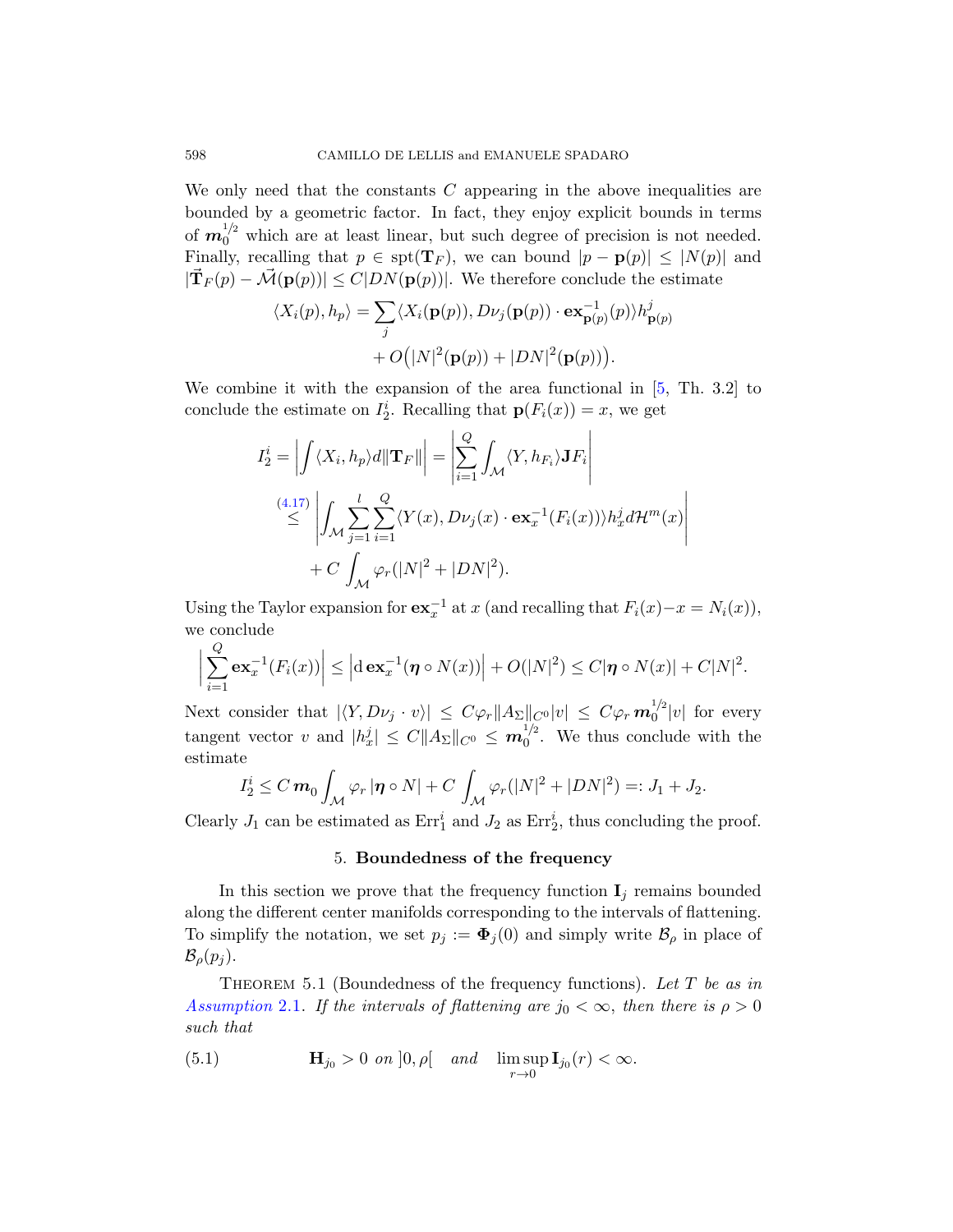<span id="page-22-0"></span>If the intervals of flattening are infinitely many, then there is a number  $j_0 \in \mathbb{N}$ and a geometric constant  $j_1 \in \mathbb{N}$  such that

(5.2) 
$$
\mathbf{H}_{j} > 0 \text{ on } \left| \frac{s_{j}}{t_{j}}, 2^{-j_{1}}3\right[ \text{ for all } j \geq j_{0}, \text{ } \sup_{j \geq j_{0}} \sup_{r \in \left| \frac{s_{j}}{t_{j}}, 2^{-j_{1}}3\right[} \mathbf{I}_{j}(r) < \infty,
$$

$$
(5.3)
$$

$$
\sup\left\{\min\left\{{\bf I}_j(r),\frac{r^2\int_{\mathcal{B}_r}|DN_j|^2}{\int_{\mathcal{B}_r}|N_j|^2}\right\}:j\ge j_0\enskip\text{and}\enskip\max\left\{\frac{s_j}{t_j},\frac{3}{2^{j_1}}\right\}\le r<3\right\}<\infty.
$$

(In the latter inequality we understand  $I_i(r) = \infty$  when  $H_i(r) = 0$ .)

*Proof.* Consider the first alternative. We claim that for every  $r > 0$ , there is a radius  $0 < \rho < r$  such that  $\mathbf{H}(\rho) = \mathbf{H}_{j_0}(\rho) > 0$ . Otherwise,  $N_{j_0}$  vanishes identically on some  $\mathcal{B}_r$ [. By \[](#page-8-3)6, Props. 3.1 and 3.4] and Proposition 2.2(iii) this is possible only if no cube of the Whitney decomposition  $\mathscr{W}^{(j_0)}$  intersects the projection of  $\mathcal{B}_r$  onto the plane  $\pi$  (the reference plane for the construction of the center manifold). But then  $T_{j_0}$  would coincide with  $Q \llbracket \mathcal{M} \rrbracket$  in  $\mathbf{B}_{3r/4}$  and 0 would be a regular point of  $T_{j_0}$  and, therefore, of T.

[Next we claim](#page-8-3) that  $H(r) > 0$  $H(r) > 0$  for every  $r \leq \rho$ . If not, let  $r_0$  be the largest zero of H which is smaller than  $\rho$ . By Theorem 3.2, there is a constant C such that  $\mathbf{I}(r) \leq C(1+\mathbf{I}(\rho))$  for every  $r \in ]r_0, \rho[$ . By letting  $r \downarrow r_0$ , we then conclude

$$
r_0 \mathbf{D}(r_0) \le C(1 + \mathbf{I}(\rho)) \mathbf{H}(r_0) = 0,
$$

[t](#page-40-0)hat is,  $N_j |_{\mathcal{B}_{r_0}} \equiv 0$ , which we have already excluded. Therefore, since  $\mathbf{H} > 0$ on  $]0, \rho[$ , we can now apply Theorem 3.2 to conclude (5.1).

In the second case, we partition the extrema  $t_i$  of the intervals of flattening into two different classes: the class (A) when  $t_j = s_{j-1}$  and the class (B) when  $t_j < s_{j-1}$ . If  $t_j$  belongs to  $(A)$ , set  $r := \frac{s_{j-1}}{t_{j-1}}$  $\frac{s_{j-1}}{t_{j-1}}$ . Let  $L \in \mathscr{W}^{(j-1)}$  be a cube of the Whitney decomposition [suc](#page-40-0)h that  $c_s r \leq \ell(L)$  and  $L \cap \bar{B}_r(0,\pi) \neq \emptyset$ . We are in the position to apply [6, Prop. 3.7] for the comparison of two center manifolds. There exists a constant  $\bar{c}_s > 0$  such that

$$
\int_{\mathbf{B}_2 \cap \mathcal{M}_j} |N_j|^2 \ge \bar{c}_s m_0^j := \bar{c}_s \max \left\{ \mathbf{E}(T_j, \mathbf{B}_{6\sqrt{m}}), \mathbf{c}(\Sigma_j)^2 \right\},\,
$$

which obviously gives  $\int_{\mathcal{B}_3} |N_j|^2 \geq c m_0^j$ . By [6, (2.7)] (or alternatively by  $(3.4)$ , we then conclude

(5.4) 
$$
\int_{\mathcal{B}_3} |N_j|^2 \geq \bar{c} \int_{\mathcal{B}_3} |DN_j|^2,
$$

where  $\bar{c}$  is a positive geometric constant. By the Hölder inequality and Sobolev embedding (cf. [3, Prop. 2.11]), there are geometric constants  $C_0$  and  $\bar{\alpha} =$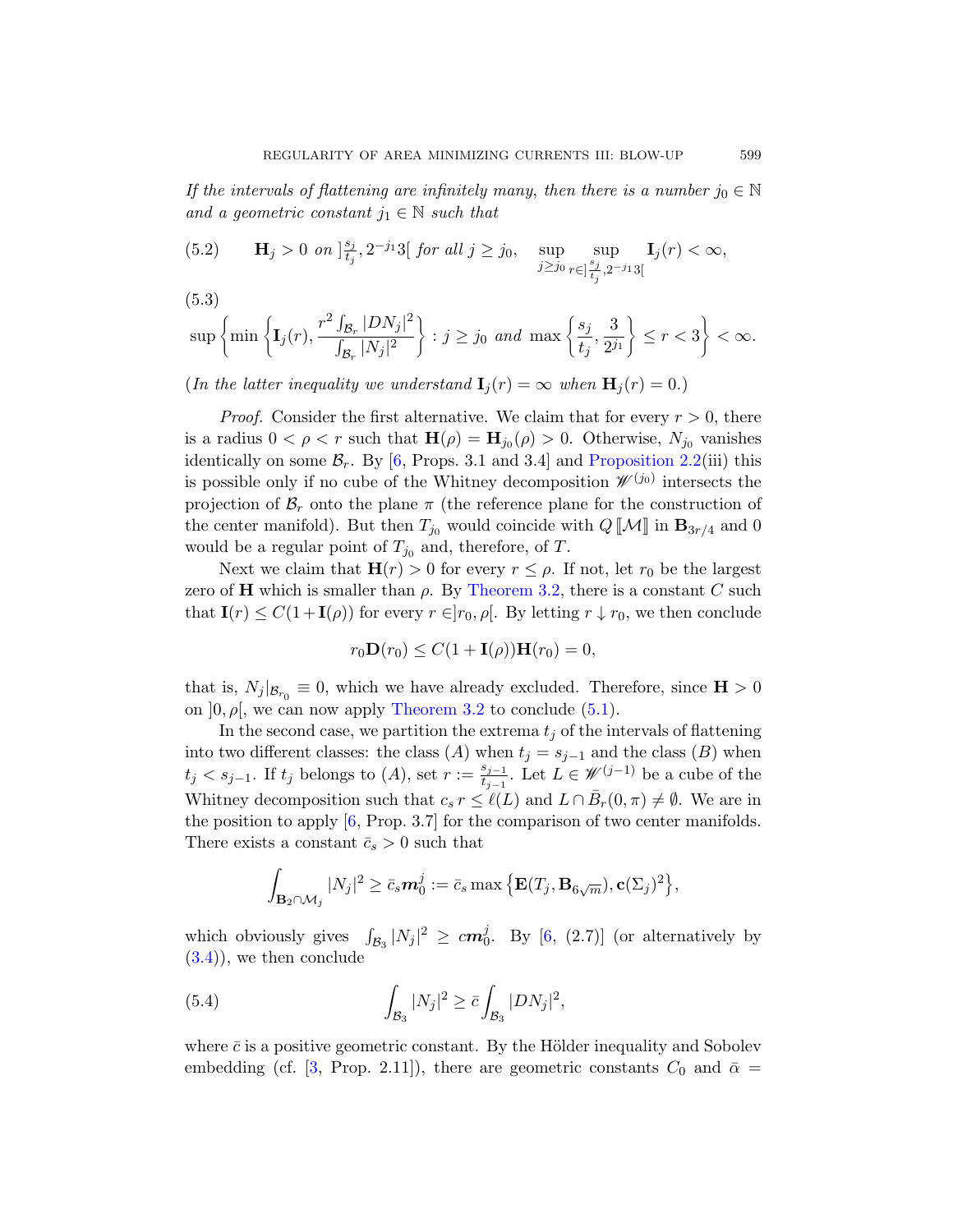$m(1-\frac{2}{a})$  $\frac{2}{q}$ ) > 0 such that

$$
\int_{\mathcal{B}_{\frac{3}{2^J}}}|N_j|^2 \leq \left(\mathcal{H}^m\left(\mathcal{B}_{\frac{3}{2^J}}\right)\right)^{1-2/q} \left(\int_{\frac{3}{2^J}}|N_j|^q\right)^{2/q}
$$
\n
$$
\leq C_0 2^{-J\bar{\alpha}} \int_{\mathcal{B}_3}|N_j|^2 + C_0 2^{-J\bar{\alpha}} \int_{\mathcal{B}_3}|DN_j|^2
$$
\n
$$
\leq C_0 2^{-J\bar{\alpha}} \bar{c}^{-1} \int_{\mathcal{B}_3}|N_j|^2 \qquad \text{for any } J \in \mathbb{N}.
$$

(In the above we can set  $q = 2^*$  when  $m \geq 3$  and choose any  $q < \infty$  larger than 2 for  $m = 2$ ; note also that since the curvature of the manifold  $\mathcal{M}_i$  is bounded by  $m_0^j$ , we can assume that  $\mathcal{H}^m(\mathcal{B}_{\rho})$  is comparable to the *m*-dimensional volume of the corresponding euclidean ball for every  $\rho < 3$ .) If we choose  $J = j_1$  for a large enough  $j_1$  (depending only upon  $\bar{c}$ ,  $\alpha$  and  $C_0$ ), we achieve

(5.6) 
$$
\int_{\mathcal{B}_3 \backslash \mathcal{B}_{\frac{3}{2^{j_1}}}} |N_j|^2 \geq \frac{1}{2} \int_{\mathcal{B}_3} |N_j|^2 \geq \frac{\bar{c}}{2} \int_{\mathcal{B}_3} |DN_j|^2.
$$

In turn we conclude the existence of one annulus  $\mathcal{A}(k(j))\!:=\!\mathcal{B}_{3/(2^{k(j)})}\setminus \mathcal{B}_{3/(2^{k(j)+1})}$ with

(5.7) 
$$
\int_{\mathcal{A}(k(j))} |N_j|^2 \geq \frac{\bar{c}}{2j_1} \int_{\mathcal{B}_3} |DN_j|^2 \quad \text{and} \quad k(j) \leq j_1.
$$

 $\mathbf{H}_{N_j}(k(j))$  is bounded from below by the integral on the left-hand side of (5.7), whereas the right-hand side bounds  $\mathbf{D}_{N_j}(2^{-k(j)}3)$  from above. Thus  $\mathbf{I}_{N_j}(2^{-k(j)}3)$  is smaller than a constant which depends upon  $\bar{c}$  and  $j_1$ . Arguing as in the first alternative, we can apply Theorem 3.2 to conclude the positivity of  $\mathbf{H}_{N_j}$  and to gain a uniform upper bound for  $\mathbf{I}_{N_j}$  on the interval  $\left] \frac{s_j}{t_j}, 2^{-k(j)}3 \right]$ . Since the latter contains  $\frac{s_j}{t_j}, 2^{j_1}3$ , we conclude the validity of  $(5.2)$ . (If one or both the intervals are trivial, namely  $\frac{s_j}{t_j}$  is larger than the right endpoint, then there is nothing to prove.) On the other hand, for every  $r \in [2^{-k(j)}3, 3]$ , by  $(5.7)$  we certainly have

$$
\int_{\mathcal{B}_r} |N_j|^2 \ge \frac{\bar{c}}{2j_1} \int_{\mathcal{B}_3} |DN_j|^2,
$$

from which (5.3) readily follows.

In the case  $t_j$  belongs to the class  $(B)$  then, by construction there is  $\eta_j \in ]0,1[$  such that  $\mathbf{E}((\iota_{0,t_j}) \sharp T, \mathbf{B}_{6\sqrt{m}(1+\eta_j)}) > \varepsilon_3^2$ . Up to extraction of a subsequence, we can assume that  $(\iota_{0,t_j})_{\sharp}T$  converges to a cone S. The convergence is strong enough to conclude that the excess of the cone is the limit of the excesses of the sequence. Moreover (since S is a cone), the excess  $\mathbf{E}(S, \mathbf{B}_r)$  is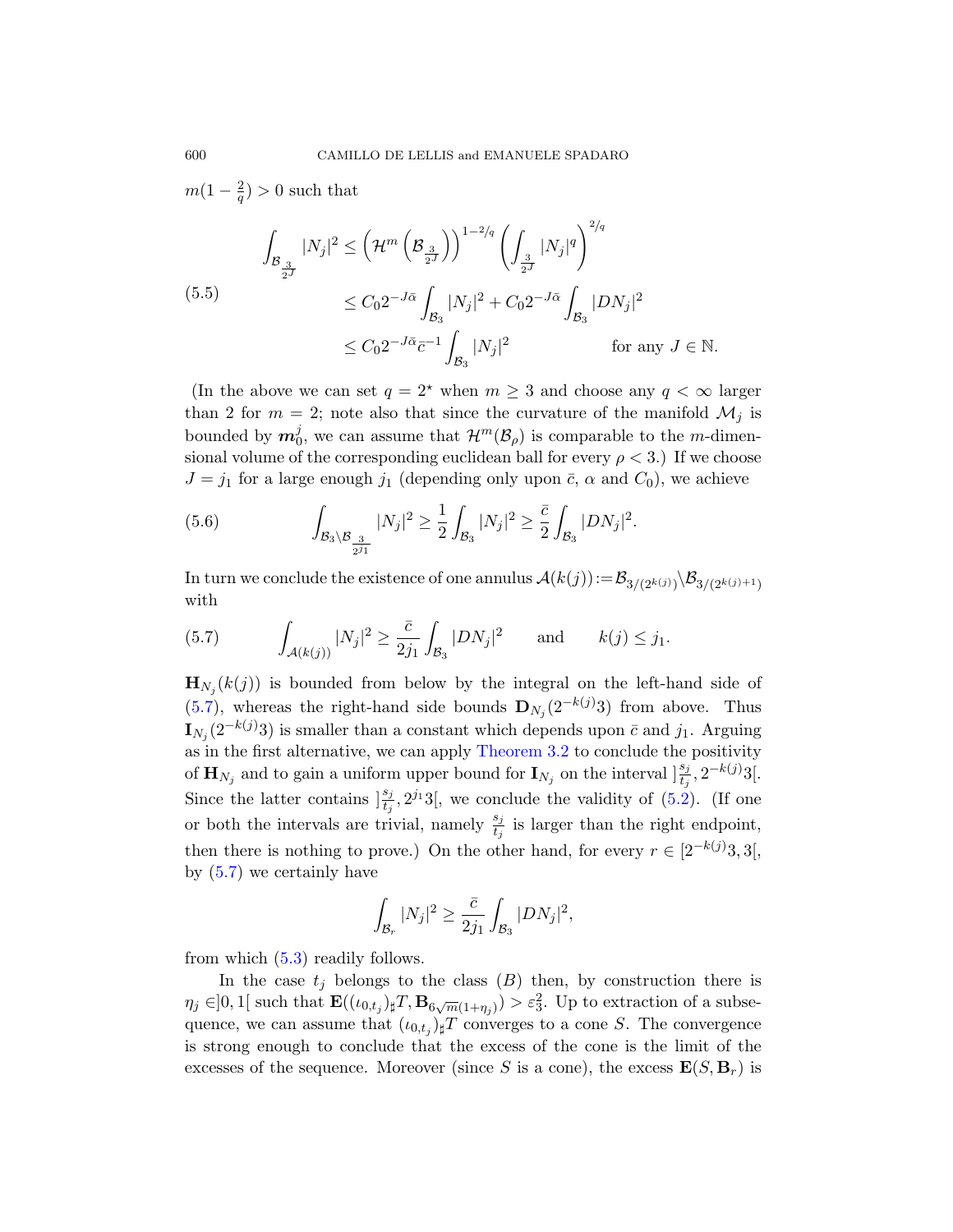independent of r. We then conclude

$$
\varepsilon_3^2 \le \liminf_{j \to \infty, j \in (B)} \mathbf{E}(T_j, \mathbf{B}_3).
$$

Thus, by Lemma 5.2 below, we conclude  $\liminf_{j\to\infty, j\in(B)} \mathbf{H}_{N_j}(3) > 0$ . Since  $\mathbf{D}_{N_j}(3) \leq C m_0^j \leq C \varepsilon_3^2$ , we achieve that  $\limsup_{j\to\infty, j\in(B)} \mathbf{I}_{N_j}(3) < +\infty$  and conclude as before.  $\Box$ 

Lemma 5.2. Assume the intervals of flattening are infinitely many and  $r_j \in ]\frac{s_j}{t_j}$  $\frac{s_j}{t_j}, 3[$  is a subsequence (not relabeled) with  $\lim_j ||N_j||_{L^2(\mathcal{B}_{r_j}\setminus \mathcal{B}_{r_j/2})}=0.$  If  $\varepsilon_3$  is sufficiently small, then,  $\mathbf{E}(T_j, \mathbf{B}_{r_j}) \to 0$ .

*Proof.* Note that, if  $r_j \to 0$ , then necessarily  $\mathbf{E}(T_j, \mathbf{B}_{r_j}) \to 0$  by Proposition 2.2(iv). Therefore, up to a subsequence, we can assume the existence of  $c > 0$  such that

(5.8) 
$$
r_j \ge c
$$
 and  $\mathbf{E}(T_j, \mathbf{B}_{6\sqrt{m}}) \ge c$ .

After the extraction of a further subsequence, we can assume the existence of r such that

$$
\int_{\mathcal{B}_r \backslash \mathcal{B}_{\frac{3r}{4}}} |N_j|^2 \to 0
$$

and the existence of an area minimizing cone S such that  $(\iota_{0,t_j})_{\sharp}T \to S$ . Note that, by  $(5.8)$ , S is not a multiplicity Q flat m-plane. Consider the orthogonal projection  $\mathbf{q}_j : \mathbb{R}^{m+n} \to \pi_j$ , where  $\pi_j$  is the m-dimensional plane of the construction of the center manifold  $\mathcal{M}_j$ . Assuming  $\varepsilon_3$  is sufficiently small, we have  $U_j := B_{\frac{15}{16}r}(\pi) \setminus B_{\frac{13}{16}r}(\pi) \subset \mathbf{q}_j(\mathcal{B}_r \setminus \mathcal{B}_{\frac{3}{4}r}).$  Consider the Whitney decomposition  $\mathscr{W}^{(j)}$  leading to the construction of  $\mathcal{M}_j$ . If no cube of the decomposition intersects  $U^j$ , then  $N_j$  vanishes identically on it. Otherwise, set

$$
d_j := \max \{ \ell(J) : J \in \mathscr{W}^{(j)} \text{ and } J \cap U_j \neq \emptyset \}.
$$

Let  $J_j \in \mathscr{W}^{(j)}$  be such that  $U_j \cap J_j \neq \emptyset$  and  $d_j = \ell(J_j)$ . If the stopping condition for  $J_j$  is either (HT) or (EX), recalling that  $\ell(J_j) \leq c_s r$ , we choose a ball  $B^j \subset U_j$  of radius  $\frac{d_j}{2}$  and at distance at most  $\sqrt{m}d_j$  from  $J_j$ . If the stopping condition for  $J_j$  is (NN),  $J_j$  is in the domain of influence of  $K_j \in \mathscr{W}_e^{(j)}$ . By Proposition 2.2 we can then choose a ball  $B^j \subset U_j$  of radius  $\frac{\ell(K_j)}{8}$  at distance at most  $3\sqrt{m}\ell(K_j)$  from  $K_j$ . If the stopping condition is (HT), by [6, Prop. 3.1] we then have

$$
\int_{\mathcal{B}_r \setminus \mathcal{B}_{\frac{3r}{4}}}|N_j|^2 \geq \int_{\Phi_j(B^j)}|N_j|^2 \geq c \left(m_0^j\right)^{\frac{1}{m}} d_j^{m+2+2\beta_2}.
$$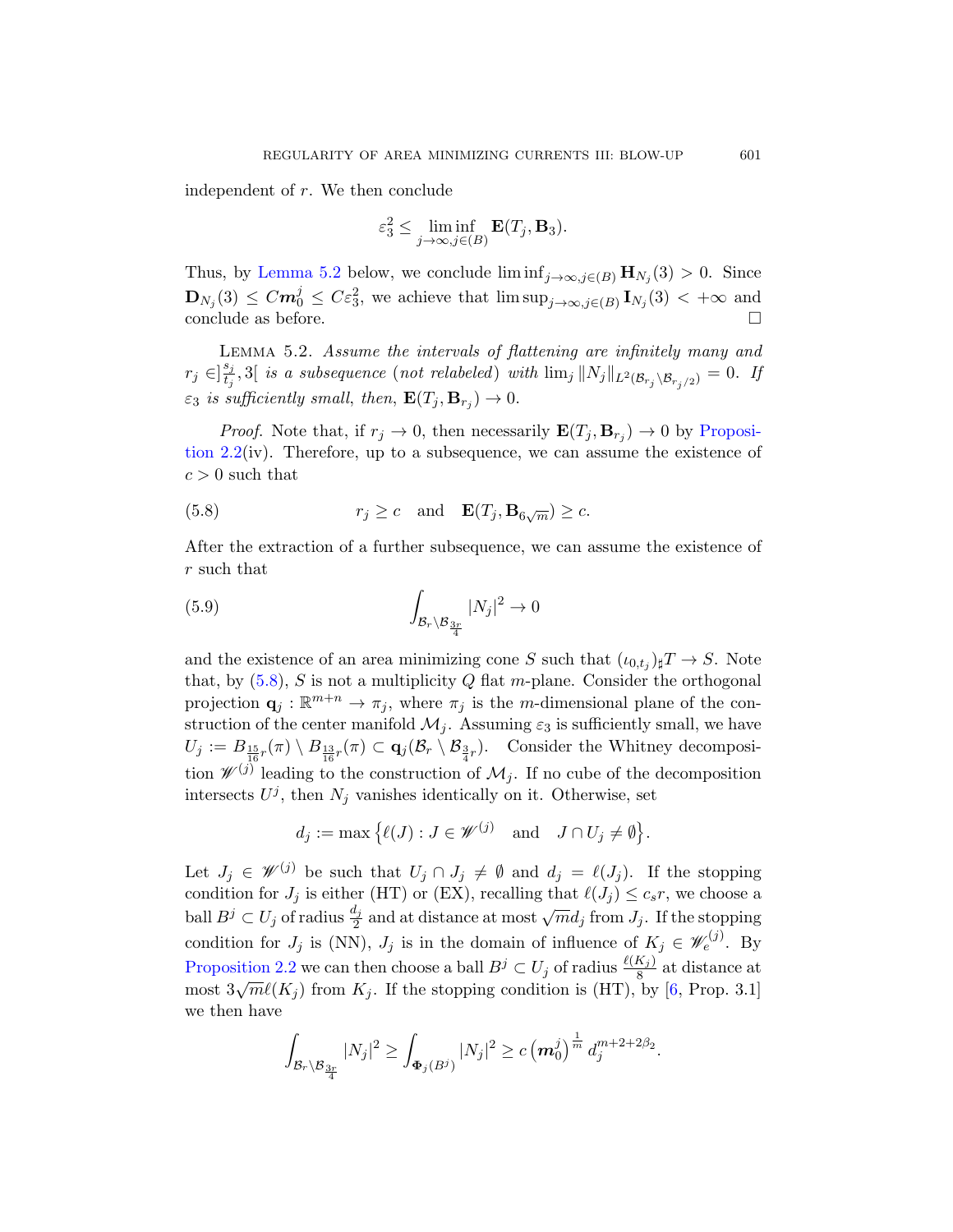If the stopping condition is either (NN) or (EX), by  $[6,$  Prop. 3.1 and  $[6,$ Prop. 3.4] we have

$$
(5.10) \quad \int_{\mathcal{B}_r \backslash \mathcal{B}_{\frac{3r}{4}}} |N_j|^2 \geq \int_{\Phi_j(B^j)} |N_j|^2 \geq c d_j^2 \int_{\Phi_j(B^j)} |DN_j|^2 \geq c m_0^j d_j^{m+4-2\delta_2}.
$$

In both cases we conclude that  $d_j \to 0$ .

By [6, Cor. 2.2],  $\text{spt}(T_i) \cap \Phi_i(U_i)$  is contained in a  $d_i$ -tubular neighborhood of  $\mathcal{M}_j$ , which we denote by  $\hat{\mathbf{U}}_j$ . Moreover[, a](#page-40-0)gain assuming that  $\varepsilon_3$  is sufficiently small, we can assume  $\mathbf{B}_t \setminus \mathbf{B}_s \cap \mathcal{M}_j \subset \Phi_j(U_j)$  for some appropriate choice of  $s < t$ , independent of j. Finally, by [6, Th. 1.17] we can assume that (up to subsequences)  $\mathcal{M}_j$  converges to  $\mathcal M$  in  $C^3$ . We thus conclude that  $S\mathcal{L}(\mathbf{B}_t\backslash\bar{\mathbf{B}}_s)$  is supported in  $\mathcal{M}\cap(\mathbf{B}_t\backslash\bar{\mathbf{B}}_s)$  and, hence, by the constancy theorem,  $S \cup (\mathbf{B}_t \setminus \bar{\mathbf{B}}_s) = Q_0 \left[ \mathcal{M} \cap (\mathbf{B}_t \setminus \bar{\mathbf{B}}_s) \right]$  for some integer  $Q_0$ . Observe also that, if  $\mathbf{p}_j : \hat{\mathbf{U}}_j \to \mathcal{M}_j$  is the least distance projection onto  $\mathcal{M}_j$ , then by [6, Th. 2.4] we also have  $(\mathbf{p}_j)_\sharp(T_j \sqcup (\mathbf{B}_t \setminus \bar{\mathbf{B}}_s)) = Q \left[ \left[ \mathcal{M}_j \cap (\mathbf{B}_t \setminus \bar{\mathbf{B}}_s) \right] \right]$ . We therefore conclude [that](#page-21-1)  $Q_0 = Q$ . Since S is a cone without boundary,  $\partial (S \cup \mathbf{B}_t) = Q \llbracket \mathcal{M} \cap \partial \mathbf{B}_t \rrbracket$ , i.e.,  $S \mathcal{L} \mathbf{B}_t = Q [0] \times [M \cap \partial \mathbf{B}_t].$  By Allard's regularity theorem (which can be applied because  $\Theta(S, 0) = \lim_{i} \Theta(T_i, 0) = Q$ , S is regular in a neighborhood of 0 and, therefore, it is an  $m$ -plane with multiplicity  $Q$ , which gives the desired  $\Box$ contradiction.

A corollary of Theorem 5.1 is the following.

<span id="page-25-1"></span><span id="page-25-0"></span>COROLLARY 5.3 [\(Reverse](#page-21-1) Sobolev). Let T be as in Assumption 2.1. Then, there exists a constant  $C > 0$  which depends on T but not on j such that, for every j and for every  $r \in \left[\frac{s_j}{t}\right]$  $\frac{s_j}{t_j}, 1]$ , there is  $s \in ]\frac{3}{2}$  $\frac{3}{2}r, 3r]$  such that

(5.11) 
$$
\int_{\mathcal{B}_s(\Phi_j(0))} |DN_j|^2 \leq \frac{C}{r^2} \int_{\mathcal{B}_s(\Phi_j(0))} |N_j|^2.
$$

*[Proo](#page-22-0)f.* If the second alternative in Theorem 5.1 holds, if  $r \geq 2^{-j_1}3$  and if  $I_i(3r)$  is larger than the ratio

$$
\frac{(3r)^2 \int_{\mathcal{B}_{3r}(\Phi_j(0))} |DN_j|^2}{\int_{\mathcal{B}_{3r}(\Phi_j(0))} |N_j|^2},
$$

then the claim follows from (5.3). Therefore, without loss of generality, we can assume that  $I_j(3r)$  is bounded by a constant  $C^*$ , which depends on T but not on  $j$ .

We start observing that, by the Coarea Formula,

$$
\mathbf{H}_{j}(3r) = \int_{\mathcal{B}_{3r}(\Phi_{j}(0))\backslash \mathcal{B}_{3r/2}(\Phi_{j}(0))} 2\frac{|N_{j}|^{2}}{d(p)} = 2\int_{3r/2}^{3r} \frac{1}{t} \int_{\partial \mathcal{B}_{t}(\Phi_{j}(0))} |N_{j}|^{2} dt,
$$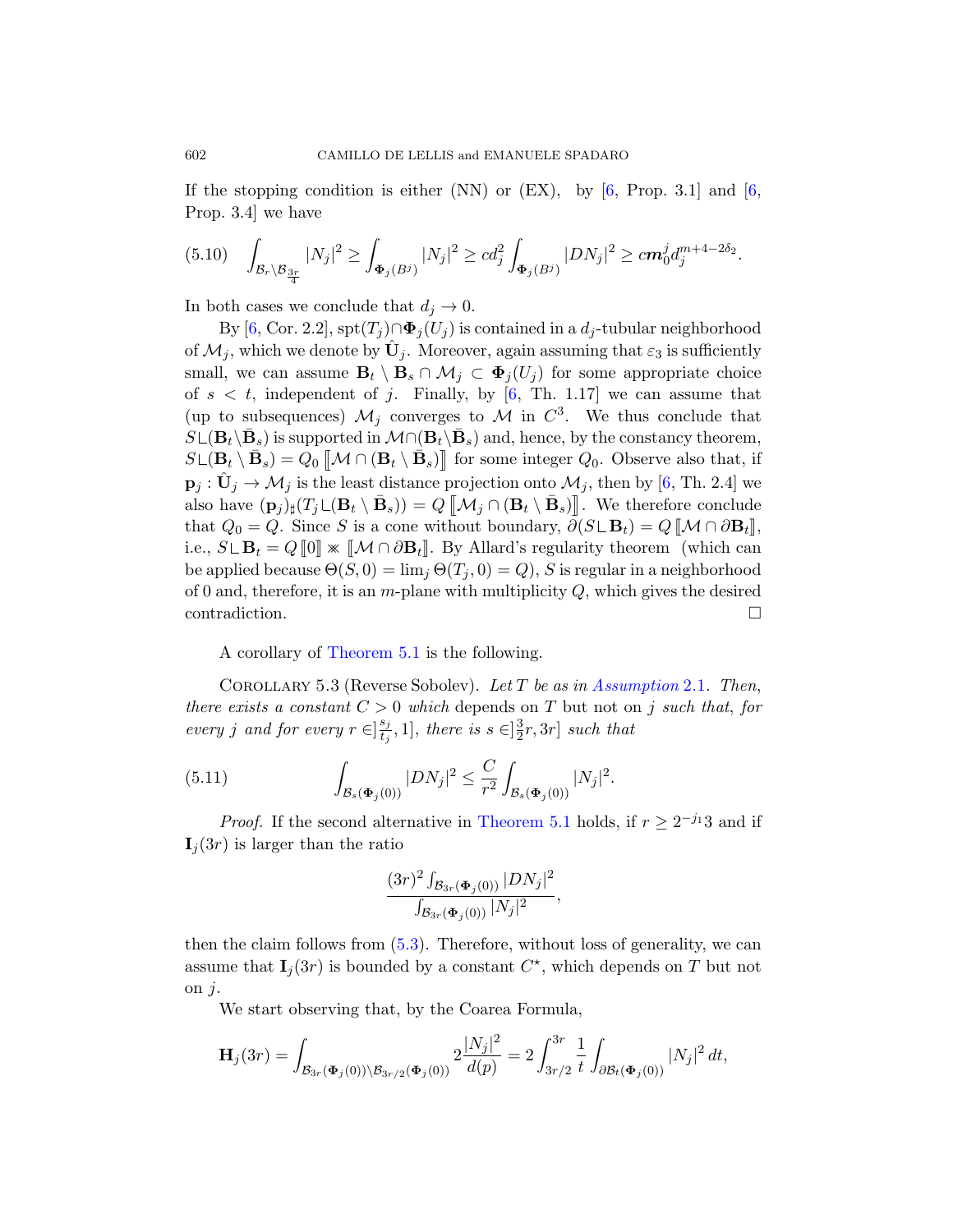whereas, using Fubini,

$$
\int_{\frac{3}{2}r}^{3r} \int_{\mathcal{B}_t(\Phi_j(0))} |DN_j|^2 dt = \int_{\mathcal{M}_j} |DN_j|^2(x) \int_{3r/2}^{3r} \mathbf{1}_{] |x|, \infty[}(t) dt d\mathcal{H}^m(x)
$$
  
=  $\frac{3}{2}r \mathbf{D}_j(3r).$ 

<span id="page-26-0"></span>Since we are assuming that  $\mathbf{I}_j(3r) \leq C^*$ ,

$$
\int_{\frac{3}{2}r}^{3r} dt \int_{\mathcal{B}_t(\Phi_j(0))} |DN_j|^2 = \frac{3}{2}r \mathbf{D}_j(3r) \le C^* \mathbf{H}_j(3r)
$$
  
=  $C^* \int_{\frac{3}{2}r}^{3r} dt \frac{1}{t} \int_{\partial \mathcal{B}_t(\Phi_j(0))} |N_j|^2$ .

Therefore, there must be  $s \in \left[\frac{3}{2}\right]$  $\frac{3}{2}r, 3r$  s[uch](#page-40-1) that

(5.12) 
$$
\int_{\mathcal{B}_s(\Phi_j(0))} |DN_j|^2 \leq \frac{C^{\star}}{s} \int_{\partial \mathcal{B}_s(\Phi_j(0))} |N_j|^2.
$$

Now fix any  $\sigma \in ]s/2, s[$  and any point  $x \in \partial \mathcal{B}_s(\Phi_j(0))$ . Consider the geodesic line  $\gamma$  passing through x and  $\Phi_i(0)$ , and let  $\hat{\gamma}$  be the arc on  $\gamma$  having one endpoint  $\bar{x}$  in  $\partial \mathcal{B}_{\sigma}(\Phi_i(0))$  and one endpoint equal to x. Using [3, Prop. 2.1(b)] and the fundamental theorem of calculus, we easily conclude

$$
|N_j(x)|^2 \le |N_j(\bar{x})|^2 + 2\int_{\hat{\gamma}} |DN_j| |N_j|.
$$

Integrating this inequality in x and recalling that  $\sigma > s/2$ , we then easily conclude

$$
\int_{\partial \mathcal{B}_s(\Phi_j(0))} |N_j|^2 \le C \int_{\partial \mathcal{B}_\sigma(\Phi_j(0))} |N_j|^2 + C \int_{\mathcal{B}_s(\Phi_j(0)) \setminus \mathcal{B}_{s/2}(\Phi_j(0))} |N_j| |DN_j|,
$$

<span id="page-26-1"></span>where the constant C depends only on the curvature of  $\mathcal{M}_j$ , which is bounded inde[pende](#page-26-0)ntly of j. [We](#page-26-0) further integrate in  $\sigma$  [bet](#page-25-0)ween  $s/2$  and s to achieve

$$
\frac{s}{2} \int_{\partial \mathcal{B}_s(\Phi_j(0))} |N_j|^2 \le C \int_{\mathcal{B}_s(\Phi_j(0)) \setminus \mathcal{B}_{s/2}(\Phi_j(0))} \left( |N_j|^2 + s |N_j| |DN_j| \right)
$$
\n
$$
\le \frac{s^2}{4C^*} \int_{\mathcal{B}_s(\Phi_j(0))} |DN_j|^2 + \bar{C} \int_{\mathcal{B}_s(\Phi_j(0))} |N_j|^2,
$$

<span id="page-26-2"></span>where  $C^*$  is the constant in (5.12) and the constant  $\overline{C}$  depends on the curvature of  $\mathcal{M}_j$  and on  $C^*$ . Combining (5.13) with (5.12), we easily conclude (5.11).  $\Box$ 

# 6. Final blow-up sequence and capacitary argument

6.1. *Blow-up maps.* Let T be a current as in the Assumption 2.1. By Proposition 2.2 we can assume that for each radius  $r_k$ , there is an interval of flattening  $I_{j(k)} = [s_{j(k)}, t_{j(k)}]$  containing  $r_k$ . We next define the sequence of "blow-up maps" which will lead to the proof of Almgren's partial regularity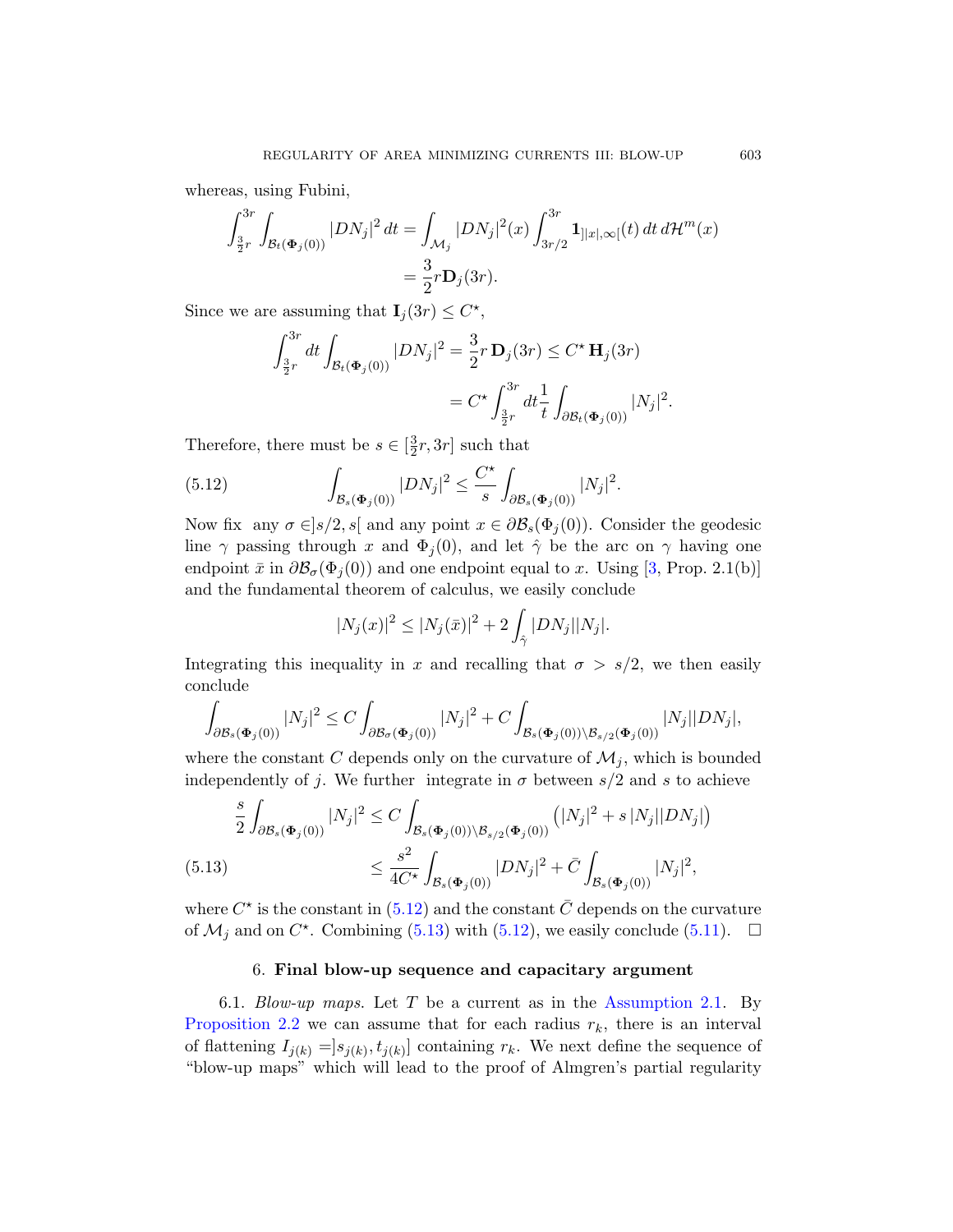result Theorem 0.3. To this aim, for k large enough, we define  $\bar{s}_k$  so that the radius  $\frac{\bar{s}_k}{t_{j(k)}} \in \left[\frac{3}{2}\right]$  $rac{3}{2} \frac{r_k}{t_{i(k)}}$  $\frac{r_k}{t_{j(k)}}, 3 \frac{r_k}{t_{j(k)}}$  $\frac{r_k}{t_{j(k)}}$  is the radius provided in Corollary 5.3 applied to  $r = \frac{r_k}{t_{\text{max}}}$  $\frac{r_k}{t_{j(k)}}$ . We then set  $\bar{r}_k := \frac{2\bar{s}_k}{3t_{j(k)}}$  $\frac{2s_k}{3t_{j(k)}}$  and rescale and translate currents and maps accordingly:

- (BU1)  $\bar{T}_k = (\iota_{0,\bar{r}_k})_\sharp T_{j(k)} = ((\iota_{0,\bar{r}_k t_{j(k)}})_\sharp T) \mathcal{L} \mathbf{B}_{6\sqrt{m}/\bar{r}_k}, \bar{\Sigma}_k = \iota_{0,\bar{r}_k}(\Sigma_{j(k)})$ and  $\overline{\mathcal{M}}_k := \overline{\iota_{0,\overline{r}_k}(\mathcal{M}_{j(k)})};$
- (BU2)  $\bar{N}_k$ :  $\bar{\mathcal{M}}_k \to \mathbb{R}^{m+n}$  are the rescaled  $\bar{\mathcal{M}}_k$ -normal approximations given by

(6.1) 
$$
\bar{N}_k(p) = \frac{1}{\bar{r}_k} N_{j(k)}(\bar{r}_k p).
$$

Since by assumption  $T_0 \Sigma = \mathbb{R}^{m+\bar{n}} \times \{0\}$ , the a[mbient m](#page-5-1)anifolds  $\bar{\Sigma}_k$  converge to  $\mathbb{R}^{m+\bar{n}}\times\{0\}$  locally in  $C^{3,\varepsilon_0}$  (more precisely, to a "large portion" of  $\mathbb{R}^{m+\bar{n}}\times\{0\}$ , because  $\mathbf{B}_{6\sqrt{m}} \subset \mathbf{B}_{6\sqrt{m}/\bar{r}_k}$ . Moreover, since  $\frac{1}{2} < \frac{r_k}{\bar{r}_k t_{ij}}$  $\frac{r_k}{\bar{r}_k t_{j(k)}} < 1$ , it follows from Proposition 1.3 that

$$
\mathbf{E}(\bar{T}_k,\mathbf{B}_{\frac{1}{2}})\leq C\mathbf{E}(T,\mathbf{B}_{r_k})\to 0.
$$

By the standard regularity theory of area minimizing currents and Assumption 2.1, this implies that  $\bar{T}_k$  locally converge (and supports converge locally in the Hausdorff sense) to (a large portion of) a minimizing tangent cone which is an *m*-plane with multiplicity Q contained in  $\mathbb{R}^{m+\bar{n}} \times \{0\}$ . Without loss of generality, we can assume that  $\bar{T}_k$  locally converge to  $Q[\![\pi_0]\!]$ . Moreover, from Proposition 1.3 it follows that

$$
(6.2) \mathcal{H}_{\infty}^{m-2+\alpha}(\mathcal{D}_Q(\bar{T}_k) \cap \mathbf{B}_1) \ge C_0 r_k^{-(m-2+\alpha)} \mathcal{H}_{\infty}^{m-2+\alpha}(\mathcal{D}_Q(T) \cap \mathbf{B}_{r_k}) \ge \eta > 0,
$$

where  $C_0$  is a geometric constant.

In the next lemma, we show that the rescaled center manifolds  $\bar{\mathcal{M}}_k$  converge locally to the flat m-plane  $\pi_0$ , thus leading to the following natural definition for the blow-up maps  $N_k^b : B_3 \subset \mathbb{R}^m \to \mathcal{A}_Q(\mathbb{R}^{m+n})$ :

<span id="page-27-0"></span>(6.3) 
$$
N_k^b(x) := \mathbf{h}_k^{-1} \bar{N}_k(\mathbf{e}_k(x)),
$$

where  $\mathbf{h}_k := \|\bar{N}_k\|_{L^2(\mathcal{B}_3)}$  and  $\mathbf{e}_k : B_3 \subset \mathbb{R}^m \simeq T_{\bar{p}_k} \bar{\mathcal{M}}_k \to \bar{\mathcal{M}}_k$  denotes the exponential map at  $\bar{p}_k = \mathbf{\Phi}_{j(k)}(0)/\bar{r}_k$ . (Here and in what follows we assume, w.l.o.g., to have applied a suitable rotation to each  $\bar{T}_k$  so that the tangent plane  $T_{\bar{p}_k} \overline{\mathcal{M}}_k$  coincides with  $\mathbb{R}^m \times \{0\}$ .

Lemma 6.1 (Vanishing lemma). Under the Assumption 2.1, the following hold:

- (i) we can assume, without loss of generality,  $\bar{r}_k \mathbf{m}_0^{j(k)} \to 0$ ;
- (ii) the rescaled center manifolds  $\bar{\mathcal{M}}_k$  converge (up to subsequences) to  $\mathbb{R}^m \times$  ${0}$  in  $C^{3,\kappa/2}(\mathbf{B}_4)$  and the maps  $\mathbf{e}_k$  converge in  $C^{2,\kappa/2}$  to the identity map id :  $B_3 \rightarrow B_3$ ;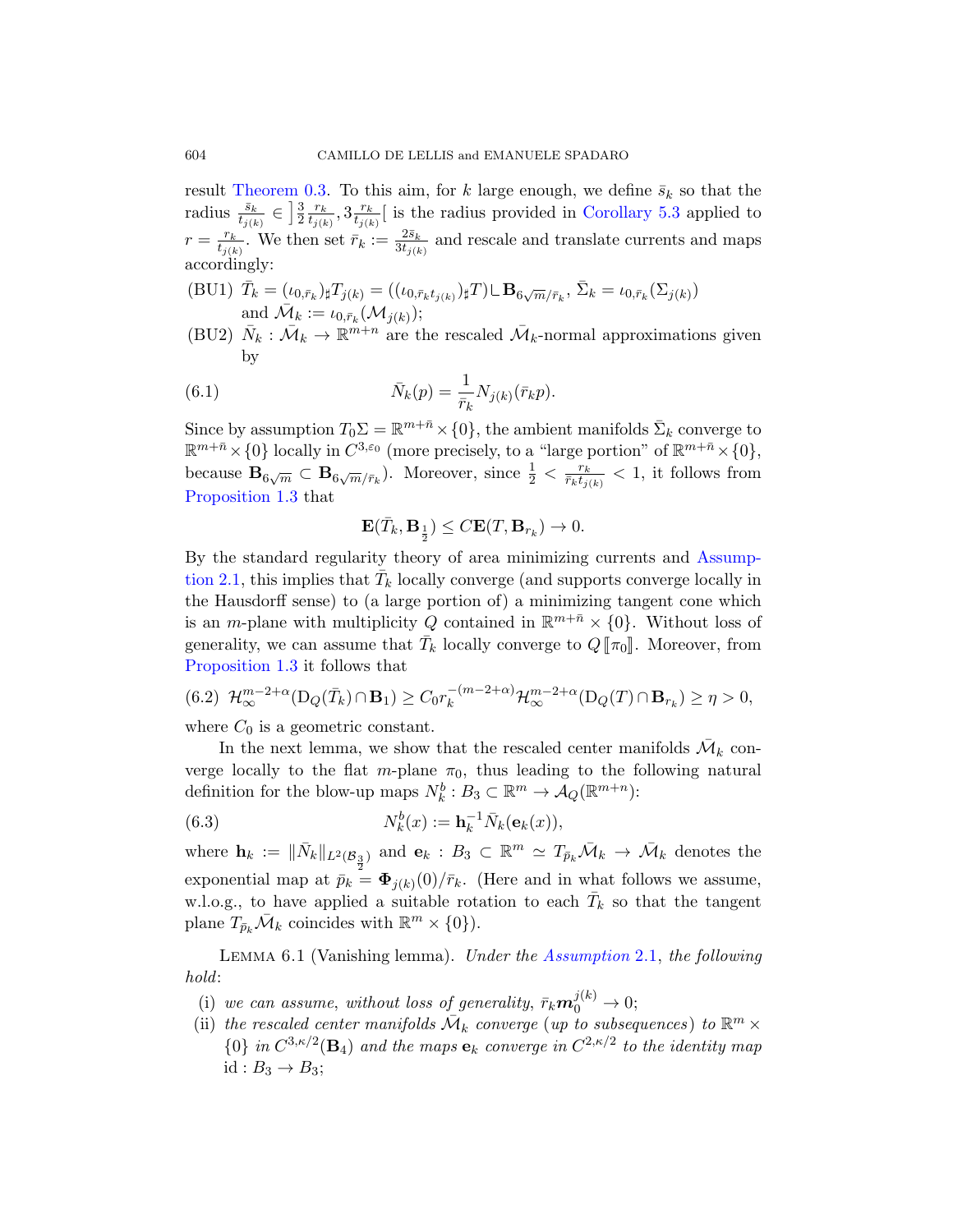<span id="page-28-1"></span>(iii) there exists a constant  $C > 0$ , depending only T, such that, for every k,

(6.4) 
$$
\int_{B_{\frac{3}{2}}} |DN_k^b|^2 \leq C.
$$

*Proof.* To show (i), note that, if  $\liminf_k \overline{r}_k > 0$ , we can extract a further subsequence and ass[um](#page-40-0)e that  $\lim_{k} \bar{r}_k > 0$ . Observe that then  $\bar{r} :=$  $\limsup_k \frac{t_{j(k)}}{r_k}$  $\frac{i(k)}{r_k} < \infty$ . Since  $r_k \downarrow 0$ , we necessarily conclude that  $t_{j(k)} \downarrow 0$  and hence  $\mathbf{c}(\Sigma_{j(k)}^{\uparrow}) \to 0$ . Moreover,  $\mathbf{E}(T, \mathbf{B}_{6\sqrt{m}t_{j(k)}}) \leq C(\bar{r})\mathbf{E}(\bar{T}_k, \mathbf{B}_{6\sqrt{m}\bar{r}_k^{-1}}) \to 0$ because  $\bar{T}_k$  converges to  $Q[\![\pi_0]\!]$ . We conclude  $\bar{r}_k \mathbf{m}_0^{j(k)} \to 0$ . On the other hand, if $\lim_{k} \bar{r}_k = 0$ , t[hen \(i\) follows t](#page-37-2)rivially from the fact that  $\mathbf{m}_0^j$  is a bounded sequence.

<span id="page-28-0"></span>Next, using  $\bar{r}_k \mathbf{m}_0^{j(k)} \to 0$  and the estimate of [6, Th. 1.17], it easily follows that  $\overline{\mathcal{M}}_k - \overline{p}_k$  [converge \(up t](#page-25-1)o subsequences) to a plane in  $C^{3,\kappa/2}(\mathbf{B}_4)$ . By Proposition 2.2(v) we easily deduce that such a plane is in fact  $\pi_0$ . Since 0 belongs to the support of  $T_{j(k)}$ , we conclude for the same reason that  $\overline{\mathcal{M}}_k$  is converging to  $\pi_0$  as well. Therefore, by Proposition A.4 the maps  $e_k$  converge to the identity in  $C^{2,\kappa/2}$ . (Indeed, by standard arguments they must converge to the exponential map on the — totally geodesic! — submanifold  $\mathbb{R}^m \times \{0\}$ .) Finally, (iii) is a simple consequence of Corollary 5.3.

Th[e main result](#page-28-0) about the blow-up maps  $N_k^b$  is the following.

THEOREM 6.2 (Final blow-up). Up to subsequences, the maps  $N_k^b$  converge strongly in  $L^2(B_{\frac{3}{2}})$  to a function  $N^b_{\infty}: B_{\frac{3}{2}} \to \mathcal{A}_Q({0} \times \mathbb{R}^{\bar{n}} \times {0})$  $N^b_{\infty}: B_{\frac{3}{2}} \to \mathcal{A}_Q({0} \times \mathbb{R}^{\bar{n}} \times {0})$  $N^b_{\infty}: B_{\frac{3}{2}} \to \mathcal{A}_Q({0} \times \mathbb{R}^{\bar{n}} \times {0})$  which is Dir-minimizing in  $B_t$  for every  $t \in ]\frac{5}{3}, \frac{3}{2}[$  $\frac{5}{3}, \frac{3}{2}$  $\frac{3}{2}$ [ and satisfies  $\|N^b_{\infty}\|_{L^2(B_{\frac{3}{2}})} = 1$  and  $\boldsymbol{\eta}\circ N^b_{\infty}\equiv 0.$ 

We postpone the proof of Theorem 6.2 to the next section and now show [The](#page-40-1)orem 0.3.

6.2. Proof of Theorem 0.3: [Capacitary argu](#page-1-1)ment. Let  $N^b_{\infty}$  be as in Theorem 6.2 and

$$
\Upsilon := \left\{ x \in \bar{B}_1 : N^b_{\infty}(x) = Q \left[ \hspace{-0.5mm} [0] \right] \right\}.
$$

Since  $\eta \circ N^b_{\infty} \equiv 0$  and  $||N^b_{\infty}||_{L^2(B_{3/2})} = 1$ , from the regularity of Dir-minimizing Q-valued functions (cf. [3, Prop. 3.22]), we know that  $\mathcal{H}_{\infty}^{m-2+\alpha}(\Upsilon) = 0$ . We show in the following three steps that this contradicts Assumption 0.4.

Step 1. We cover  $\Upsilon$  by balls  $\{B_{\sigma_i}(x_i)\}\$ in such a way that

$$
\sum_{i} \omega_{m-2+\alpha} (4\sigma_i)^{m-2+\alpha} \le \frac{\eta}{2},
$$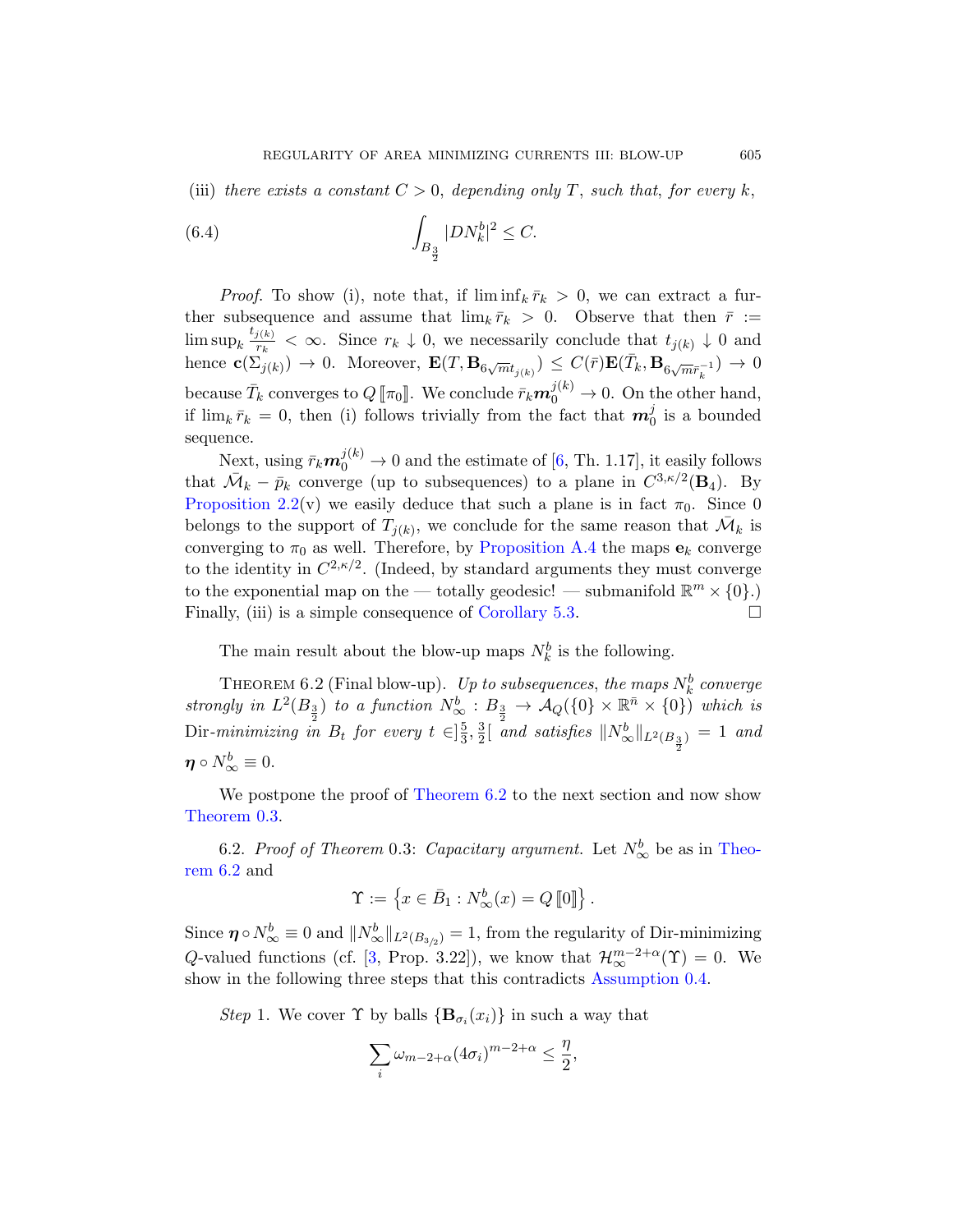where  $\eta$  is the constant in (6.2). By the compactness of  $\Upsilon$ , such a covering can be chosen finite. We can therefore ch[oo](#page-40-1)se a  $\bar{\sigma} > 0$  so that the 5 $\bar{\sigma}$ -neighborhood of  $\Upsilon$  is covered by  $\{B_{\sigma_i}(x_i)\}\$ . Denote by  $\Lambda_k$  the set of multiplicity Q points of  $\bar{T}_k$  far away from the singular set  $\Upsilon$ :

$$
\Lambda_k := \{ p \in D_Q(\bar{T}_k) \cap \mathbf{B}_1 : \text{dist}(p, \Upsilon) > 4\bar{\sigma} \}.
$$

<span id="page-29-2"></span>Clearly,  $\mathcal{H}_{\infty}^{m-2+\alpha}(\Lambda_k) \geq \frac{\eta}{2}$  $\frac{\eta}{2}$ . Let **V** denote the neighborhood of **Y** of size  $2\bar{\sigma}$ . By the Hölder continuity of Dir-minimizing functions (cf.  $[3, Th. 2.9]$ ) there is a positive constant  $1 > \vartheta > 0$  such that  $|N^b_{\infty}(x)|^2 \geq 2\vartheta$  for every  $x \notin V$ . [We ne](#page-28-0)xt introduce a parameter  $\sigma > 0$  whose choice will be specified only at the very end; throughout the rest of the proof it will only be required to be sufficiently small. In particular,  $\sigma < \bar{\sigma}$  will surely imply that

$$
\int_{B_{2\sigma}(x)} |N^b_{\infty}|^2 \ge 2\vartheta \qquad \forall \ x \in B_{\frac{5}{4}} \text{ with } \text{dist}(x, \Upsilon) \ge 4\bar{\sigma}.
$$

Therefore, from Theorem 6.2 we infer that, for sufficiently large  $k$ 's,

(6.5) 
$$
\int_{\mathcal{B}_{2\sigma}(x)} \mathcal{G}(\bar{N}_k, Q \, [\![\boldsymbol{\eta} \circ \bar{N}_k]\!])^2 \geq \vartheta \mathbf{h}_k^2 \qquad \forall \, x \in \Gamma_k := \mathbf{p}_{\bar{\mathcal{M}}_k}(\Lambda_k).
$$

Step 2. For every  $p \in \Lambda_k$ , consider  $\bar{z}_k(p) = \mathbf{p}_{\pi_k}(p)$  (where  $\pi_k$  is the reference plane for the center manifold related to  $T_{j(k)}$  and

$$
\bar{x}_k(p) := (\bar{z}_k(p), \bar{r}_k^{-1} \varphi_{j(k)}(\bar{r}_k z_k(p))).
$$

<span id="page-29-1"></span><span id="page-29-0"></span>Observe that  $\bar{x}_k(p) \in \bar{\mathcal{M}}_k$ . We next claim the existence of a suitably chosen geometric constant  $1 > c_0 > 0$  (in particular, independent of  $\sigma$ ) such that, when k is large enough, for each  $p \in \Lambda_k$  there is a radius  $\rho_p \leq 2\sigma$  with the following properties:

(6.6) 
$$
\frac{c_0 \vartheta}{\sigma^{\alpha}} \mathbf{h}_k^2 \leq \frac{1}{\varrho_p^{m-2+\alpha}} \int_{\mathcal{B}_{\varrho_p}(\bar{x}_k(p))} |D\bar{N}_k|^2,
$$

(6.7) 
$$
\mathcal{B}_{\varrho_p}(\bar{x}_k(p)) \subset \mathbf{B}_{4\varrho_p}(p).
$$

In order to show this claim, fix such a point p, consider the points  $q_k := \bar{r}_k p$ ,  $z_k := \bar{r}_k \bar{z}_k(p)$  and  $x_k = \bar{r}_k \bar{x}_k(p) = (z_k, \varphi_{j(k)}(z_k))$ . Observe that  $q_k \in D_Q(T_{j(k)})$ . By [6, Prop. 3.1],  $z_k$  cannot belong to some  $L \in \mathscr{W}_h^{(j(k))}$  $h_h^{\langle J(K))}$  (otherwise  $\mathbf{B}_{16r_L}(p_L)$ would contain a multiplicity  $Q$  point of  $T_{j(k)}$ , contradicting statement (S1) in  $[6, Prop. 3.1]$ . We thus distinguish two possibilities:

(Exc) either  $z_k$  belongs to some  $L_k \in \mathscr{W}_e^{(j(k))} \cup \mathscr{W}_n^{(j(k))};$ (Con) or it belongs to the set  $\Gamma_{j(k)}$ .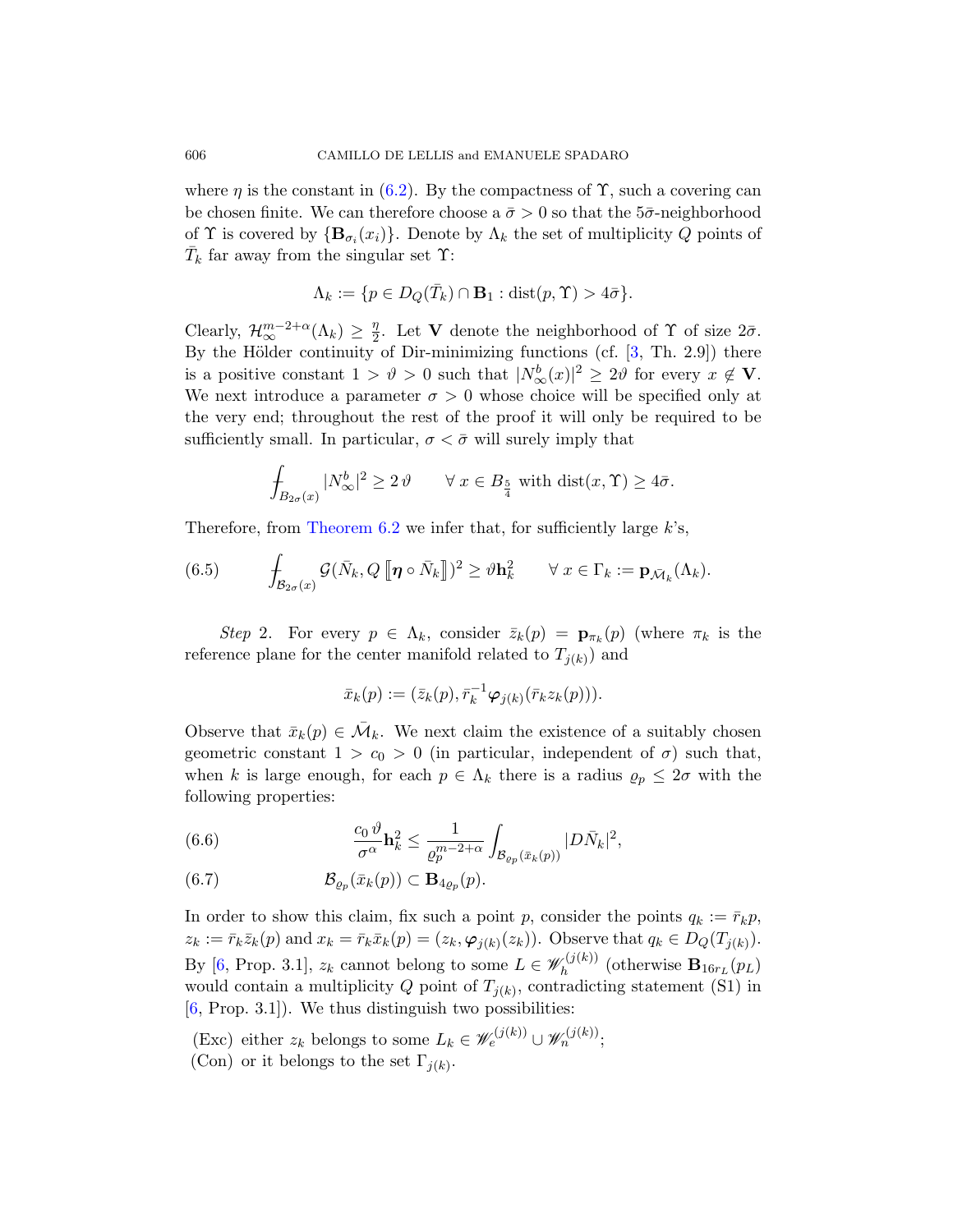*Case* (Exc). Observe that if  $L_k \in \mathcal{W}_n^{(j(k))}$ , by Proposition 2.2(iii), there exists a cube  $H_k \in \mathscr{W}_e^{(j(k))}$  such that  $L_k$  belongs to the domain of influence of  $H_k$  and sep $(B_{\bar{r}_k}, H_k) \leq 3\bar{r}_k/16$ . Thus  $H_k$  intersects  $B_{19\bar{r}_k/16}(0, \pi)$ .

We wish now to apply [6, Prop. 3.5] with the s in there equal to  $\bar{r}_k$  and the T in there equal to  $T_{j(k)}$ . The aim is to infer

(6.8) 
$$
\bar{\ell}_k := \bar{r}_k^{-1} \sup \{ \ell(L) : L \in \mathscr{W}_e^{(j(k))} \text{ and } L \cap B_{19\bar{r}_k/16}(0,\pi) \neq \emptyset \} = o(1).
$$

First [ob](#page-2-3)serve that, taking into account the inequality  $1 \leq \bar{r}_k t_{i(k)}/r_k \leq 2$ , a simple scaling argument gives

$$
\mathcal{H}^{m-2+\alpha}(D_Q(T_{j(k)}), \mathbf{B}_{\bar{r}_k}) \geq \left(\frac{r_k}{t_{j(k)}}\right)^{m-2+\alpha} \mathcal{H}^{m-2+\alpha}(D_Q(T_{0,r_k}) \cap \mathbf{B}_{t_{j(k)}\bar{r}_k/r_k})
$$
  

$$
\geq \left(\frac{r_k}{t_{j(k)}}\right)^{m-2+\alpha} \mathcal{H}^{m-2+\alpha}(D_Q(T_{0,r_k}) \cap \mathbf{B}_1)
$$
  

$$
\overset{(1.2)}{\geq} \eta\left(\frac{\bar{r}_k}{2}\right)^{m-2+\alpha},
$$

which verifies  $[6, (3.4)]$ [. W](#page-40-0)e next need to verify  $[6, (3.3)]$  and consider therefore  $L \in \mathscr{W}^{(j)}$  which intersects  $B_{3\bar{r}_k}(0,\pi)$ . Since  $\bar{r}_k > s_{j(k)}/t_{j(k)}$ , by (Go) we have  $\ell(L) < 3c_s\bar{r}_k \leq \bar{r}_k$ . Now, for any fixed  $\hat{\alpha} > 0$ , we can apply [6, Prop. 3.5] provided  $\min\{\bar{r}_k, \bm{m}_0^{j(k)}\}$  $\{0^{J(K)}\}$  is small enough, which is the case for k large enough by Lemma 6.1(i). Thus [6, Prop. 3.5] implies  $\limsup_k \overline{\ell}_k \leq \hat{\alpha}$ , and the arbitrariness of the latter parameter implies (6.8).

For k large enough, we can then apply [6, Prop. 3.6] with  $\eta_2 = \frac{\vartheta}{4}$  $\frac{\vartheta}{4}$ . (In particular, this condition on how large  $k$  must be is *independent* of the point  $p$ .) The proposition will be applied to  $L_k$ , if  $L_k \in \mathscr{W}_e^{(j(k))}$ , or to  $H_k$  above, if  $L_k \in \mathscr{W}_n^{(j(k))}$ . We thus set

$$
J_k = \begin{cases} H_k & \text{if } L_k \in \mathscr{W}_n^{(j(k))}, \\ L_k & \text{if } L_k \in \mathscr{W}_e^{(j(k))} \end{cases}
$$

<span id="page-30-0"></span>and conclude the existence of a constant  $\bar{s}$  < 1 such that

$$
\int_{\mathcal{B}_{\bar{s}\ell(J_k)}(x_k)}\mathcal{G}(N_{j(k)},Q\left[\!\left[ \boldsymbol{\eta}\circ N_{j(k)}\right]\!\right] )^2\leq \frac{\vartheta}{4\omega_m\ell(J_k)^{m-2}}\int_{\mathcal{B}_{\ell(J_k)}(x_k)}|DN_{j(k)}|^2.
$$

By (6.8), provided k is large enough, we have  $t(p) := \frac{\ell(L)}{\bar{r}_k} \le \bar{\ell}_k \le \sigma$ . Therefore, rescaling to  $\bar{\mathcal{M}}_k$ , there exists  $t(p) \leq \bar{\ell}_k$  such that

$$
(6.9) \qquad \int_{\mathcal{B}_{\bar{s}t(p)}(\bar{x}_k(p))} \mathcal{G}(\bar{N}_k, Q\left[\!\left[ \boldsymbol{\eta} \circ \bar{N}_k \right]\!\right]^2 \leq \frac{\vartheta}{4\omega_m t(p)^{m-2}} \int_{\mathcal{B}_{t(p)}(\bar{x}_k(p))} |D\bar{N}_k|^2.
$$

Moreover, from Proposition 2.2(v) and Lemma 6.1, for  $k$  large enough, we get

(6.10) 
$$
|p - \bar{x}_k(p)| \leq C(m_0^{j(k)})^{\frac{1}{2m}} \bar{r}_k^{\beta_2} t(p) < \bar{s} t(p).
$$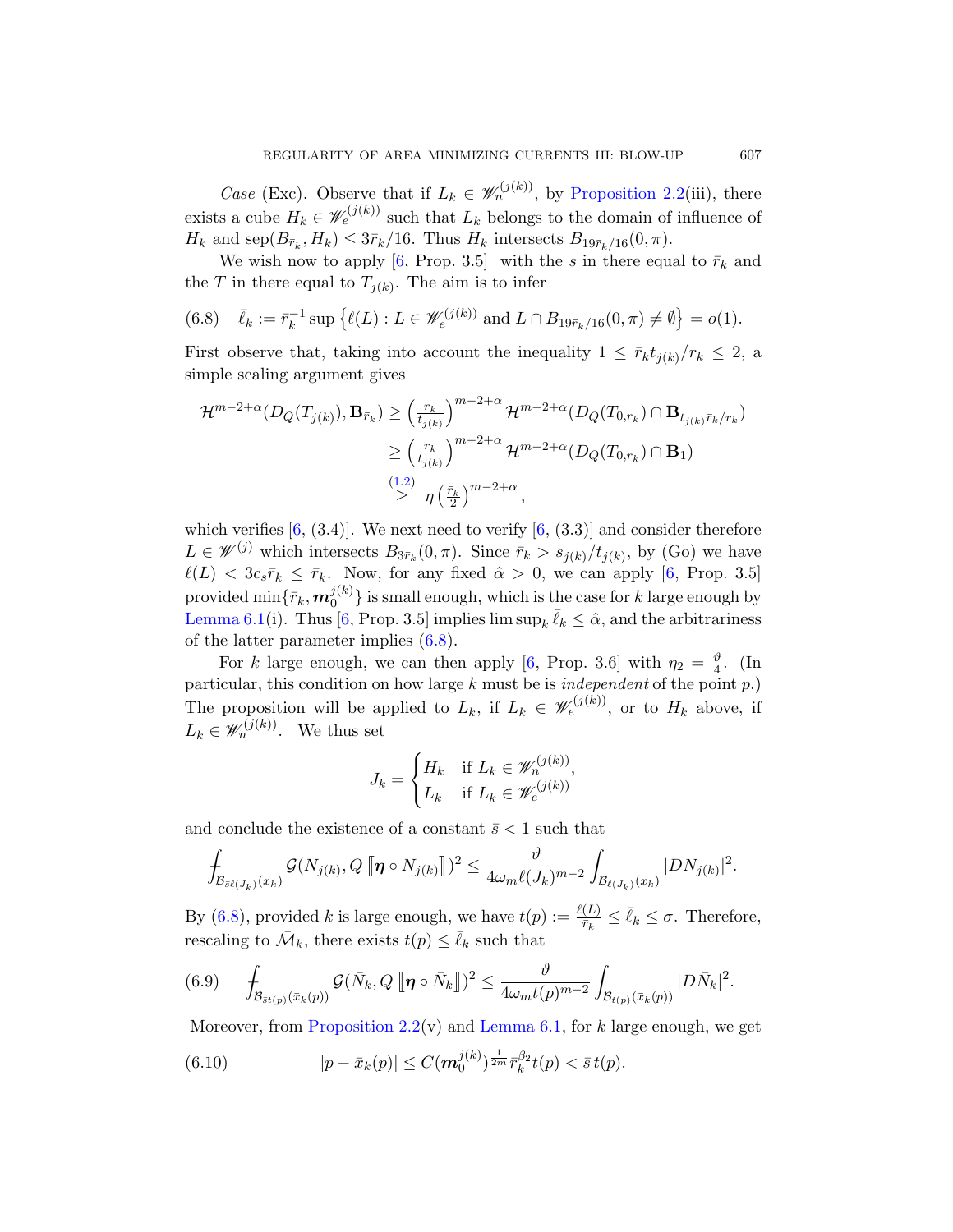Case (Con). In case  $q_k$  belongs to the contact set  $\mathbf{\Phi}_{j(k)}(\mathbf{\Gamma}_{j(k)})$ , then  $p=$  $x_k(p)$  and  $N_{j(k)}(x_k(p)) = Q$  [0]. Therefore,

$$
\lim_{t\downarrow 0} \int_{\mathcal{B}_t(\bar{x}_k(p))} \mathcal{G}(\bar{N}_k, Q\, [\![\boldsymbol{\eta}\circ\bar{N}_k]\!])^2 = 0,
$$

[an](#page-29-0)d we choose  $t(p) < \sigma$  [such](#page-29-1) that

<span id="page-31-0"></span>(6.11) 
$$
\int_{\mathcal{B}_{\bar{s}t(p)}(\bar{x}_k(p))} \mathcal{G}(\bar{N}_k, Q \, [\![\boldsymbol{\eta} \circ \bar{N}_k]\!])^2 \leq \frac{\vartheta}{4} \mathbf{h}_k^2.
$$

Observe also that (6.10) holds trivially.

Havingc[hosen](#page-31-0)  $t(p)$  in both cases, we next show the existence of  $\rho_p \in$  $|\bar{s}t(p), 2\sigma|$  such that (6.6) holds. Observe that (6.7) will be an obvious consequence of (6.10). Notice that if

(6.12) 
$$
\frac{1}{\omega_m t(p)^{m-2}} \int_{\mathcal{B}_{t(p)}(\bar{x}_k(p))} |D\bar{N}_k|^2 \geq \mathbf{h}_k^2,
$$

then (6.6) follows with  $\rho_p = t(p)$ . If (6.12) does not hold, then

(6.13) 
$$
\int_{\mathcal{B}_{\bar{s}t(p)}(\bar{x}_k(p))} \mathcal{G}(\bar{N}_k, Q \, [\![\boldsymbol{\eta} \circ \bar{N}_k]\!])^2 \leq \frac{\vartheta}{4} \mathbf{h}_k^2.
$$

Indeed, we can use  $(6.9)$  in the case (Exc). (In the case (Con), we have already shown it; see  $(6.11)$ .)

We now argue by contradiction to infer the existence of  $\rho_p \in ]\bar{s}t(p), 2\sigma]$ such that  $(6.6)$  holds. Indeed, if this were not the case, for simplicity we set  $f := \mathcal{G}(\bar{N}_k, Q \left[\!\left[ \boldsymbol{\eta} \circ \bar{N}_k \right]\!\right]),$ 

$$
\bar{f}_r := \int_{\mathcal{B}_r(\bar{x}_k(p))} f
$$

<span id="page-31-1"></span>and, letting j be the smallest integer such that  $2^{-j}\sigma \leq \bar{s}t(p)$ , we can estimate as follows:

$$
(6.14)
$$
\n
$$
\left(\oint_{\mathcal{B}_{2\sigma}(\bar{x}_k(p))} f^2 \right)^{1/2} \le \left(\oint_{\mathcal{B}_{2\sigma}(\bar{x}_k(p))} (f - \bar{f}_{2\sigma})^2 \right)^{1/2} + \sum_{i=0}^{j-1} |\bar{f}_{2^{1-i}\sigma} - \bar{f}_{2^{-i}\sigma}| + |\bar{f}_{2^{1-j}\sigma} - \bar{f}_{\bar{s}t(p)}| + \left(\oint_{\mathcal{B}_{\bar{s}t(p)}(\bar{x}_k(p))} |f - \bar{f}_{\bar{s}t(p)}|^2 \right)^{1/2} + \left(\oint_{\mathcal{B}_{\bar{s}t(p)}(\bar{x}_k(p))} f^2 \right)^{1/2} \le C \sum_{i=0}^{(6.13)} \left(\frac{1}{(2^{1-i}\sigma)^{m-2}} \int_{\mathcal{B}_{2^{1-i}\sigma}(\bar{x}_k(p))} |D\bar{N}_k|^2 \right)^{1/2} + \sqrt{\frac{\vartheta}{2}} \mathbf{h}_k.
$$

In the previous lines we have repeatedly used  $|Df| \leq |D\bar{N}_k|$ , the classical Poincaré inequality and the following simple Morrey-type estimate (which is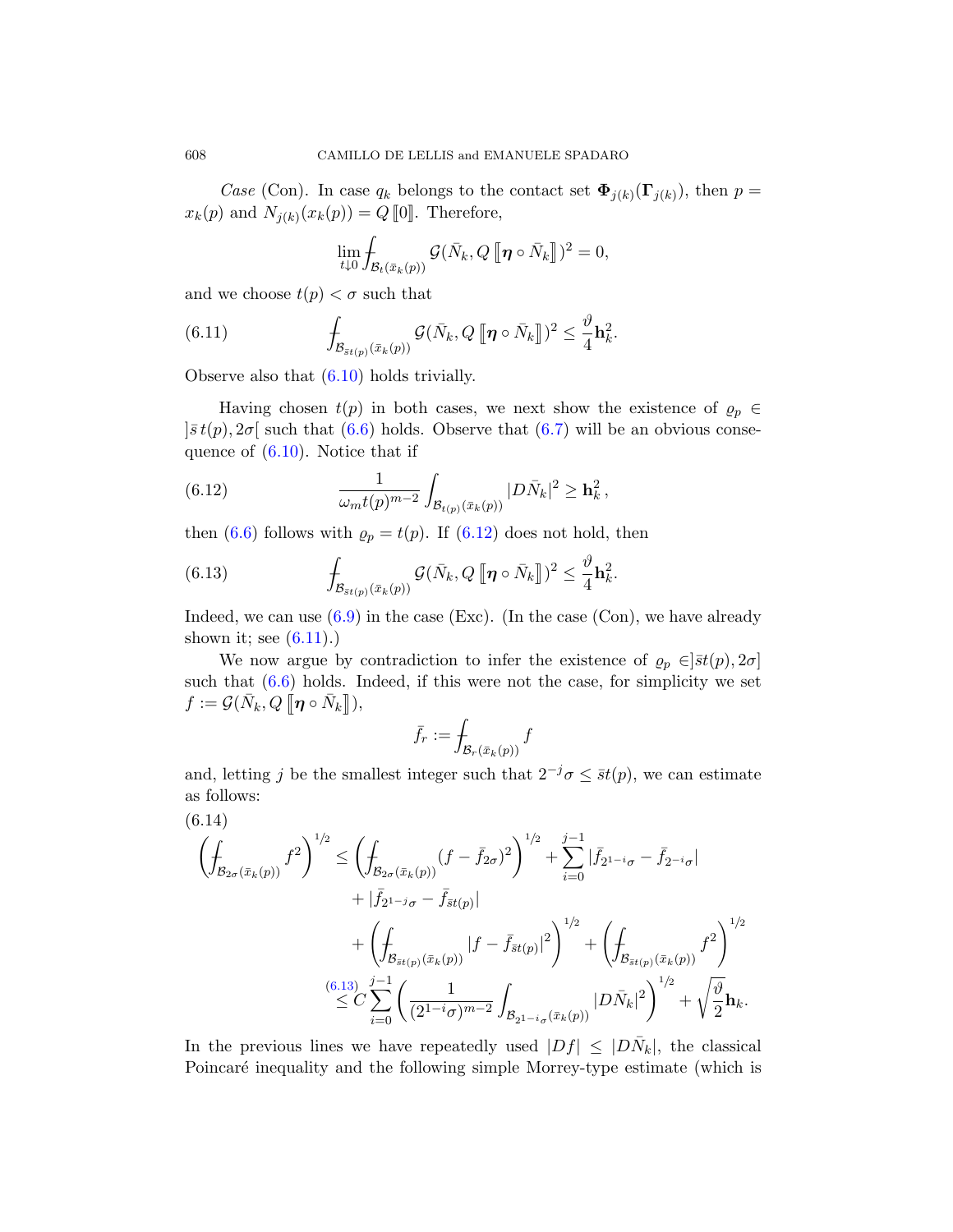also a conseque[nce o](#page-31-1)f the Po[inca](#page-29-0)ré inequality)

$$
(\bar{f}_{2t} - \bar{f}_t)^2 \le \frac{C_0}{t^{m-2}} \int_{\mathcal{B}_{2t}(\bar{x}_k(p))} |Df|^2.
$$

Note that such a constant  $C_0$  (and the constant for the Poincaré inequality) depends only upon the regularity of the underlying manifold  $\overline{\mathcal{M}}_k$  and, hence, can be assumed independent of k. Summarizing, if  $(6.6)$  were to fail for every radius in the interval  $|\bar{s}t(p), 2\sigma|$ , from (6.14) we would conclude

$$
\int_{\mathcal{B}_{2\sigma}(\bar{x}_k(p))} f^2 \leq \mathbf{h}_k^2 \vartheta \left( \frac{1}{\sqrt{2}} + Cc_0 \frac{1}{\sigma^{\alpha/2}} \sum_{i=0}^{j-1} (2^{1-j} \sigma)^{\alpha/2} \right)^2
$$
\n
$$
\leq \mathbf{h}_k^2 \vartheta \left( \frac{1}{\sqrt{2}} + c_0 C(\alpha) \right)^2.
$$

Since  $C(\alpha)$  depends on  $\alpha$ , m and Q, but does not depend on k, for  $c_0$  chosen sufficient[ly s](#page-29-0)mall, the latter inequality would contradict  $(6.5)$ . Note that  $(6.7)$ follows by a simple triangular inequality.

Step 3. [Fin](#page-28-1)ally, we show that  $(6.6)$  and  $(6.7)$  lead to a contradiction. Consider a covering of  $\Lambda_k$  with balls  $\mathbf{B}^i := \mathbf{B}_{20\varrho_{p_i}}(p_i)$  with the property that the corresponding balls  $\mathbf{B}_{4\varrho_{p_i}}(p_i)$  are disjoint. We then can estimate

$$
\frac{\eta}{2} \leq C_0 \sum_i \varrho_{p_i}^{m-2+\alpha} \stackrel{(6.6)}{\leq} \frac{C_0}{c_0} \frac{\sigma^{\alpha}}{\vartheta \mathbf{h}_k^2} \sum_i \int_{\mathcal{B}_{\varrho_{p_i}}(\bar{x}_k(p_i))} |D\bar{N}_k|^2
$$
\n
$$
\leq \frac{C_0}{c_0} \frac{\sigma^{\alpha}}{\vartheta \mathbf{h}_k^2} \int_{\mathcal{B}_{\frac{3}{2}}} |D\bar{N}_k|^2 \stackrel{(6.4)}{\leq} C \frac{\sigma^{\alpha}}{\vartheta},
$$

where  $C_0 > 0$  is a dimensional constant. In the last line we have used that, thanks to (6.7), the balls  $\mathcal{B}_{\varrho_{p_i}}(\mathbf{p}_{\bar{\mathcal{M}}_k}(p_i))$  are pairwise disjoint and that, provided  $\sigma$  [is smaller th](#page-28-0)an  $\frac{1}{32}$  and k large enough, they are all contained in  $\mathcal{B}_{\frac{3}{2}}$ . Since  $\vartheta$  and  $c_0$  are independent of  $\sigma$ , the above inequality reaches the desired contradiction [as soon as](#page-26-2)  $\sigma$  is fixed sufficiently small. This will only require a sufficiently small  $\ell_k$ , which by  $(6.8)$  is ensured for k sufficiently large.

## 7. Harmonicity of the limit

In this section we prove Theorem 6.2 and conclude our argument. We continue to follow the notation of the previous section; in particular, recall the maps defined in (BU1) and (BU2) of Section 6.1

7.1. First estimates. Without loss of generality, we might translate the manifolds  $\bar{\mathcal{M}}_k$  so that the rescaled points  $\bar{p}_k = \bar{r}_k^{-1} \Phi_{j(k)}(0)$  all coincide with the origin. Let  $\bar{F}_k : \mathcal{B}_{\frac{3}{2}} \subset \bar{\mathcal{M}}_k \to \mathcal{A}_Q(\mathbb{R}^{m+n})$  be the multiple valued map given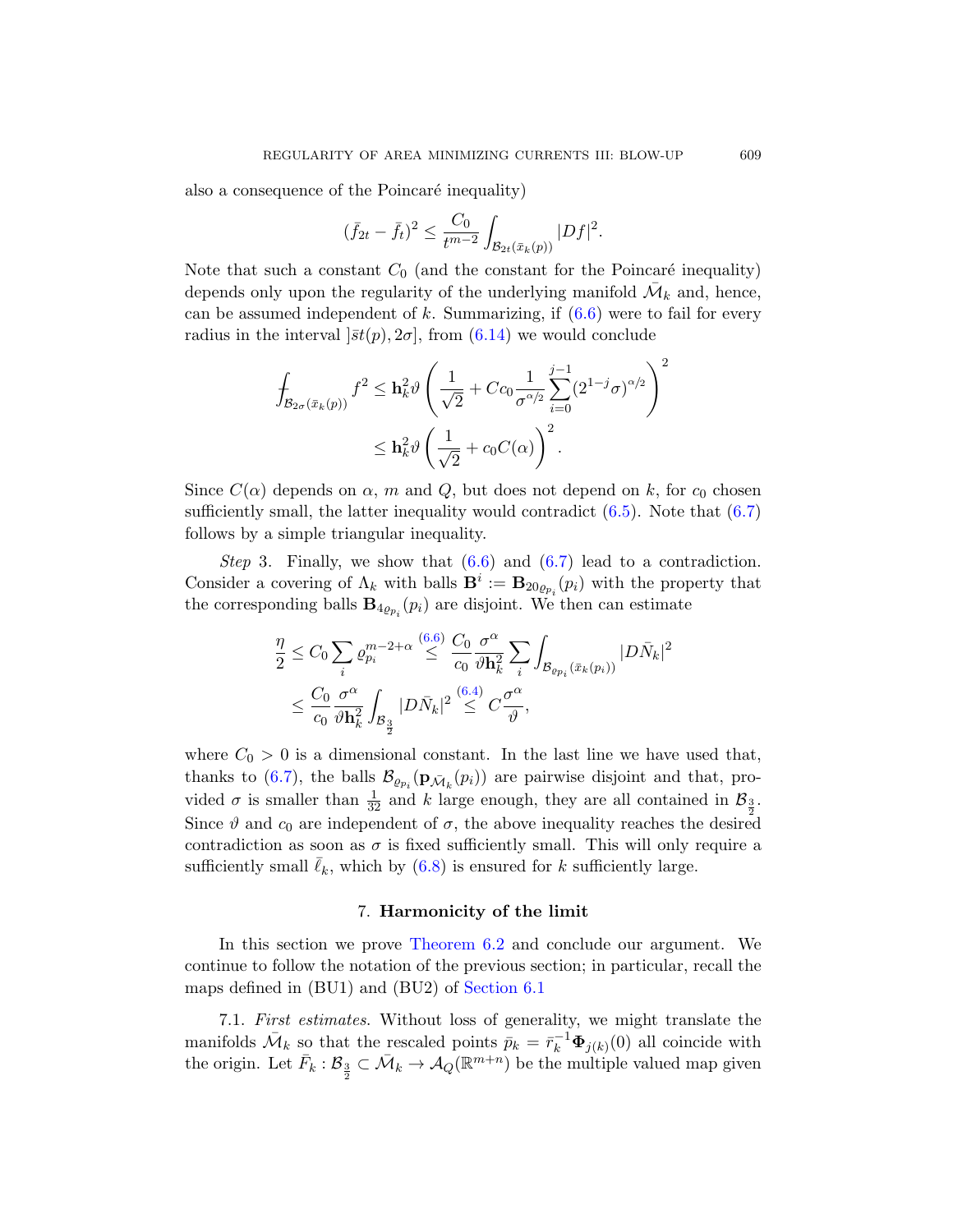by  $\bar{F}_k(x) := \sum_i [x + (\bar{N}_k)_i(x)]$  and, to simplify the notation, set  $\mathbf{p}_k := \mathbf{p}_{\bar{\mathcal{M}}_k}$ . We start by showing the existence of a suitable exponent  $\gamma > 0$  such that

$$
(7.1) \qquad \text{Lip}(\bar{N}_k|_{\mathcal{B}_{3/2}}) \leq C \mathbf{h}_k^{\gamma} \quad \text{and} \quad ||\bar{N}_k||_{C^0(\mathcal{B}_{3/2})} \leq C(\boldsymbol{m}_0^{j(k)} \bar{r}_k)^{\gamma},
$$

(7.2) 
$$
\mathbf{M}((\mathbf{T}_{\bar{F}_k} - \bar{T}_k) \mathbf{L}(\mathbf{p}_k^{-1}(\mathcal{B}_{\frac{3}{2}})) \leq C \mathbf{h}_k^{2+2\gamma},
$$

(7.3) 
$$
\int_{\mathcal{B}_{\frac{3}{2}}} |\boldsymbol{\eta} \circ \bar{N}_k| \leq C \mathbf{h}_k^2.
$$

Indeed, set  $p_{j(k)} = \mathbf{\Phi}_{j(k)}(0)$ . Using the domain decomposition of Section 4.1 (note that  $\frac{3}{2}\bar{r}_k \in ]\frac{s_{j(k)}}{t_{i(k)}}$  $t_{j(k)}^{s_{j(k)}}$ , 3<sup>[</sup>) and arguing in an analogous way, we infer that

$$
||N_{j(k)}||_{C^{0}(\mathcal{B}_{\frac{3}{2}\bar{r}_k}(p_{j(k)}))} \leq C(m_0^{j(k)})^{\frac{1}{2m}}\bar{r}_k^{1+\beta_2}
$$

and

$$
\text{Lip}(N_{j(k)}|_{\mathcal{B}_{\frac{3}{2}\bar{r}_k}(p_{j(k)}))} \leq C(m_0^{j(k)})^{\gamma_2} \max_i \ell_i^{\gamma_2}
$$

$$
\mathbf{M}\big((\mathbf{T}_{F_{j(k)}} - T_{j(k)}) \cup \mathbf{p}_k^{-1}(\mathcal{B}_{\frac{3}{2}\bar{r}_k}(p_{j(k)}))\big) \leq \sum_i (m_0^{j(k)})^{1+\gamma_2} \ell_i^{m+2+\gamma_2},
$$

$$
\int_{\mathcal{B}_{\frac{3}{2}\bar{r}_k}(p_{j(k)})} |\boldsymbol{\eta} \circ N_{j(k)}| \leq Cm_0^{j(k)} \bar{r}_k \sum_i \ell_i^{2+m+\gamma_2/2} + \frac{C}{\bar{r}_k} \int_{\mathcal{B}_{\frac{3}{2}\bar{r}_k}(p_{j(k)})} |N_{j(k)}|^2,
$$

where this time for the latter inequality, we have used  $[6, Th. 2.4 (2.4)]$  with  $a = \bar{r}_k$ . On the other hand, again by the arguments of Section 4.1 (see, for instance,  $(4.12)$ ,  $(4.13)$  and  $(4.14)$  and Corollary 5.3, we see that

$$
(7.4) \qquad \sum_{i} m_{0}^{j(k)} \ell_{i}^{m+2+\frac{\gamma_{2}}{4}} \leq C_{0} \int_{\mathcal{B}_{\frac{3}{2}\bar{r}_{k}}(p_{j(k)})} (|DN_{j(k)}|^{2} + |N_{j(k)}|^{2})
$$

$$
\leq C\bar{r}_{k}^{-2} \int_{\mathcal{B}_{\bar{s}_{k}}(p_{j(k)})} |N_{j(k)}|^{2},
$$

from which  $(7.1)-(7.3)$  follow by a simple rescaling. (The constant C on the right-hand side of  $(7.4)$  depends on T but not on k.)

It is then clear that the strong  $L^2$  convergence of  $N_k^b$  is a consequence of these bounds and of the Sobolev embedding (cf. [3, Prop. 2.11]) whereas, by  $(7.3),$ 

$$
\int_{\mathcal{B}_{\frac{3}{2}}} |\boldsymbol{\eta} \circ N^b_{\infty}| = \lim_{k \to +\infty} \int_{\mathcal{B}_{\frac{3}{2}}} |\boldsymbol{\eta} \circ N^b_k| \leq C \lim_{k \to +\infty} \mathbf{h}_k = 0.
$$

Finally, note that  $N^b_{\infty}$  must take its values in  $\{0\}\times\mathbb{R}^n\times\{0\}$ . Indeed, considering the tangential part of  $\bar{N}_k$  given by  $\bar{N}_k^T(x) := \sum_i \left[ \mathbf{p}_{T_x \bar{\Sigma}_k} (\bar{N}_k(x))_i \right]$ , it is simple

<span id="page-33-2"></span><span id="page-33-1"></span><span id="page-33-0"></span>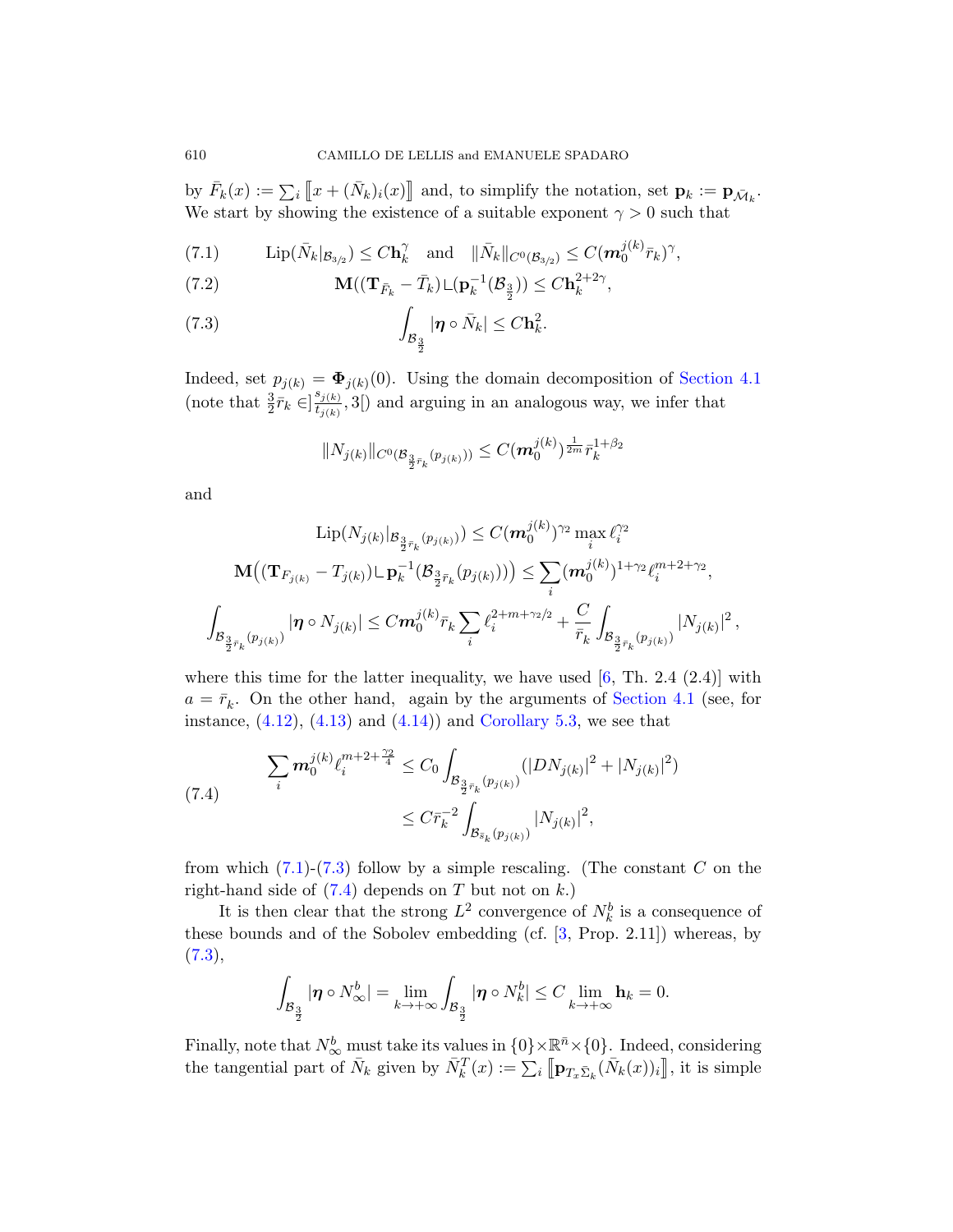to verify that  $\mathcal{G}(\bar{N}_k, \bar{N}_k^T) \leq C_0 |\bar{N}_k|^2$ , which leads to

$$
\int_{\mathcal{B}_{3/2}} \mathcal{G}(N_k^b, \mathbf{h}_k^{-1} \bar{N}_k^T \circ \mathbf{e}_k)^2 \leq C_0 \mathbf{h}_k^{-2} \int_{\mathcal{B}_{3/2}} |\bar{N}_k|^4
$$
\n
$$
\leq \frac{(7.1)}{\leq} C(\mathbf{m}_0^{j(k)} \bar{r}_k)^{2\gamma} \to 0 \quad \text{as } k \to +\infty
$$

and, by the convergence of  $\bar{\Sigma}_k$  to  $\mathbb{R}^{m+\bar{n}} \times \{0\}$ , gives the claim.

7.2. A suitable trivialization of the normal bundle. By Lemma 6.1, we can consider for every  $\bar{\mathcal{M}}_k$  an orthonormal frame of  $(T\bar{\mathcal{M}}_k)^{\perp}, \nu^k_1,\ldots,\nu^k_{\bar{n}}, \varpi^k_1,\ldots \varpi^k_l$ with the property that  $\nu_j^k(x) \in T_x \bar{\Sigma}_k$ ,  $\varpi_j^k(x) \perp T_x \bar{\Sigma}_k$  and (cf. [5, Lemma A.1])

$$
\nu_j^k \to e_{m+j} \quad \text{and} \quad \varpi_j^k \to e_{m+\bar{n}+j} \quad \text{in } C^{2,\kappa/2}(\bar{\mathcal{M}}_k) \text{ as } k \uparrow \infty.
$$

(For every j, here  $e_1, \ldots, e_{m+\bar{n}+l}$  is the standard basis of  $\mathbb{R}^{m+\bar{n}+l} = \mathbb{R}^{m+n}$ .) We next claim the existence of maps  $\psi_k : \overline{\mathcal{M}}_k \times \mathbb{R}^{\overline{n}} \to \mathbb{R}^l$  converging to 0 in  $C^{2,\kappa/2}$  (uniformly bounded in  $C^{2,\kappa}$ ) and of  $\delta > 0$  (independent of k) such that, for every  $v \in T_p\overline{\mathcal{M}}_k$  with  $|v| \leq \delta$ ,

$$
p + v \in \bar{\Sigma}_k \Longleftrightarrow v^{\perp} = \psi_k(p, v^T),
$$

with  $v^T = (\langle v, \nu_1^k \rangle, \ldots, \langle v, \nu_{\bar{n}}^k \rangle) \in \mathbb{R}^{\bar{n}}$  and  $v^{\perp} = (\langle v, \varpi_1^k \rangle, \ldots, \langle v, \varpi_l^k \rangle) \in \mathbb{R}^l$ . To see this, consider the map

$$
\Phi_k: \bar{\mathcal{M}}_k \times \mathbb{R}^{\bar{n}} \times \mathbb{R}^l \ni (p, z, w) \mapsto p + z^j \nu_j^k + w^j \varpi_j^k \in \mathbb{R}^{m+n},
$$

<span id="page-34-0"></span>where we use the Einstein convention of summation over repeated indices. It is simple to show that the frame can be chosen so that  $D\Phi_k(0,0) = \text{Id}$  and, hence,  $\Phi_k^{-1}(\bar{\Sigma}_k)$  can be written locally as a graph of a function  $\psi_k$  satisfying the claim above.

Note that, by construction, we also have that  $\psi_k(p, 0) = |D_w \psi_k(p, 0)| = 0$ for every  $p \in \overline{\mathcal{M}}_k$ , which in turn implies

$$
(7.5)
$$

$$
|D_x \psi_k(x, w)| \le C |w|^{1+\kappa}, \quad |D_w \psi_k(x, w)| \le C |w| \text{ and } |\psi_k(x, w)| \le C |w|^2.
$$

Now given any Q-valued map  $u = \sum_i [u_i] : \overline{\mathcal{M}}_k \to \mathcal{A}_Q({0} \times \mathbb{R}^{\overline{n}} \times {0})$  with  $||u||_{L^{\infty}} \leq \delta$ , we can consider the map  $u_k := \psi_k(x, u)$  defined by

$$
x \mapsto \sum_{i} \left[ (u_i)^j \nu_j^k(x) + \psi_k^j(x, u_i(x)) \varpi_j^k(x) \right],
$$

where we set  $(u_i)^j := \langle u_i(x), e_{m+j} \rangle, \psi_k^j$  $\psi_k^{\jmath}(x, u_i(x)) := \langle \psi_k(x, u_i(x)), e_{m+\bar{n}+j} \rangle.$ (Again we use Einstein's summation convention.) Then, the differential map  $D\mathbf{u}_k := \sum_i [D(\mathbf{u}_k)_i]$  is given by

$$
D(\mathbf{u}_k)_i = D(u_i)^j \nu_j^k + \left[D_x \psi_k^j(x, u_i) + D_w \psi_k^j(x, u_i) D u_i\right] \varpi_j^k
$$

$$
+ (u_i)^j D \nu_j^k + \psi_k^j(x, u_i) D \varpi_j^k.
$$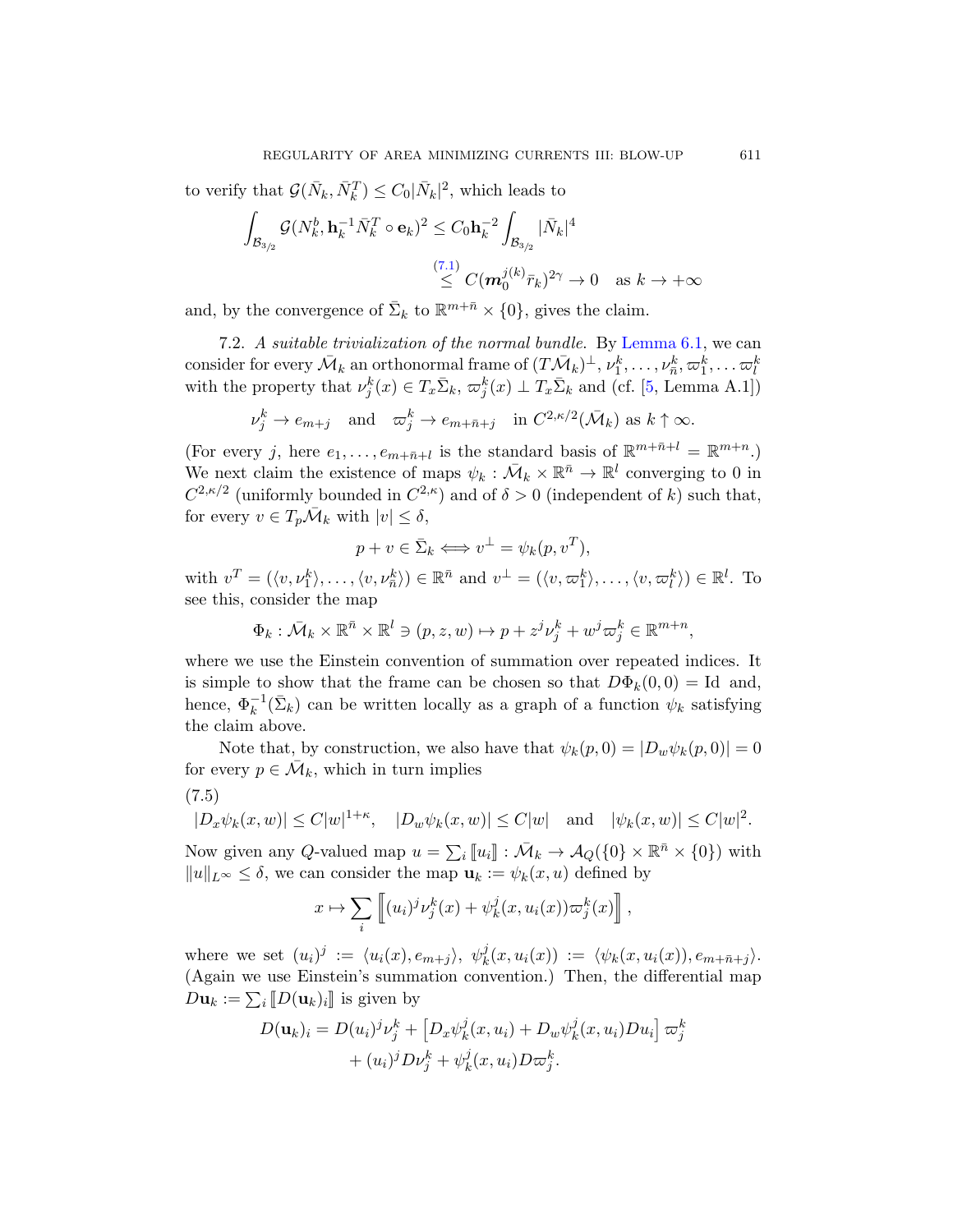Taking into account that  $\|D\nu_i^k\|_{C^0} + \|D\varpi_j^k\|_{C^0} \to 0$  as  $k \to +\infty$ , by (7.5) we deduce th[at](#page-33-0)

(7.6) 
$$
\left| \int (|Du_k|^2 - |Du|^2) \right| \le C \int (|Du|^2|u| + |Du||u|^{1+\kappa} + |u|^{2+2\kappa}) + o(1) \int (|u|^2 + |Du|^2).
$$

Now we clearly have  $\bar{N}_k(x) = \psi_k(x, \bar{u}_k)$  for some Lipschitz  $\bar{u}_k : \bar{\mathcal{M}}_k \to$  $\mathcal{A}_Q(\mathbb{R}^{\bar{n}})$  with  $\|\bar{u}_k\|_{L^\infty} = o(1)$  by  $(7.1)$ . Setting  $u_k^b := \bar{u}_k \circ \mathbf{e}_k$ , we conclude from  $(5.11), (7.1)$  and  $(7.6)$  that

(7.7) 
$$
\lim_{k \to +\infty} \int_{B_{\frac{3}{2}}} (|DN_k^b|^2 - \mathbf{h}_k^{-2} |Du_k^b|^2) = 0,
$$

and  $N^b_{\infty}$  is the limit of  $\mathbf{h}_k^{-1}u_k^b$ .

7.3. Competitor function. We now show the Dir-minimizing property of  $N^b_{\infty}$ . Clearly, there is nothing to prove if its Dirichlet energy vanishes. We can therefore assume that there exists  $c_0 > 0$  such that

(7.8) 
$$
c_0 \mathbf{h}_k^2 \leq \int_{\mathcal{B}_{\frac{3}{2}}} |D\bar{N}_k|^2.
$$

Assume there is a radius  $t \in \frac{5}{4}$  $\frac{5}{4}$ ,  $\frac{3}{2}$  $\frac{3}{2}$  and a function  $f: B_{\frac{3}{2}} \to \mathcal{A}_Q(\mathbb{R}^{\bar{n}})$  such that

$$
f|_{B_{\frac{3}{2}}\setminus B_t} = N^b_{\infty}|_{B_{\frac{3}{2}}\setminus B_t} \quad \text{and} \quad \text{Dir}(f, B_t) \le \text{Dir}(N^b_{\infty}, B_t) - 2\delta
$$

for some  $\delta > 0$ . We can apply [4, Prop. 3.5[\] to](#page-33-0) t[he fu](#page-33-1)nctions  $\mathbf{h}_k^{-1}u_k^b$  and find  $r \in ]t,2[$  and competitors  $v_k^b$  such that, for k large enough,

$$
v_k^b|_{\partial B_r} = u_k^b|_{\partial B_r}, \quad \text{Lip}(v_k^b) \le C\mathbf{h}_k^{\gamma}, \quad |v_k^b| \le C(m_0^k \bar{r}_k)^{\gamma},
$$
  

$$
\int_{B_{\frac{3}{2}}} |\boldsymbol{\eta} \circ v_k^b| \le C\mathbf{h}_k^2 \quad \text{and} \quad \int_{B_{\frac{3}{2}}} |Dv_k^b|^2 \le \int |Du_k^b|^2 - \delta \mathbf{h}_k^2,
$$

where  $C > 0$  is a constant independent of k and  $\gamma$  the exponent of (7.1)-(7.3). Clearly, by Lemma 6.1 and (7.5), the maps  $\tilde{N}_k = \psi_k(x, v_k^b \circ \mathbf{e}_k^{-1})$  satisfy

$$
\tilde{N}_k \equiv \bar{N}_k \quad \text{in } \mathcal{B}_{\frac{3}{2}} \setminus \mathcal{B}_t, \quad \text{Lip}(\tilde{N}_k) \le C \mathbf{h}_k^{\gamma}, \quad |\tilde{N}_k| \le C (\mathbf{m}_0^k \bar{r}_k)^{\gamma},
$$
\n
$$
\int_{\mathcal{B}_{\frac{3}{2}}} |\mathbf{\eta} \circ \tilde{N}_k| \le C \mathbf{h}_k^2 \quad \text{and} \quad \int_{\mathcal{B}_{\frac{3}{2}}} |D\tilde{N}_k|^2 \le \int_{\mathcal{B}_{\frac{3}{2}}} |D\bar{N}_k|^2 - \delta \mathbf{h}_k^2.
$$

7.4. Competitor current. Consider finally the map  $\tilde{F}_k(x) = \sum_i [x + \tilde{N}_i(x)]$ . The current  $\mathbf{T}_{\tilde{F}_k}$  coincides with  $\mathbf{T}_{\bar{F}_k}$  on  $\mathbf{p}_k^{-1}(\mathcal{B}_{\frac{3}{2}} \setminus \mathcal{B}_t)$ . Define the function  $\varphi_k(p) = \text{dist}_{\bar{\mathcal{M}}_k}(0, \mathbf{p}_k(p)),$  and for each  $s \in \left] \underline{t}, \frac{3}{2} \right[$ , consider the slices  $\langle \mathbf{T}_{\tilde{F}_k} \bar{T}_k, \varphi_k, s$ . By  $(7.2)$  we have

$$
\int_t^{\frac{3}{2}} \mathbf{M}(\langle \mathbf{T}_{\tilde{F}_k} - \bar{T}_k, \varphi_k, s \rangle) \leq C \mathbf{h}_k^{2+\gamma}.
$$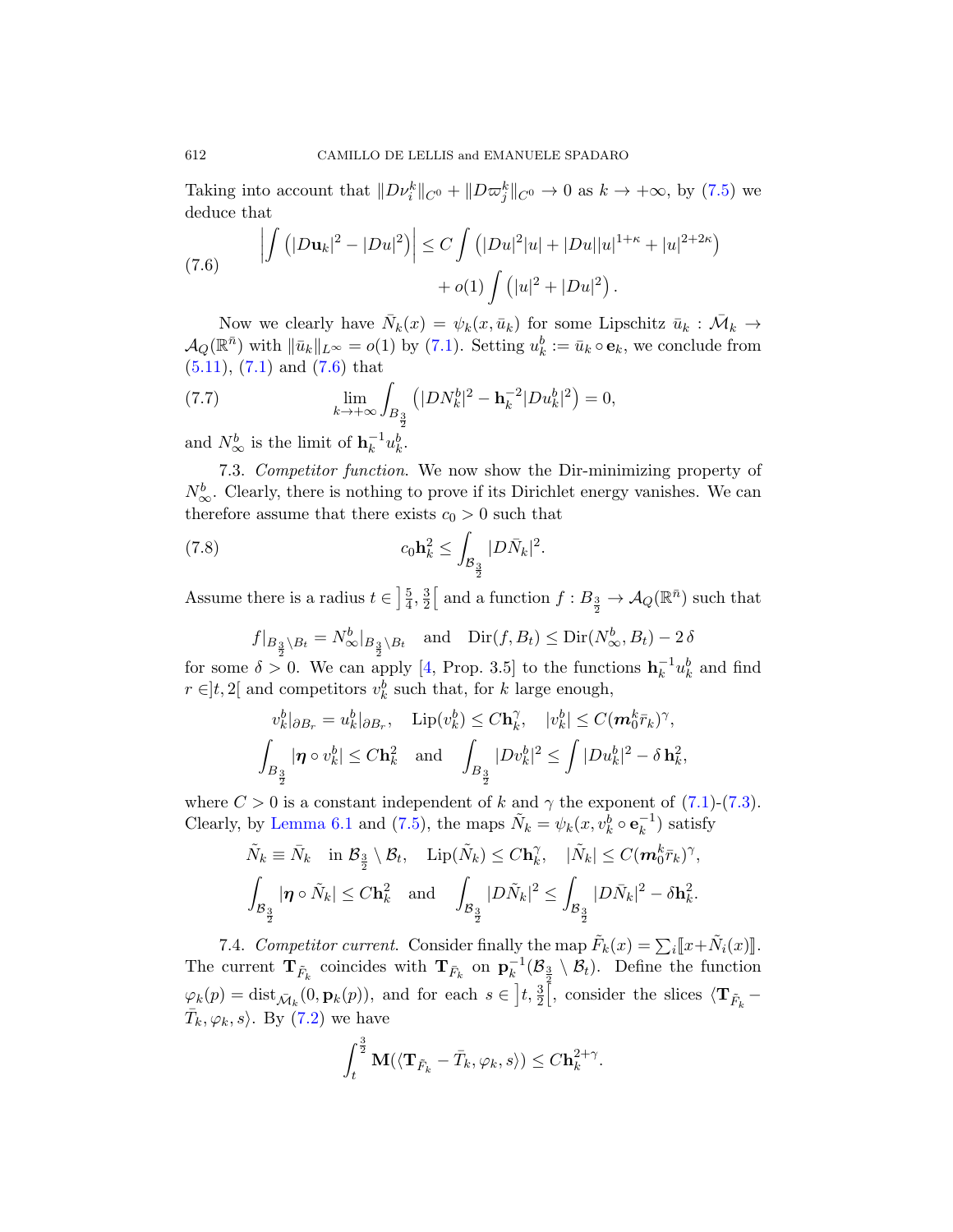Thus for each k, we can find a radius  $\sigma_k \in \left] t, \frac{3}{2} \right[$  on which  $\mathbf{M}(\langle \mathbf{T}_{\tilde{F}_k} - \bar{T}_k, \varphi_k, \sigma_k \rangle)$  $\leq C \mathbf{h}_k^{2+\gamma}$  $k<sup>2+\gamma</sup>$ . By the isoperimetric inequality (see [4, Rem. 4.3]) there is a current  $S_k$  $S_k$  such that

$$
\partial S_k = \langle \mathbf{T}_{\tilde{F}_k} - \bar{T}_k, \varphi_k, \sigma_k \rangle, \quad \mathbf{M}(S_k) \le C \mathbf{h}_k^{(2+\gamma)m/(m-1)} \quad \text{and} \quad \mathrm{spt}(S_k) \subset \bar{\Sigma}_k.
$$

Our competitor current is, then, given by

$$
\tilde{T}_k := \bar{T}_k \mathop{\sqcup} (\mathbf{p}_k^{-1}(\bar{\mathcal{M}}_k \setminus \mathcal{B}_{\sigma_k})) + S_k + \mathbf{T}_{\tilde{F}_k} \mathop{\sqcup} (\mathbf{p}_k^{-1}(\mathcal{B}_{\sigma_k})).
$$

Note that  $\tilde{T}_k$  is supported in  $\bar{\Sigma}_k$  and is an admissible competitor for  $\bar{T}_k$ . On the other hand, by  $(7.2)$  and the bound on  $\mathbf{M}(S_k)$ , we have

(7.9) 
$$
\mathbf{M}(\tilde{T}_k) - \mathbf{M}(\bar{T}_k) \leq \mathbf{M}(\mathbf{T}_{\bar{F}_k}) - \mathbf{M}(\mathbf{T}_{\tilde{F}_k}) + C \mathbf{h}_k^{2+2\gamma}.
$$

Denote by  $A_k$  and by  $H_k$  respectively the second fundamental forms and mean curvatures of the manifolds  $\overline{\mathcal{M}}_k$ . Using the Taylor expansion of [5, Th. 3.2], we achieve

$$
(7.10)
$$

$$
\mathbf{M}(\tilde{T}_k) - \mathbf{M}(\bar{T}_k) \le \frac{1}{2} \int_{\mathcal{B}_{\rho}} \left( |D\tilde{N}_k|^2 - |D\bar{N}_k|^2 \right) \n+ C \|H_k\|_{C^0} \int \left( |\mathbf{\eta} \circ \bar{N}_k| + |\mathbf{\eta} \circ \tilde{N}_k| \right) \n+ \|A_k\|_{C^0}^2 \int \left( |\bar{N}_k|^2 + |\tilde{N}_k|^2 \right) + o(\mathbf{h}_k^2) \le -\frac{\delta}{2} \mathbf{h}_k^2 + o(\mathbf{h}_k^2),
$$

<span id="page-36-0"></span>where in the last inequality we have taken into account Lemma 6.1. Clearly,  $(7.10)$  contradicts the minimizing property of  $\bar{T}_k$  for k large enough and concludes the proof.

# Appendix A. Some technical lemmas

The following is a special case of Allard's  $\varepsilon$ -regularity theory (see [10, Chap. 5]).

THEOREM A.1. Assume that T is area minimizing,  $x \in D_Q(T)$  and that  $||T||((\text{spt}(T) \cap U) \setminus D_Q) = 0$  in some neighborhood U of x. Then,  $x \in \text{Reg}(T)$ . In particular,  $D_1(T) \subset \text{Reg}(T)$ .

*Proof.* By simple considerations on the density, the tangent cones at  $x$ must necessarily be all m-dimensional planes with multiplicity  $Q$ . This allows us to apply Allard's theorem and conclude that, in a neighborhood of x, spt(T) is necessarily the graph of a  $C^{1,\kappa_0}$  function for some  $\kappa_0 > 0$ . Let  $u: \mathbb{R}^m \to \mathbb{R}^{\bar{n}+l}$  be the corresponding function and  $\Psi: \mathbb{R}^{m+\bar{n}} \to \mathbb{R}^l$  a  $C^{3,\varepsilon_0}$ function whose graph describes  $\Sigma$ . Let  $\bar{u}$  consist of the first  $\bar{n}$  coordinates functions of u. We then have that  $\bar{u}$  minimizes an elliptic functional of the form  $\int \Phi(x, \bar{u}(x), D\bar{u}(x)) dx$  where  $(x, v, p) \mapsto \Phi(x, v, p)$  and  $(x, v, p) \to D_p \Phi(x, v, p)$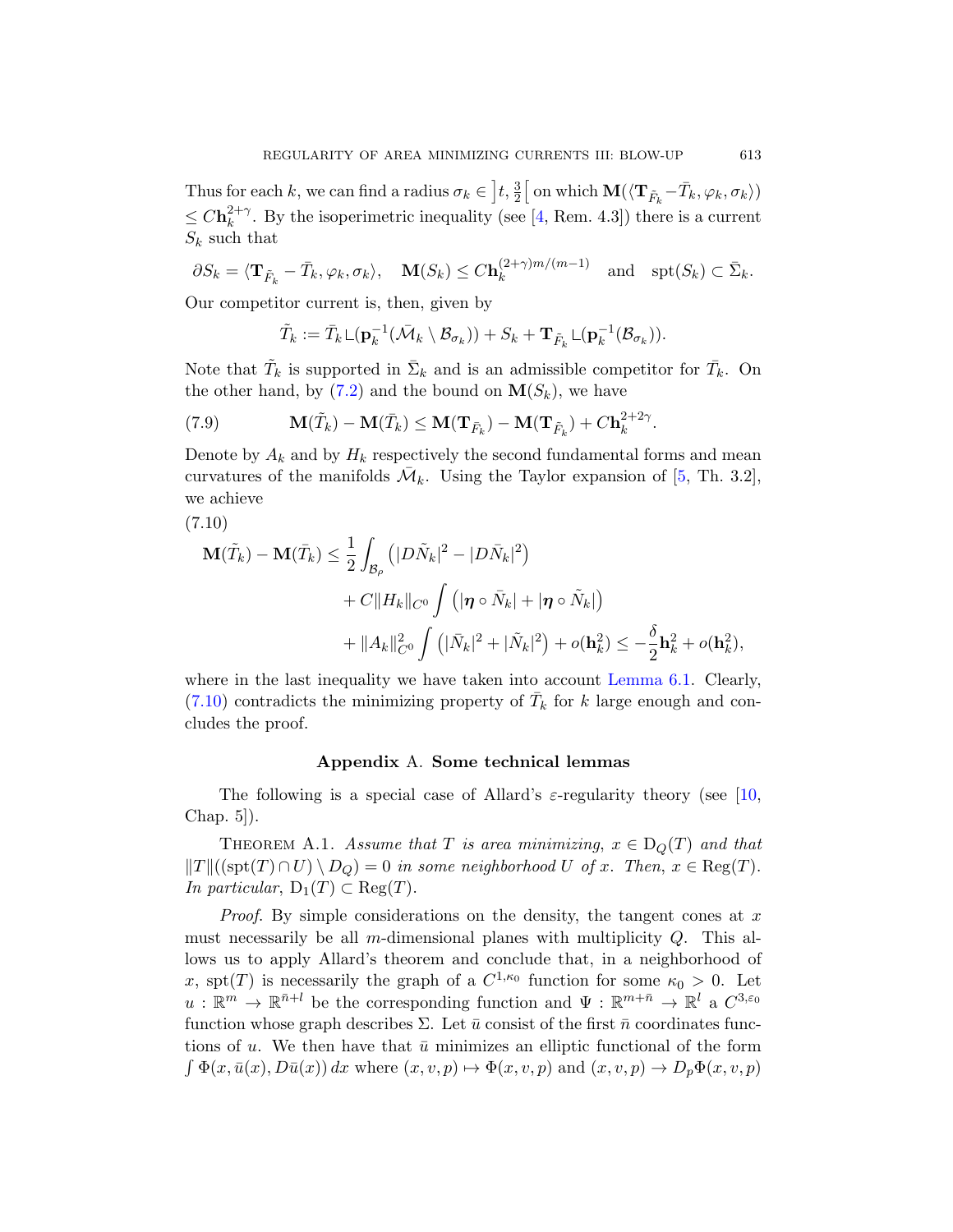<span id="page-37-0"></span>are of class  $C^{2,\epsilon_0}$ . We can then apply the classical regularity theory to conclude that  $\bar{u} \in C^{3,\epsilon_0}$  (see, for instance, [9, Th. 9.2]), thereby concluding that x belongs to Reg(T) according to Definition 0.2. Next fix any  $x \in D_1(T)$ . By the upper semicontinuity of the density  $\Theta$  (cf. [10]),  $\Theta \leq \frac{3}{2}$  $\frac{3}{2}$  in a neighborhood U of x, which implies  $||T||((\text{spt}(T) \cap U) \setminus D_1) = 0.$  $||T||((\text{spt}(T) \cap U) \setminus D_1) = 0.$  $||T||((\text{spt}(T) \cap U) \setminus D_1) = 0.$ 

Next, we prove the following technical lemma.

LEMMA A.2. Let  $T$  be an integer rectifiable current of dimension  $m$  in  $\mathbb{R}^{m+n}$  with locally finite m[as](#page-40-5)s and U an open set such that  $\mathcal{H}^{m-1}(\partial U \cap \text{spt}(T))$  $= 0$  and  $(\partial T) \mathop{\sqcup} U = 0$ . Then  $\partial (T \mathop{\sqcup} U) = 0$ .

<span id="page-37-1"></span>*Proof.* Consider  $V \subset \mathbb{R}^{m+n}$ . By the Slicing Theorem [7, 4.2.1] applied to dist( $\cdot$ , ∂U) we conclude that  $S_r := T \sqcup (V \cap U \cap \{ \text{dist}(x, \partial U) > r \})$  $S_r := T \sqcup (V \cap U \cap \{ \text{dist}(x, \partial U) > r \})$  is a normal current in  $N_m(V)$  for almost every r. Since  $M(T \cup (V \cap U) - S_r) \to 0$ as  $r \downarrow 0$ , we conclude that  $T \sqcup (U \cap V)$  is in the M closure of  $N_m(V)$ . Thus, by [7, 4.1.17],  $T \cup U$  is a flat chain in  $\mathbb{R}^{m+n}$ . By [7, 4.1.12],  $\partial (T \cup U)$  is also a flat chain. It is easy to check that  $spt(\partial(T \cup U)) \subset \partial U \cap spt(T)$ . Thus we can apply [7, Th. 4.1.20] to conclude that  $\partial(T \cup U) = 0$ .

Recall the following theorem. (For the proof, see [10, Th. 35.3].)

<span id="page-37-2"></span>THEOREM A.3. If  $T$  is an integer rectifiable area minimizing current in  $\Sigma$ , then

$$
\mathcal{H}^{m-3+\alpha}_\infty\Big(\mathrm{spt}(T)\setminus\Big(\mathrm{spt}(\partial T)\cup\bigcup_{Q\in\mathbb{N}}\mathrm{D}_Q(T)\Big)\Big)=0\quad\forall\;\alpha>0.
$$

We finally prove the following result (first proved by Allard in an unpublished note and hence reported in [1]).

PROPOSITION A.4. Set  $\pi := \mathbb{R}^m \times \{0\} \subset \mathbb{R}^{m+n}$ , and let M be the graph of a  $C^{3,\kappa}$  function  $\varphi : \pi \supset B_3(0) \to \mathbb{R}^m$ , with  $\varphi(0) = 0$ . Then the exponential map  $\exp : B_3(0) \to \mathcal{M}$  belongs to the class  $C^{2,\kappa}$ . Moreover, if  $\|\varphi\|_{C^{3,\kappa}}$  is sufficiently small, then the set  $\mathbf{p}_{\pi}(\exp(B_r(0))) \subset \pi$  is (for all  $r < 3$ ) a convex set and the maximal curvature of its boundary is less than  $\frac{2}{r}$ .

*Proof.* Consider any  $C^{3,\kappa}$  char[t](#page-40-6)  $x : \mathcal{M} \to \Omega$ , for instance, the one induced by the graphical structure. It is then obvious that the components  $g_{ij}$  of the Riemannian metric (induced by the Euclidean ambient space on the submanifold M) are  $C^{2,\kappa}$ . We let  $\nabla$  be the Levi-Civita connection on M for which g is parallel and consider the corresponding Christoffel symbols  $\Gamma^i_{jk}$  (in the fixed coordinate patch). Using the standard formula which expresses the Christoffel symbols  $\Gamma_{jk}^{i}$  in terms of the metric  $g_{sr}$  (see, for instance, [8, Prop. 2.54]), it is easy to see that the former are  $C^{1,\kappa}$ . The careful reader will notice that these objects are usually defined in standard textbooks assuming that the metric is  $C^{\infty}$ , but in order to have a unique Levi-Civita connection it is enough that the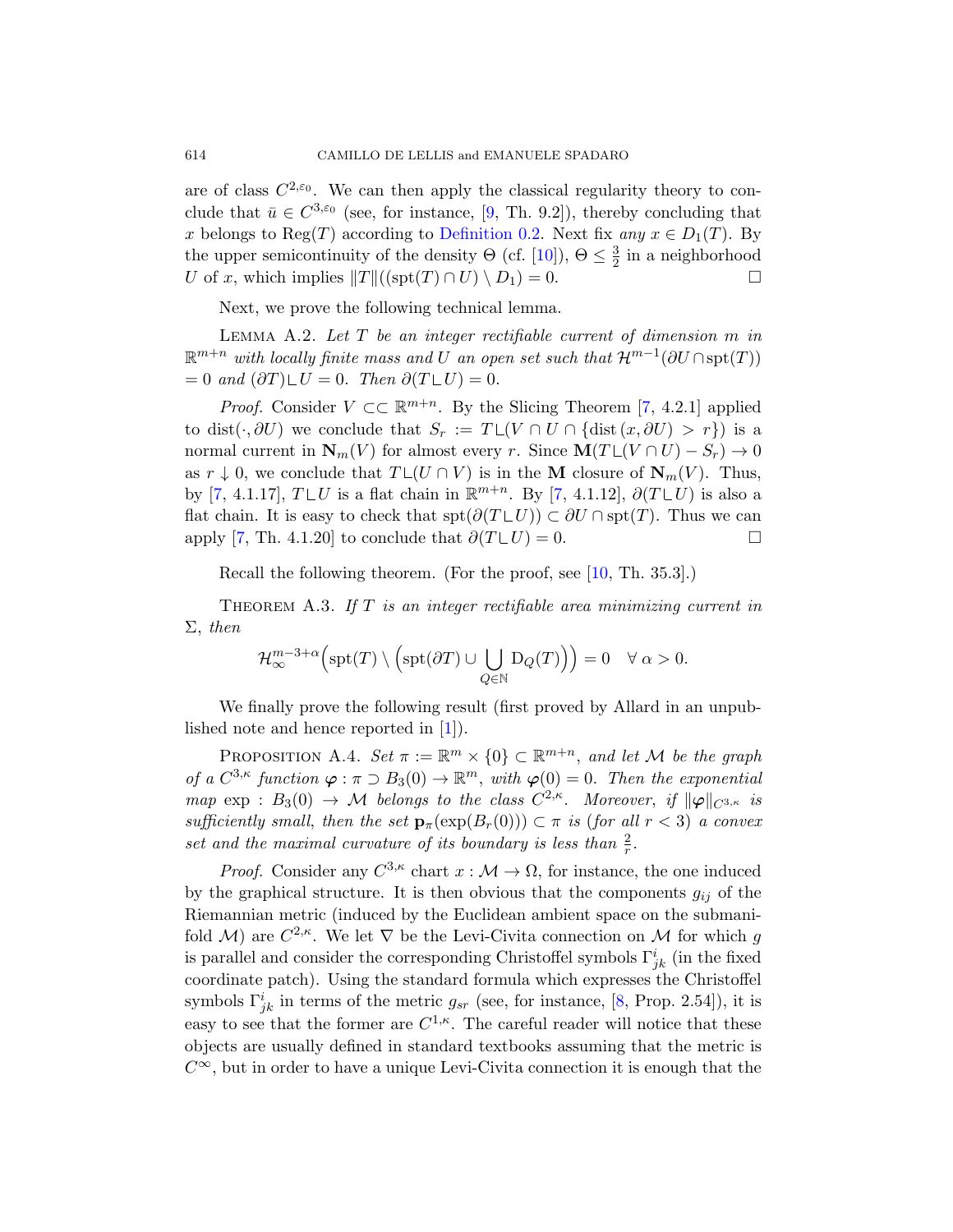metric is  $C^1$ ; see the proof of [8, Th. 2.51]. (In fact, the Levi-Civita connection on  $M$  can also be recovered by differentiating in the Euclidean ambient space and projecting the result onto the tangent space to  $\mathcal{M}$ .) Similarly, for  $C^2$ metrics, we can use the intrinsic definition of the Riemann curvature tensor as in  $[8,$  Def. 3.3]. From the standard formula in  $[8, 3.16]$  we easily conclude that the components of this tensor are  $C^{0,\kappa}$ . However, by [3, Lemma A.1] we can choose a  $C^{2,\kappa}$  orthonormal frame  $\nu_1,\ldots,\nu_n:\Omega\to\mathbb{R}^{m+n}$  for the normal bundle of  $M$  and the curvature tensor can be computed via the Gauss' equations as in [8, 5.8b)]. We thus conclude that the components of the Riemann tensor are in fact  $C^{1,\kappa}$ . Again, although the references above carry on all computations in the  $C^{\infty}$  setting, it can be easily checked that these work in a straightforward way under our regularity assumptions.

Next let  $\Phi(t, v) := \exp(vt)$ . (The fact that the exponential map is well defined will be justified in few lines.) Fix a  $C^{3,\kappa}$  coordinate patch on M where 0 is the origin, using the [gr](#page-40-6)aphical structure of  $M$  over  $T_0M$ . Set  $t \mapsto \gamma(t) = \Phi(t, v)$ , and use the notation  $\gamma'_{j}$  for the components of  $\gamma'$  in the fixed chart  $x : \Omega \to M$ . (So,  $\gamma'(t) = \sum_j \gamma'_j(t) \frac{\partial}{\partial x}$  $\frac{\partial}{\partial x_j}$ .)  $\gamma$  satisfies the system of differential equations

$$
\gamma_j''(t)+\sum_{ik}\Gamma_{ik}^j(\gamma(t))\gamma_i'(t)\gamma_k'(t)=0,
$$

with the initial conditions  $\gamma(0) = 0$  and  $\gamma'(0) = v$ ; cf. [8, Def. 2.77]. Thus it follows that the maps  $\Phi$  and  $\partial_t \Phi$  are  $C^{1,\kappa}$ ; incidentally, this shows that the exponential map is well defined. (In fact, standard textbooks on ODEs only provide  $C^1$  regularity. However, the usual proof of  $C^1$  regularity via the Gronwall Lemma on the linearized ODEs for the derivative  $\partial_{\nu}\Phi$  can be easily modified to prove  $\partial_w \Phi \in C^{0,\alpha}$ ; cf. [2, §9].)

Now fix a tangent vector e at 0, a point  $p = \exp(v) \in \mathcal{M}$  and perform a parallel transport of e along the ("radial") geodesic segment  $[0, 1] \ni t \mapsto$  $\exp(tv)$  to define  $e(p)$ . We claim that the corresponding vector field is  $C^{1,\kappa}$ . Indeed, fix any orthonormal tangent frame  $f_1, \ldots, f_m$  which is  $C^{2,\kappa}$ . Let

$$
e(\exp(tv)) = \sum_{i} \alpha_{v,i}(t) f_i(\Phi(t,v)) = \sum_{i,k} \alpha_{v,i}(t) \sum_{k} \varphi_{ik}(\Phi(t,v)) \frac{\partial}{\partial x_k},
$$

where the functions  $\varphi_{ik}$  are  $C^{2,\kappa}$ . Recall that the a vector field  $X(t)$  =  $\sum_j X_j(t) \frac{\partial}{\partial x}$  $\frac{\partial}{\partial x_j}$  along a C<sup>1</sup> curve c with tangent  $c'(t) = \sum_i c'_i(t) \frac{\partial}{\partial x_i}$  $\frac{\partial}{\partial x_i}$  is parallel if and only if

$$
X_i'(t) = -\sum_{j,k} \Gamma^i_{jk}(c(t)) c'_j(t) X_k(t);
$$

cf.  $[8, Th. 2.68$  and eq.  $(2.69)$ . We therefore conclude that the coefficients  $\alpha_{v,i}(t)$  must satisfy a system of ODEs of the form

$$
\alpha'_{v,i}(t) = -\sum_j \alpha_{v,j}(t) F_{ij}(\Phi(t,v), \partial_t \Phi(t,v)),
$$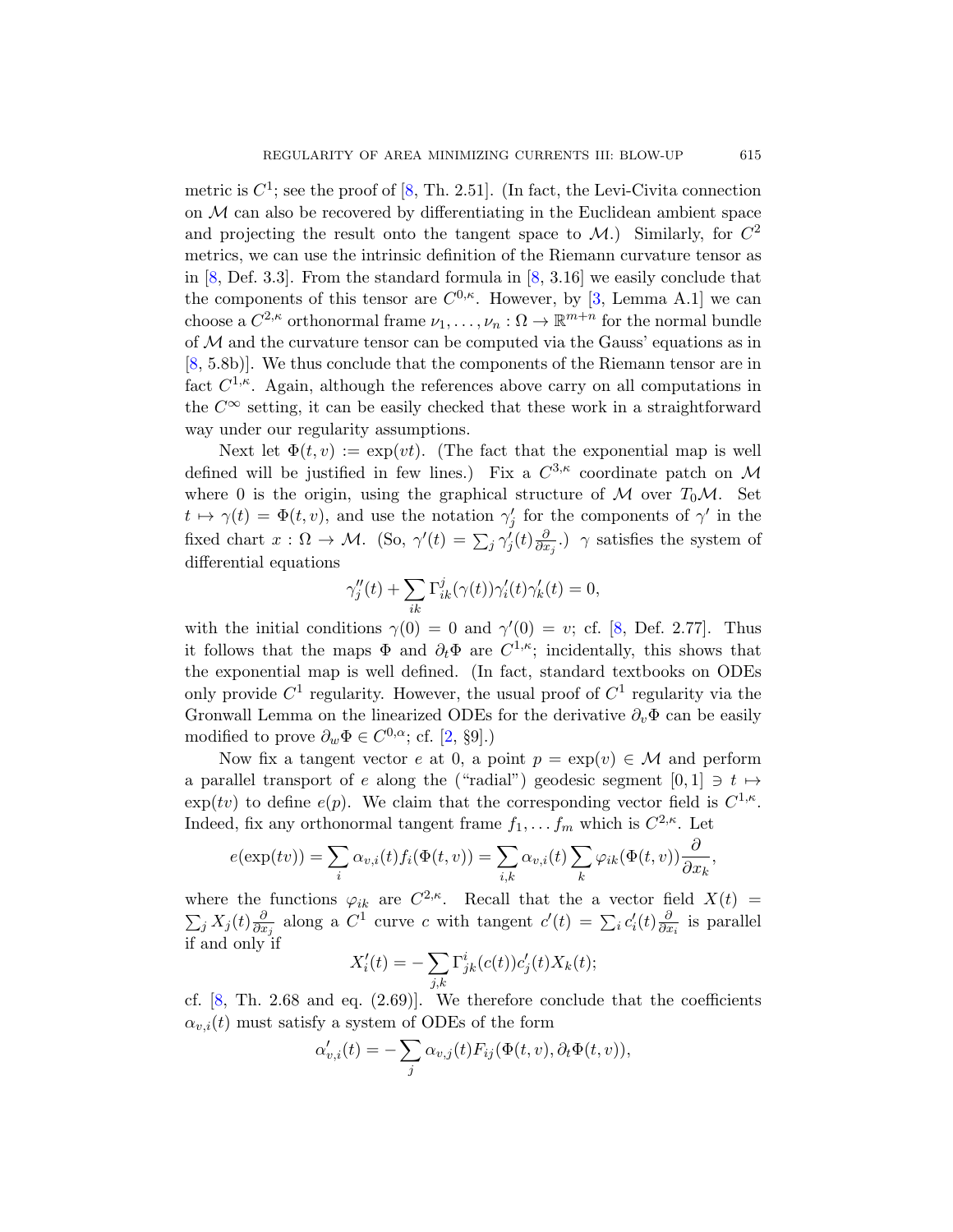where  $(t, v) \mapsto F_{ij}(\Phi(t, v), \partial_t \Phi(t, v))$  are  $C^{1,\kappa}$  maps. Thus the existence of e and the claimed regularity of  $(t, v) \mapsto \alpha_{v,i}(t)$  follow from the standard theory of ODEs.

<span id="page-39-1"></span>Recall also that the parallel transport keeps the angle between vectors constant; cf. [8, Prop. 2.74]. We conclude that there exists an orthonormal frame  $e_1, \ldots, e_m$  of class  $C^{1,\kappa}$  which is parallel along geodesic rays emanating from the origin. Next, consider the map  $(w, v, t) \mapsto \partial_w \Phi(t, v)$  where w varies in  $\mathbb{R}^m$ . Fix w and v, and consider again the curve  $\gamma(t)$  above and the vector  $\eta_{v,w}(t) = \partial_w \Phi(t, v)$ . We claim that  $\eta$  satisfies the Jacobi equation along the geodesic  $\gamma$ , with initial [d](#page-40-6)ata  $\eta_{v,w}(0) = 0$  $\eta_{v,w}(0) = 0$  and  $\eta'_{v,w}(0) = w$ . More precisely, if we write the vector field in the frame  $e_i$  as  $\eta(t) = \sum_i \eta_i(t) e_i(\gamma(t))$ , the Jacobi equation is

(A.1) 
$$
\eta''_{v,w,i}(t) = -\sum_j R_{\gamma(t)}(e_j(\gamma(t)), \gamma'(t), \gamma'(t), e_i(\gamma(t))) \eta_{v,w,j}(t),
$$

where  $R$  depends on the Riemann tensor (cf.  $[8, Th. 3.43]$ ). Note that we do not have the usual smoothness assumptions under which (A.1) is derived in [stan](#page-39-1)dard textbooks. We can however proceed by regularizing our manifold  $\mathcal M$ via convolution of the function of which the manifold is a graph. We fix the corresponding graphical charts for the regularized manifolds and observe that the exponential maps in these coordinates have uniform  $C^{1,\kappa}$  bounds from the corresponding ODEs and thus will converge to  $\Phi$  in  $C^1$ . Similarly, one concludes the obvious convergence statements for the Riemann tensor and thus the right-hand side of  $(A.1)$  for the corresponding objects converge uniformly. This justifies, in the limit, that  $\eta_{v,w,i}$  is twice differentiable (in time) and that  $(A.1)$  holds.

Taking into account that  $\gamma(t) = \Phi(t, v)$  and  $\gamma'(t) = \partial_t \Phi(t, v)$ , we conclude that  $\eta_{v,w,i}$  satisfies an ODE of the type  $\eta''_{v,w,i}(t) = \Lambda(t, v, \eta_{v,w,i}(t))$  where the function  $\Lambda$  is  $C^{1,\kappa}$  in all its entries. We thus conclude that the map  $(v, w, t) \mapsto$  $\eta_{v,w}(t) = \partial_w \Phi(t, v)$  is a  $C^{1,\kappa}$  map. Since  $d \exp(v)(w) = \partial_w \Phi(v, 1)$ , this implies that the exponential map is  $C^{2,\kappa}$ .

<span id="page-39-0"></span>As for the last assertion, for  $\|\varphi\|_{C^{3,\kappa}}$  sufficiently small, we conclude from the discussion above that  $\mathbf{p}_{\pi} \circ \exp$  is  $C^2$  [close to the](http://www.ams.org/mathscinet-getitem?mr=1777737) identity, which implies the desired statement.

#### References

- [1] F. J. ALMGREN, JR., Almgren's Big Regularity Paper, Sci. Monogr. Ser. Math. 1, World Scientific Publishing Co. Inc., River Edge, NJ, 2000. MR 1777737. Zbl 0985.49001.
- [2] H. Amann, Ordinary differential equations, in An Introduction to Nonlinear Analysis, de Gruyter Stud. Math. 13, Walter de Gruyter & Co., Berlin, 1990,